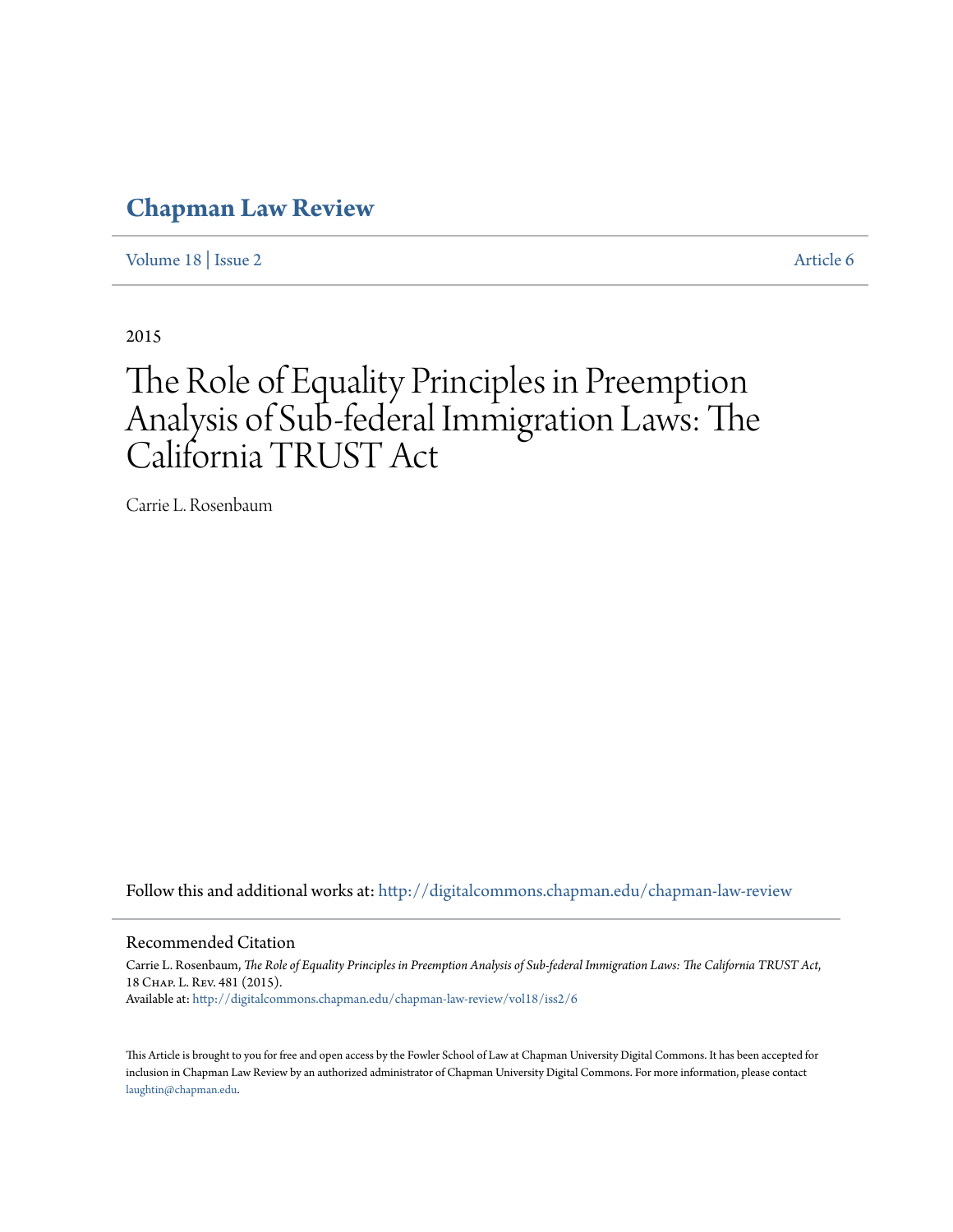### **The Role of Equality Principles in Preemption Analysis of Sub-federal Immigration Laws: The California TRUST Act**

#### *Carrie L. Rosenbaum\**

#### <span id="page-1-0"></span>INTRODUCTION

In December 2014 the Obama Administration acknowledged the serious critiques of Secure Communities and replaced it with the Priority Enforcement Program (PEP). The United States Department of Homeland Security's Secure Communities program had been subject to extensive and prolonged critique, and quantitative data suggested that it did not deter crime in spite of identifying deportable individuals, nor did it primarily result in deportation of dangerous or serious criminals.<sup>1</sup> Tangible resistance to Secure Communities manifested in the form of "sanctuary city" policies and, more recently, sheriffs' refusal to detain individuals otherwise subject to Immigration and Customs Enforcement (ICE) detainers.<sup>2</sup> California is one of two states that

<sup>\*</sup> Adjunct Professor of Law, Golden Gate University School of Law. Thanks to Marisa Cianciarulo and Hiroshi Motomura for invaluable feedback and Kevin Johnson for continued mentoring and support; thanks to Jason Cade and Pratheepan Gulasekaram for fruitful discussions; earlier versions of this Article benefited from comments at immigration law professor workshops; Lauren Champion, for outstanding research assistance; and the *Chapman Law Review* for inviting this Article.

<sup>1</sup> Thomas J. Miles & Adam B. Cox, *Does Immigration Enforcement Reduce Crime? Evidence From "Secure Communities"*, 57 J.L. & ECON. (forthcoming 2015) (manuscript at 4) (on file with author); Charis E. Kubrin, *Secure or Insecure Communities? Seven Reasons to Abandon the Secure Communities Program*, 13 CRIMINOLOGY & PUB. POL'Y 323, 324 (2014) (noting that the seven reasons are: "(1) The assumptions upon which Secure Communities was founded are flawed; (2) Secure Communities is unnecessary; (3) Secure Communities does not target the right offenders; (4) Local law enforcement officials have not embraced Secure Communities; (5) Secure Communities creates insecure communities; (6) Secure Communities may increase instances of racial profiling and pretextual arrests; and (7) Secure Communities is associated with significant human costs"); Mark Noferi, *New Study Shows Deportations Don't Reduce Crime*, AM. IMMIGR. COUNCIL IMMIGR. IMPACT (Sept. 9, 2014), http://immigrationimpact.com/2014/09/09/newstudy-shows-deportations-dont-reduce-crime/.

<sup>2</sup> However, this has not stopped rogue sheriffs, such as Sacramento, California Sheriff Scott Jones, now being sued in federal district court as of January 23, 2015 for wrongful detention on an ICE hold in clear contravention of the TRUST Act. *See Lawsuit Challenges Immigration Holds on Undocumented Californians* (KPFA 94.1–FM Berkeley radio broadcast Jan. 23, 2015), *available at* http://pacificaeveningnews.blogspot.com/2015/ 01/lawsuit-challenges-immigration-holds-on.html; Complaint at 14–15, Del Agua v. Jones (E.D. Cal. 2015) (No. 2:15-cv-00185) (on file with author).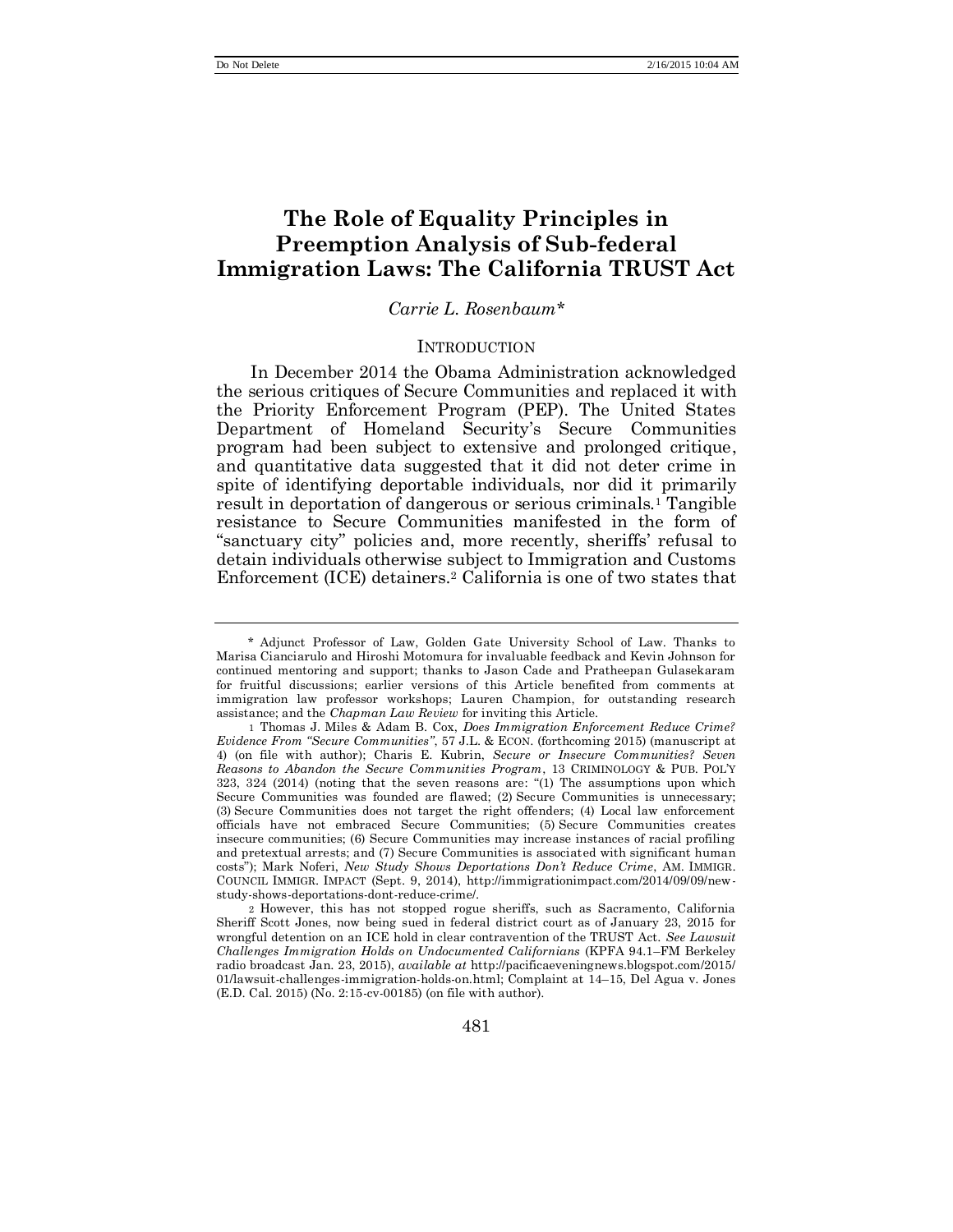has gone a step further and codified the objection to Secure Communities by legislating instances where sub-federal law enforcement cannot comply with ICE detainer requests. Even though PEP eliminated one of the most controversial aspects of Secure Communities, in practice PEP will be similar to Secure Communities.<sup>3</sup>

Secure Communities significantly increased the involvement of state and local authorities in enforcement of federal immigration law. The discretion wielded by sub-federal agents has raised numerous concerns, including racial profiling and the threat of individual rights violations. Secure Communities has also been criticized for failing to effectively target non-citizens whom the Department of Homeland Security designated as priorities for enforcement action.

Racial profiling, or the threat of racial profiling, resulting from sub-federal agents' involvement in policing immigration is not adequately deterred or remedied through existing legal means, including for example, equal protection causes of action, Fourth Amendment motions to suppress, or acts of prosecutorial discretion in the immigration system.<sup>4</sup> In the absence of adequate measures to counteract the problems with Secure Communities, and absent comprehensive federal immigration reform that would provide a path to legalization, sub-federal entities have increasingly begun to take formal measures to counteract Secure Communities and its adverse impacts on communities. California's TRUST Act is one such response to these deficiencies.

In addition to a plethora of city and county ordinances and policies, as of the time of writing, two states, California and Connecticut, have passed "TRUST" Acts—sub-federal integrative

<sup>3</sup> Even though PEP eliminates the general policy of requesting sub-federal law enforcement cooperation in prolonging detention of a suspected unauthorized migrant for forty-eight hours and claims to prioritize specific individuals with convictions for crimes that indicate dangerousness, PEP replaces the request by ICE for continued detention with a request for immediate notification of an individual's impending release. It does not eliminate the fingerprints. Thus, for all intents and purposes, PEP, even after the TRUST Act in California, will be no different and will not disincentivize local law enforcement from using stops, arrests, and potential citations as a way to potentially identify those they perceive to be unauthorized migrants.

<sup>4</sup> *See* INS v. Lopez-Mendoza, 468 U.S. 1032, 1056 (1984) (White, J., dissenting) (showing that, similar to equal protection causes of action, proving a Fourth Amendment violation in immigration court sufficient to merit suppression requires "egregious violations"); *see also* United States v. Brignoni-Ponce, 422 U.S. 873, 885 (1975) (explaining that ethnicity is one of many factors used by immigration enforcement agents in identifying unauthorized migrants and is therefore tolerated and not viewed as discriminatory in immigration enforcement).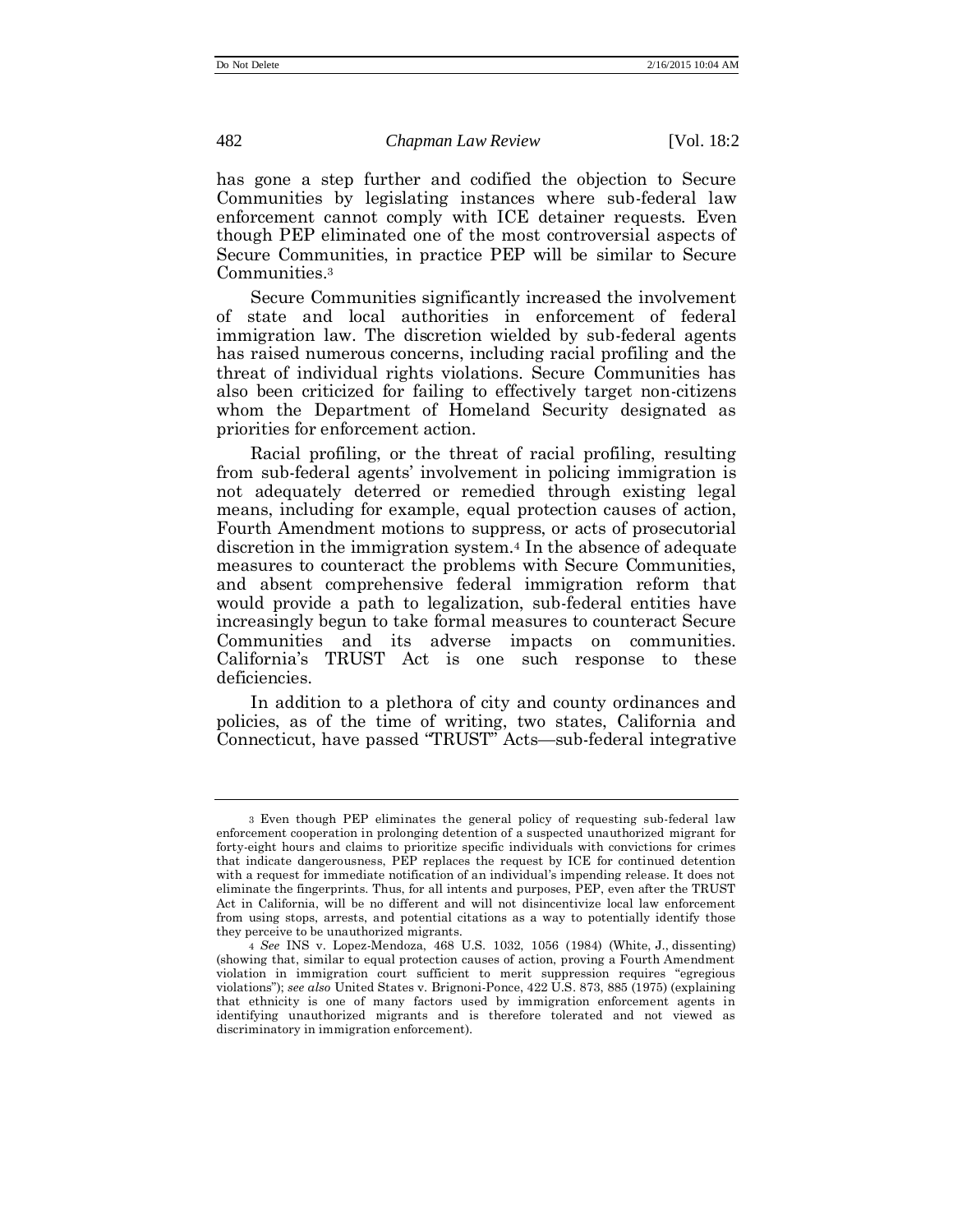immigration measures<sup>5</sup> restricting sub-federal agents' ability to prolong detention of suspected immigration violators. These acts do not prevent information sharing between local authorities and federal immigration enforcement agents as prior immigrant integrative, or sanctuary, laws attempted to do.<sup>6</sup> The TRUST Acts are limited to preventing detention of some categories of suspected unauthorized migrants or non-citizens by sub-federal agents beyond the original sentence of criminal incarceration.

Are TRUST Acts vulnerable to preemption as state immigration laws? The immigrant integration function of states and the role of the federal government in protecting immigrants from discrimination suggest that perhaps they would not be preempted. This Article will discuss why the California TRUST Act, an integrative immigration law, would not be preempted regardless of whether it is considered under traditional methodologies, and particularly not if its integrative qualities are considered. Particularly because Secure Communities may be responsible for incentivizing racial profiling and ethnically driven policing, absent appropriate remedies or protections, the principles of the 1870 Civil Rights Act and "equality principles" should be a part of the preemption analysis of measures like California's TRUST Act.

This Article will begin in Section I by describing the California TRUST Act. Section II considers sub-federal enforcement of immigration law focusing on Secure Communities and immigration detainers. Section III addresses the factors that led to passage of the TRUST Act, such as the threat of racial profiling where sub-federal agents have the opportunity to engage in pretextual immigration enforcement. Section IV considers the shortcomings of existing remedies to profiling in sub-federal, pretextual immigration enforcement, Section V assesses whether the TRUST Act would be preempted, and Section VI defines and assesses equality principles and considers the ultimate question of why the TRUST Act would not be

<sup>5</sup> "Integrative" measures or laws refer to those that encourage integration or otherwise treat non-citizen unauthorized migrants as intending immigrants and "Americans in Waiting," or those that otherwise attempt to minimize the adverse consequences of the discrimination that happens as a result of the legal category that includes citizens and residents and excludes others. HIROSHI MOTOMURA, AMERICANS IN WAITING: THE LOST STORY OF IMMIGRATION AND CITIZENSHIP IN THE UNITED STATES 89−91 (2007). Anti-detainer laws, like the TRUST Act, are integrative measures because they attempt to minimize the harms caused by policies like Secure Communities that emphasize the difference between those who are lawfully present, and those who are not.

<sup>6</sup> Tyche Hendricks, *Immigrant Sanctuary Laws Seen as Practical*, SFGATE (July 6, 2008, 4:00 AM), http://www.sfgate.com/news/article/Immigrant-sanctuary-laws-seen-aspractical-3206563.php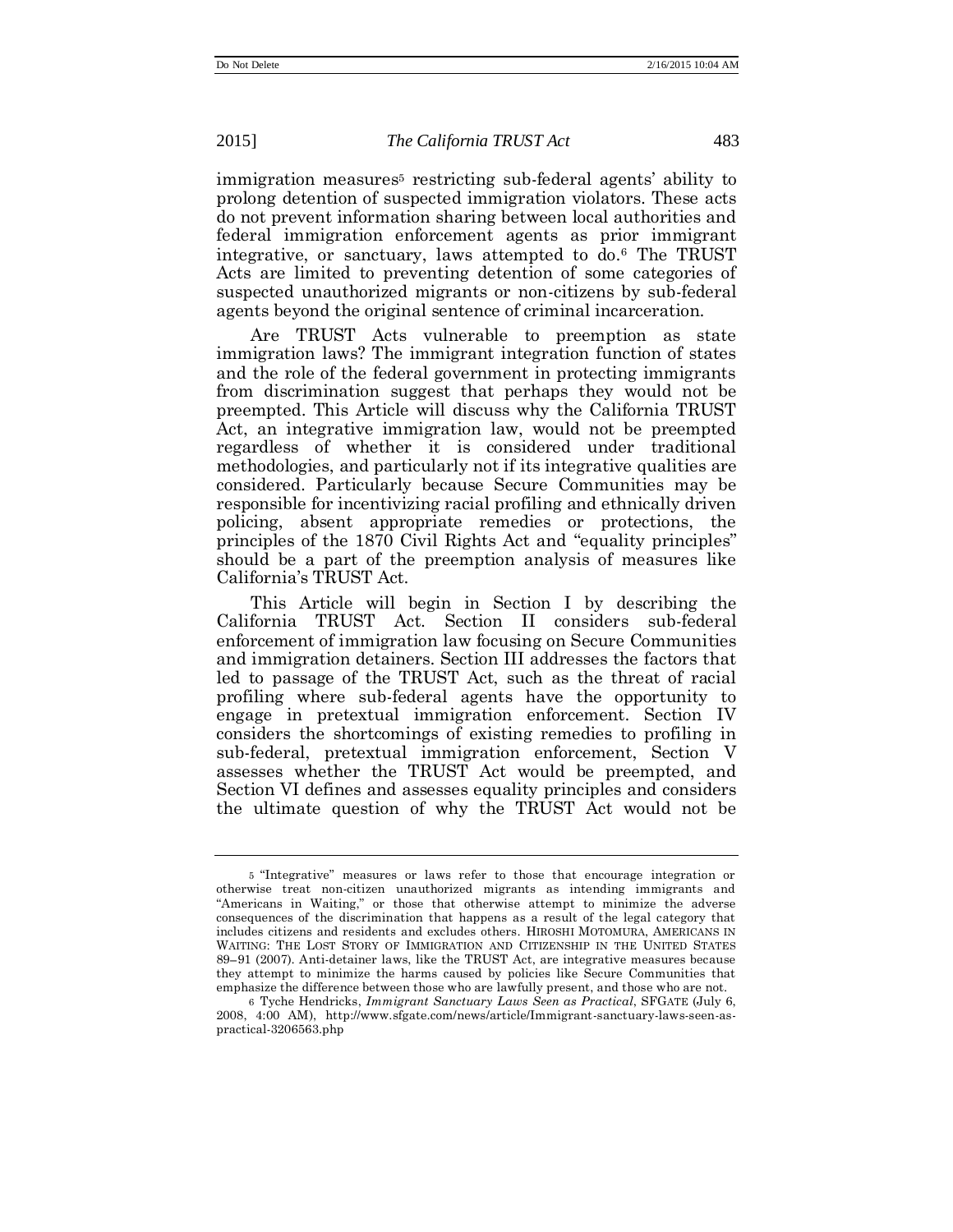preempted if such principles were employed in a preemption analysis.

#### I. THE CALIFORNIA TRUST ACT

In 2013 two states, California<sup>7</sup> and Connecticut,<sup>8</sup> passed statewide legislation known as the TRUST Act. In both states the TRUST Act prohibits local law enforcement from detaining individuals pursuant to an ICE hold request, except under limited circumstances.<sup>9</sup> The TRUST Acts are responsive, grassroots legislative efforts arising out of a combination of a lack of federal immigration reform providing avenues to lawful permanent resident status and an increase in internal enforcement,<sup>10</sup> including Secure Communities. However, TRUST Acts are also a means of bringing equality principles to the forefront of immigration enforcement concerns, rather than allowing the threat or reality of racial profiling to continue to evade detection and appropriate, effective response.<sup>11</sup>

<span id="page-4-1"></span>The California TRUST Act was the result of a multi-year effort by advocates to address the many perceived harms caused by Secure Communities and recently confirmed allegations that data does not support the conclusion that Secure Communities has had any impact on crime.<sup>12</sup> Since implementation, the TRUST Act has impacted the number of immigration arrests resulting in deportations. The number of Secure Communities related deportations has declined since implementation of the TRUST Act. Following implementation, in February and March 2014 there were 2288 arrests resulting in deportation, as compared to 2875 in a similar period shortly before implementation of the TRUST Act. 13

<span id="page-4-0"></span>The TRUST Act prohibits immigration holds except in limited circumstances, including specific categories of convictions, a probable cause determination for specific kinds of charges (described in paragraph (5) of California Government

<sup>7</sup> CAL. GOV'T CODE §§ 7282–7282.5 (West 2014). Information for advocates, attorneys, and community members about the California TRUST Act can be found at http://www.catrustact.org.

<sup>8</sup> CONN. GEN. STAT. § 54-192h (2014).

<sup>9</sup> CAL. GOV'T CODE § 7282.5(a); CONN. GEN. STAT. § 54-192h(b).

<sup>10</sup> Jennifer M. Chacón, *Overcriminalizing Immigration*, 102 J. CRIM. L. & CRIMINOLOGY 613, 615–16 (2012); STEPHEN H. LEGOMSKY & CRISTINA M. RODRÍGUEZ, IMMIGRATION AND REFUGEE LAW AND POLICY 1148–52 (5th ed. 2009) (describing increased resources for interior enforcement).

<sup>11</sup> This Article will focus primarily on California's TRUST Act.

<sup>12</sup> Miles & Cox, *supra* not[e 1.](#page-1-0)

<sup>13</sup> *See* U.S. IMMIGRATION & CUSTOMS ENFORCEMENT, SECURE COMMUNITIES: MONTHLY STATISTICS THROUGH AUGUST 31, 2014 (2014), *available at* http://www.ice.gov/ doclib/foia/sc-stats/nationwide\_interop\_stats-fy2014-to-date.pdf.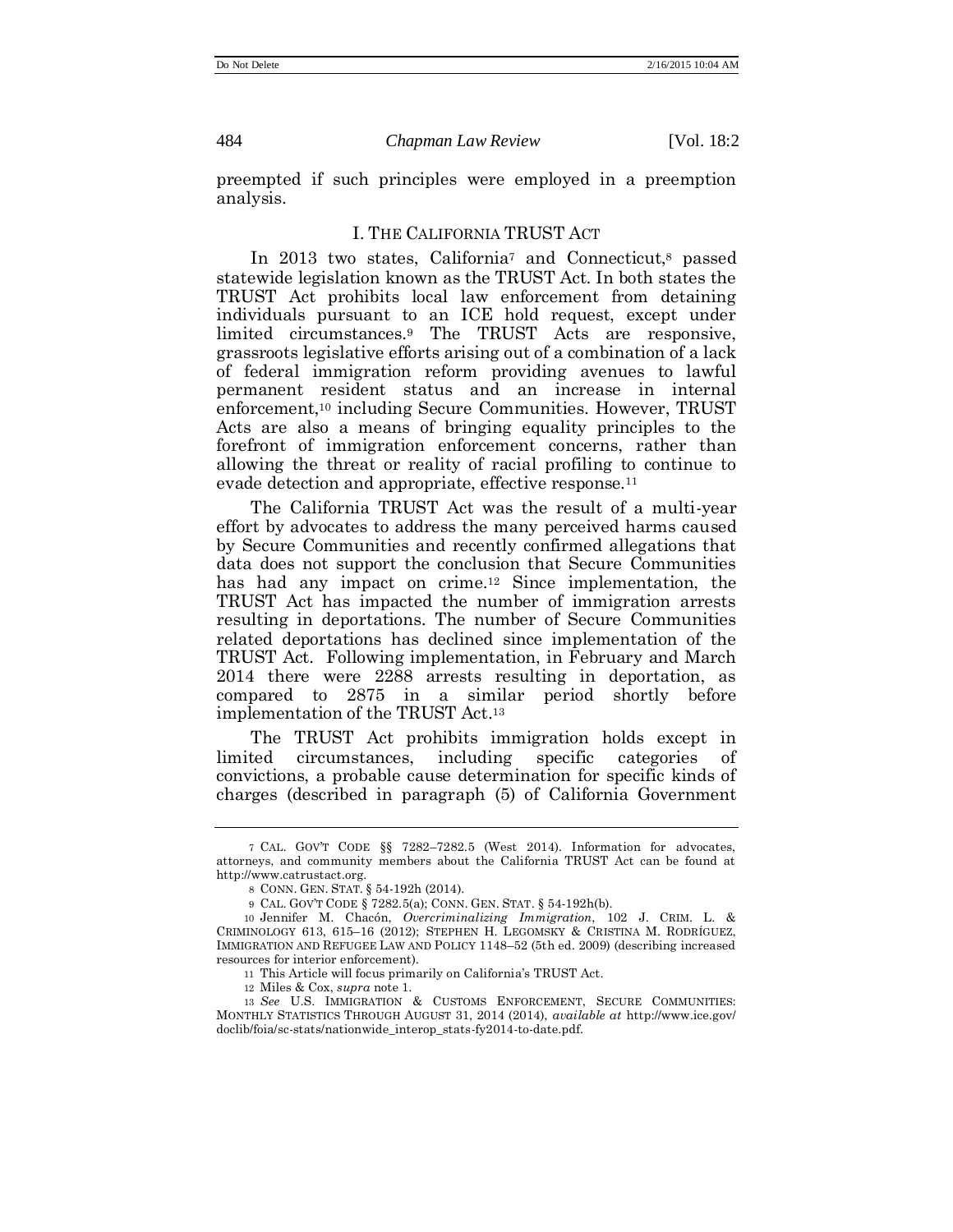Code section 7282.5a), where the arrestee is a current registrant on the California Sex and Arson Registry, or where specific categories of federal criminal arrest warrants are in place. <sup>14</sup> In California, certain categories of criminal detainees must be released from custody when charges have been dropped, dismissed, left unfiled, or when the detainee posts bond, is acquitted of all charges, has completed an existing sentence, or is otherwise eligible for release from custody.<sup>15</sup> In other words, in order for a sub-federal agent to have the authority to exercise discretion to comply with an ICE detainer request, two conditions must now be met in California. First, one of the conditions in California Government Code section 7282.5(a)(1)–(6) must be present, *and,* second, compliance with the request may not violate federal, state, or local law.<sup>16</sup>

The California law identifies specific offenses wherein sheriffs may comply with an ICE hold request, including: specific serious or violent felonies (some requiring a judge to have made a probable cause determination pursuant to Penal Code section 872); higher level misdemeanors or "wobbler" crimes that can be classified as either a misdemeanor or felony; inclusion on the state sex offender registry; or when the individual has an outstanding federal criminal arrest warrant.<sup>17</sup> If the detainee has committed one of the above crimes, local authorities can detain him or her pursuant to an ICE request.<sup>18</sup>

Some of the circumstances in California where sheriffs may still have authority to exercise discretion to comply with an ICE hold request after implementation of the TRUST Act include: felony charges absent a conviction with a determination of probable cause pursuant to Penal Code section 872(a) (as opposed to a determination of probable cause for arrest purposes); domestic violence convictions; felonious driving under the influence; and felonious drug convictions.<sup>19</sup> If the detainee has

19 *See* Letter from Spencer Amdur, Lawyers' Comm. for Civil Rights of the S.F. Bay Area, et al., to Cal. Cnty. Counsel, *supra* note [14,](#page-5-0) at 6–11. However, the circumstances under which local authorities may detain a juvenile are even more limited, since juveniles may only be detained if they have been convicted of a crime pursuant to California Penal

<span id="page-5-0"></span>

<sup>14</sup> CAL. GOV'T CODE § 7282.5(a); Letter from Spencer Amdur, Lawyers' Comm. for Civil Rights of the S.F. Bay Area, et al., to Cal. Cnty. Counsel 5 (Dec. 19, 2013), *available at* http://www.catrustact.org/uploads/2/5/4/6/25464410/trust\_act\_memorandum\_-\_12\_19 \_13.pdf. (on file with author)

<sup>15</sup> CAL. GOV'T CODE § 7282(b)(1)–(5).

<sup>16</sup> CAL. GOV'T CODE § 7282.5(a).

<sup>17</sup> *Id.* 

<sup>18</sup> In Connecticut, the exceptions under which law enforcement may detain someone include: if the individual has been convicted of a felony, has not posted bond, has an outstanding arrest warrant in Connecticut, has been identified as a gang member or possible terrorist, is subject to a deportation order, or if the local law enforcement officer deems the person a risk to public safety. CONN. GEN. STAT. § 54-192h(b) (2014).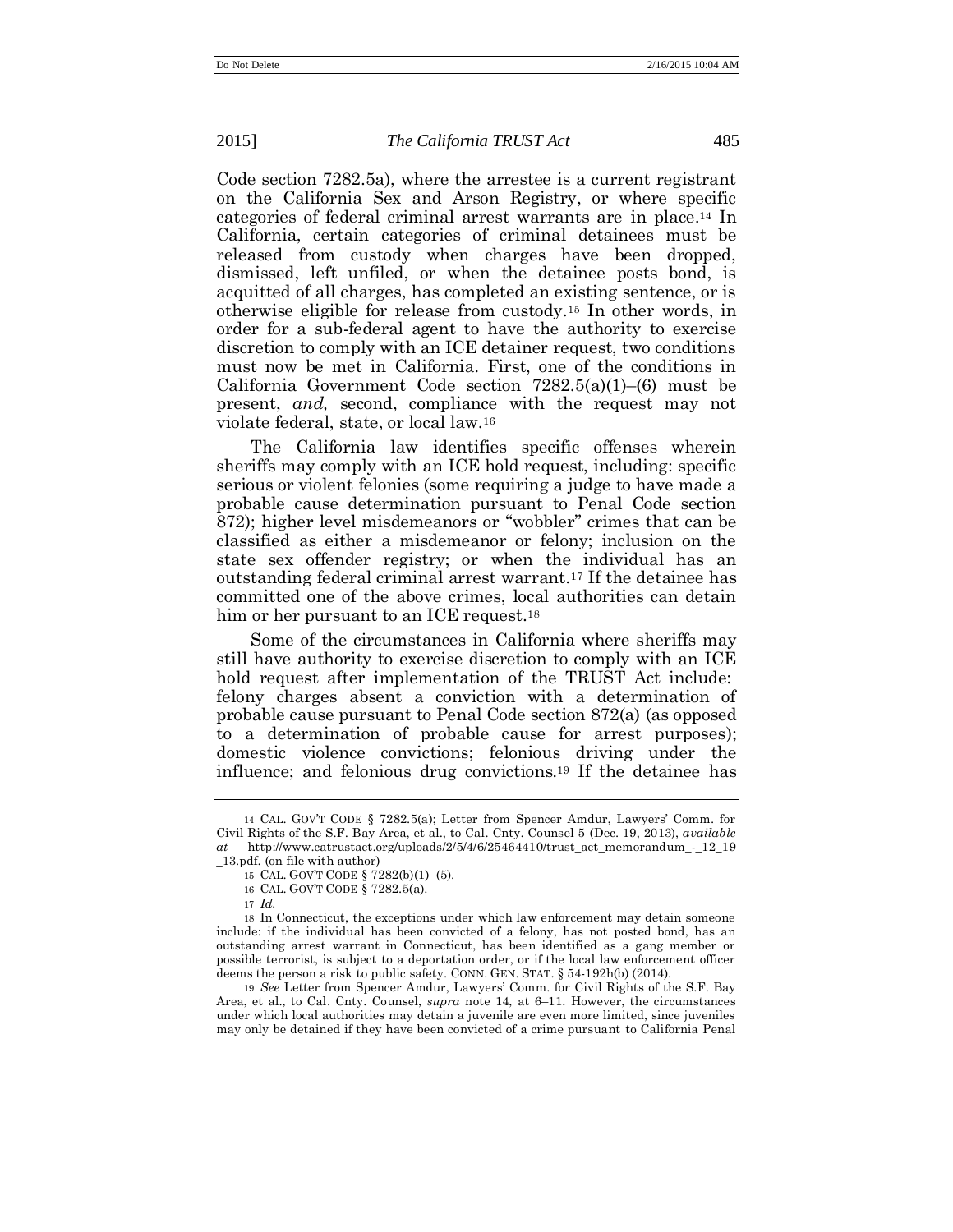committed one of the above crimes, local authorities may have authority to choose to detain him or her pursuant to an ICE request.

Because the TRUST Act prevents immigration holds, except for the limited exceptions outlined in the Act, it will impact those who came to ICE's attention through Secure Communities or any other program where federal officials make immigration hold requests following identification of a suspected immigration violator.<sup>20</sup> ICE will still become aware of the individual and may still pursue removal proceedings. However, the TRUST Act prevents a sheriff from maintaining custody for an additional forty-eight hours to facilitate transfer to immigration detention once the arrestee is eligible for release from criminal custody.

The purpose of the TRUST Act is to set a minimum standard for elective compliance with ICE detainer requests to protect detainees from being held after they are eligible for release from criminal custody. However, the TRUST Act does not preclude local officials from enacting further protections for detainees against ICE holds. If a county wishes to further limit its own law enforcement's ability to comply with ICE hold requests, such as San Francisco and Santa Clara Counties—and increasingly others around the country—they may do so.<sup>21</sup>

Approximately forty cities and counties in California have adopted even stronger ICE hold reform policies, restricting detainers even more than the California TRUST Act.<sup>22</sup> Cities and counties continue to enact more restrictive policies in part to avoid litigation and potential liability related to Fourth and Tenth Amendment concerns caused by compliance with ICE detainer requests. 23

<span id="page-6-0"></span>When a sub-federal entity legislates in an area that may be considered traditionally reserved to the federal government, such as immigration law, the issue of preemption may arise. The

Code section 667(d)(3). *See id.* at 11. The letter to the County Counsel also indicates that because detainers may be unconstitutional, compliance with the TRUST Act only shields counties from state-law litigation. In other words, if a sheriff complies with an ICE detainer request under circumstances authorized by TRUST, they may not be subject to liability under TRUST, but still may be subject to liability pursuant to section 1983. *See id.* at 12.

<sup>20</sup> *See* 8 C.F.R. § 287.7 (2014); *see also* CAL. GOV'T CODE § 7282(c).

<sup>21</sup> See CAL. TRUST ACT, http://www.catrustact.org/text-of-trust-acts.html (last visited Sept. 19, 2014), for a list of states and several counties across the country that have adopted TRUST Acts.

<sup>22</sup> See *id.* for a list of California county policies implementing the TRUST Act.

<sup>23</sup> *See* Jennifer Medina, *Fearing Lawsuits, Sheriffs Balk at U.S. Request to Hold Noncitizens for Extra Time*, N.Y. TIMES (July 5, 2014), http://www.nytimes.com/2014/07/ 06/us/politics/fearing-lawsuits-sheriffs-balk-at-us-request-to-detain-non-citizens-for-extratime.html?\_r=0.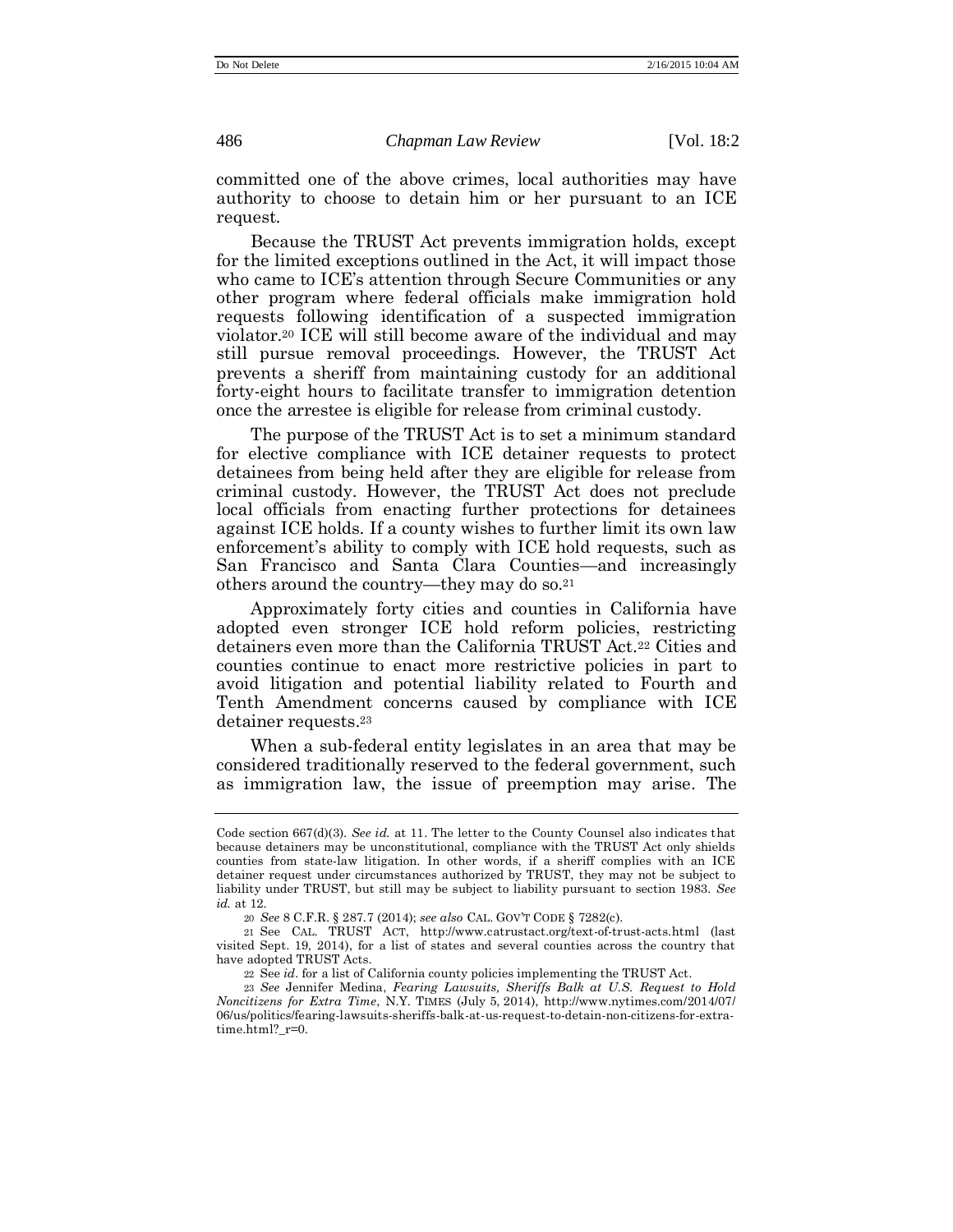continued lack of comprehensive immigration reform has seen hundreds of sub-federal immigration measures throughout the country,<sup>24</sup> and accordingly, increased preemption litigation. The increase in preemption cases<sup>25</sup> has spurred consideration of what role preemption should play in invalidating pro-enforcement or integrative sub-federal immigration measures in the current political context.

Would the California TRUST Act survive a preemption challenge? Should the underlying reasons for passing the TRUST Act, such as concerns about racial profiling, matter in the preemption determination? Before addressing whether the TRUST Act would be preempted, I will outline Secure Communities, immigration detainers, and relevant critiques of both. In the context of addressing this background pertaining to the impetus for the TRUST Act, I will address the notion of "equality principles," and then finally, the role equality principles may play in a preemption assessment of the TRUST Act.

#### II. WHY TRUST?: SECURE COMMUNITIES, IMMIGRATION DETAINERS, AND SUB-FEDERAL ENFORCEMENT OF IMMIGRATION LAW

<span id="page-7-0"></span>While enforcement of immigration law has historically been considered a plenary power of the federal government, particularly after Congress passed the Illegal Immigration Reform and Immigrant Responsibility Act (IIRIRA) in 1996, there has been a marked shift towards increased interior enforcement of immigration law—some authorized by federal law and some unauthorized.<sup>26</sup> With this shift towards interior enforcement has come significant participation of sub-federal law enforcement agents in the process of enforcing immigration law. Low-level offenses, like traffic offenses and misdemeanors, have

<sup>24</sup> The National Conference of State Legislatures reports that "[s]ince 2007, on average, 1,300 [state immigration-related] bills are introduced each year and 200 laws are enacted." ANN MORSE ET AL., NAT'L CONFERENCE OF STATE LEGISLATURES, IMMIGRANT POLICY PROJECT: 2013 IMMIGRATION REPORT 2 (2013), *available at* http://www.ncsl.org/ Portals/1/Documents/immig/2013ImmigrationReport\_Jan21.pdf.

<sup>25</sup> One scholar notes that preemption cases are increasingly a priority for the Roberts Court and cites *Arizona v. United States* and *Chamber of Commerce v. Whiting* to suggest that "preemption will be an important part of its doctrinal legacy." Ernest A. Young, "*The Ordinary Diet of the Law": The Presumption Against Preemption in the Roberts Court*, 2011 SUP. CT. REV. 253, 341. In addition to the above immigration cases, "[t]he court has decided at least 10 preemption cases since early 2008, including ones on such products as prescription drugs, medical devices, and car seat belts." James Vicini, *Analysis: Supreme Court Immigration Case a Federal-State Test*, TERRA NEWS (Sept. 20, 2014, 2:45 PM), http://en.terra.com/news/news/analysis\_supreme\_court\_immigration\_case \_a\_federal\_state\_test/act439622.

<sup>26</sup> *See, e.g.*, Jennifer M. Chacón, *Border Exceptionalism in the Era of Moving Borders*, 38 FORDHAM URB. L.J. 129, 148–51 (2010).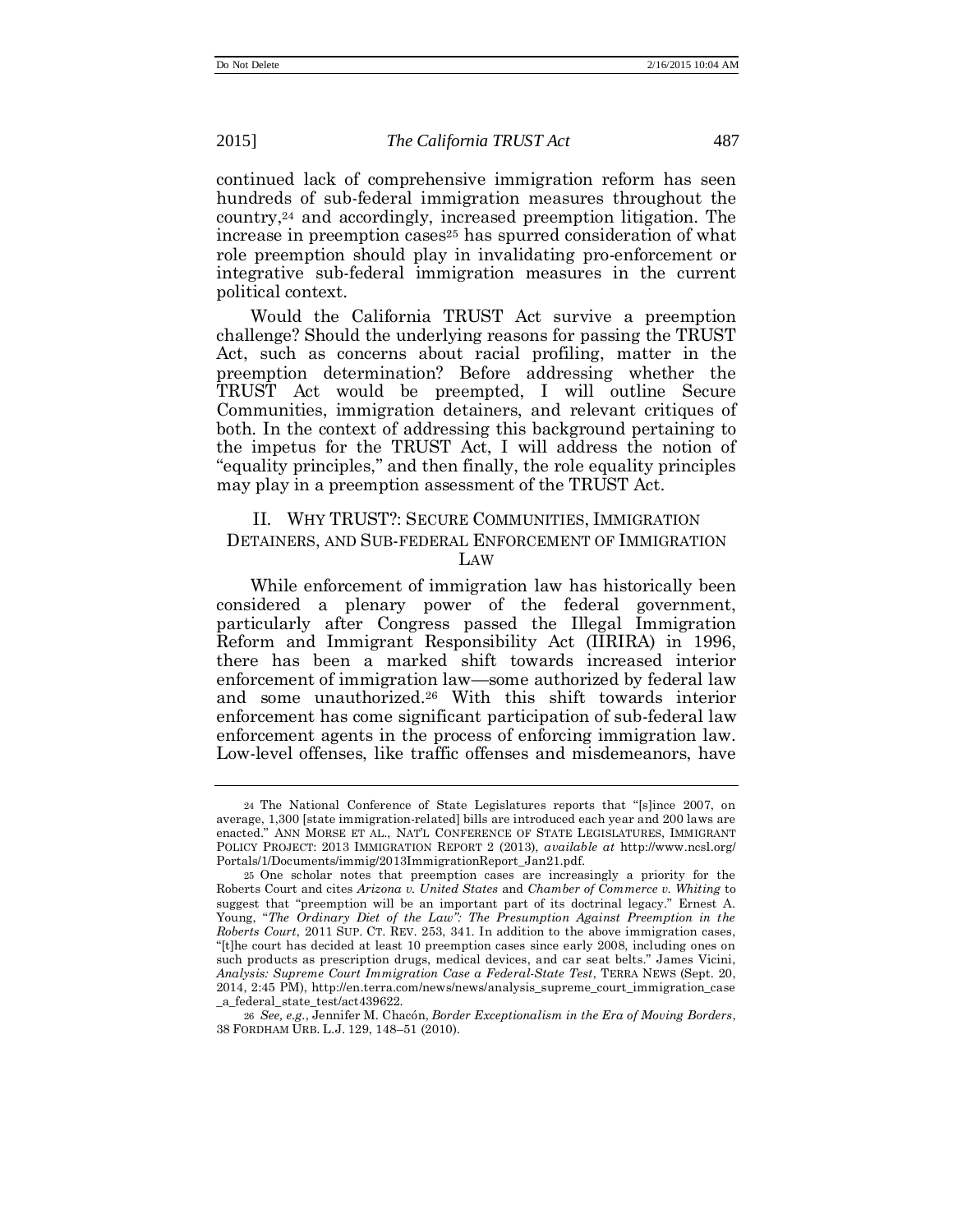disproportionately been the underlying offenses resulting in ICE detainers.<sup>27</sup> For reasons that will be explored more fully in the next sections, the role of sub-federal law enforcement agents and the use of low-level offenses to identify potential unauthorized migrants trigger concerns about discriminatory policing. Problems with discriminatory policing suggest the appropriateness of consideration of equality principles in the preemption analysis of the TRUST Act.

Secure Communities, immigration detainers, state laws, and municipal regulations have all contributed to an environment of expanding sub-federal involvement in the enforcement of immigration law with troubling implications. After enactment of IIRIRA, the former INS created ICE Agreements of Cooperation in Communities to Enhance Safety and Security (ICE ACCESS) measures, which were intended to enhance cooperation between federal and sub-federal agents. Initially, and until recently, ICE used agreements establishing formal enforcement collaboration with sub-federal authorities, authorized under section  $287(g)$ ,<sup>28</sup> to explicitly delegate power to states and localities to deputize their law enforcement agents to enforce federal immigration laws.<sup>29</sup> Memorandums of Agreement (MOA) established a scope of authority delegated to sub-federal agents, and established training protocols. However, the Department of Homeland Security (DHS) moved away from use of 287(g) agreements in favor of Secure Communities, likely because of the lesser federal resources required by Secure Communities, which does not require training or the same degree of oversight.<sup>30</sup>

As a part of the Obama Administration's emphasis on enforcement, in 2008 DHS implemented Secure Communities to identify, detain, and remove "criminal aliens" with a stated priority of targeting non-citizens who are a danger to national security or public safety, "repeat violators," and those deemed "fugitives" due to outstanding removal orders.<sup>31</sup> Secure Communities was allegedly intended to target "convicted

<sup>27</sup> *Secure Communities and ICE Deportation: A Failed Program?*, TRACIMMIGR. (Apr. 8, 2014), http://trac.syr.edu/immigration/reports/349/.

<span id="page-8-0"></span><sup>28 8</sup> U.S.C. § 1357(g) (2012) (providing statutory authority for  $287(g)$  agreements).

<sup>29</sup> *See* Illegal Immigration Reform and Immigrant Responsibility Act of 1996, Pub. L. No. 104-208, § 133, 110 Stat. 3009, 3009–563 (codified at 8 U.S.C. § 1357(g)); *see also*  Velasquez, 19 I. & N. Dec. 377 (B.I.A. 1986), *available at* http://www.justice.gov/eoir/vll/ intdec/vol19/3011.pdf.

<sup>30</sup> DHS has stated that Secure Communities is more "efficient." Michele Waslin, *ICE Scaling Back 287(g) Program*, AM. IMMIGR. COUNCIL IMMIGR. IMPACT (Oct. 19, 2012), http://www.immigrationimpact.com/2012/10/19/ice-scaling-back-287g-program/.

<sup>31</sup> *Secure Communities*, U.S. IMMIGR. & CUSTOMS ENFORCEMENT, http://www.ice.gov/ secure\_communities/ (last visited Oct. 4, 2014).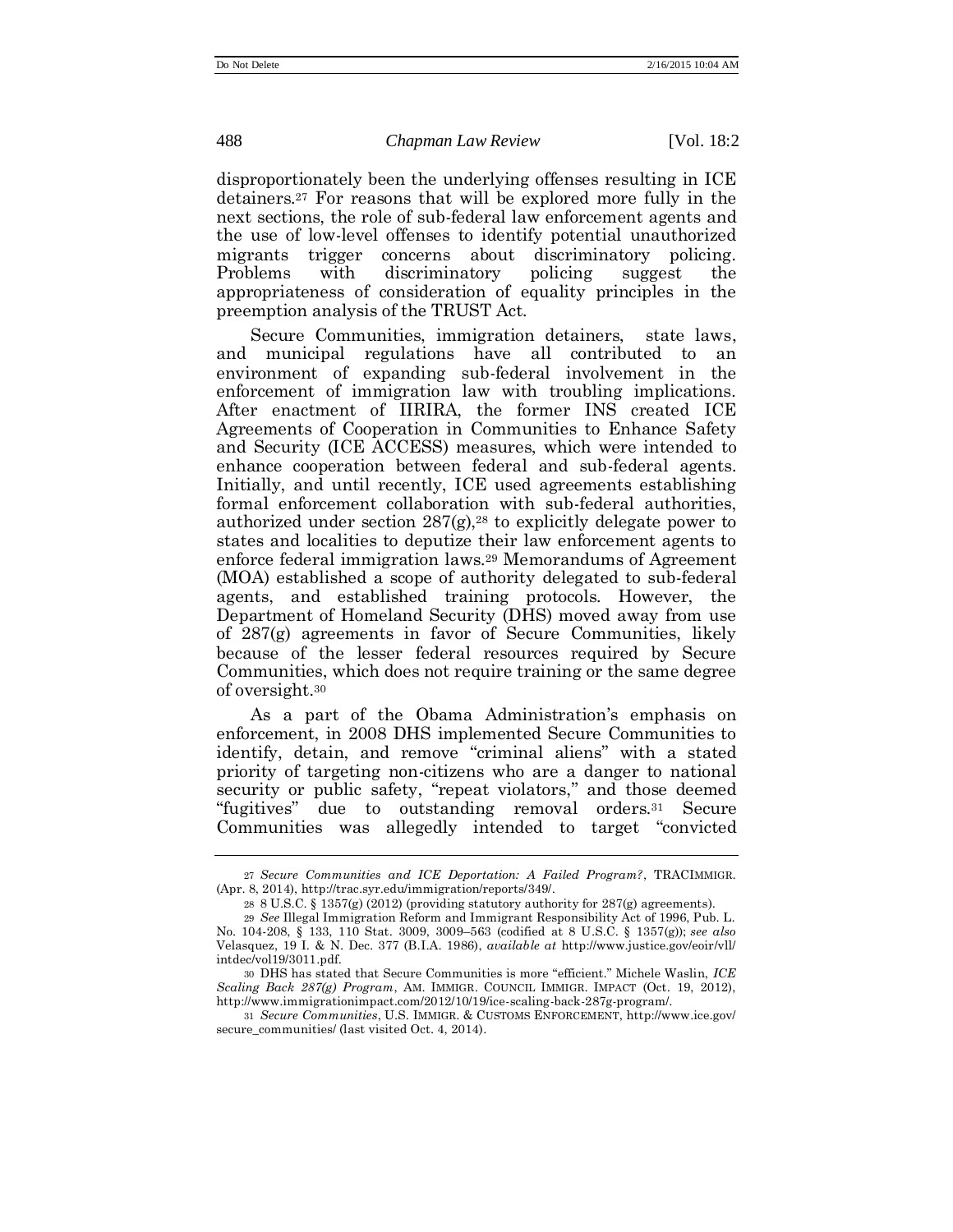criminals," specifically those characterized as "aggravated felons." <sup>32</sup> As of the end of 2013, all jurisdictions in the United States had activated the Secure Communities program. From implementation in 2008 to August 2014, Secure Communities resulted in 118,439 deportations in California alone. <sup>33</sup> One scholar has notably referred to Secure Communities as "one of the most ubiquitous examples of immigrant-exclusionary immigration federalism." 34

<span id="page-9-2"></span>Secure Communities established a mandatory sharing of information between local jail officials and Immigration and Customs Enforcement agents anytime an individual is arrested and booked.<sup>35</sup> Information sharing happens regardless of whether or not criminal charges are even ever filed. Historically, anytime sub-federal law enforcement agents book an individual in connection with an alleged crime, their fingerprints are transmitted to the Federal Bureau of Investigation (FBI). Secure Communities created the connection between the sub-federal law enforcement arrest and the immigration authorities by then transmitting those same fingerprints to DHS. DHS then checks the biometric information against its own database—the Automated Biometric Identification System or "IDENT." 36

Where the arrestee is suspected to be a non-citizen based on the IDENT database results, under Secure Communities DHS could issue an immigration detainer or place an immigration hold requesting that the local law enforcement agents hold the individual in detention for up to forty-eight hours following completion of the criminal sentence and before issuance of a Notice to Appear (NTA).<sup>37</sup> IDENT, however, does not necessarily

<span id="page-9-1"></span>

<span id="page-9-0"></span><sup>32</sup> *Id.*

<sup>33</sup> U.S. IMMIGRATION & CUSTOMS ENFORCEMENT, *supra* note [13,](#page-4-0) at 6; U.S. IMMIGRATION & CUSTOMS ENFORCEMENT, FY 2013 ICE IMMIGRATION REMOVALS 1 (2013) [hereinafter FY 2013 REMOVALS], *available at* https://www.ice.gov/doclib/about/offices/ero/ pdf/2013-ice-immigration-removals.pdf (368,644 in 2013).

<sup>34</sup> Stella Burch Elias, *The New Immigration Federalism*, 74 OHIO ST. L.J. 703, 724 (2013).

<sup>35</sup> States and municipalities have also increasingly been passing laws to permit their local law enforcement agents to have a role in checking immigration status when an individual is booked into a jail; however, state laws encouraging or authorizing sub-federal agents a role in policing immigration law will not be the focus of this Article. *Secure Communities*, *supra* not[e 31.](#page-8-0)

<sup>36</sup> *Id.*

<sup>37</sup> *Fact Sheet: Delegation of Immigration Authority Section 287(g) Immigration and Nationality Act*, U.S. IMMIGR. & CUSTOMS ENFORCEMENT, http://www.ice.gov/news/library/ factsheets/287g.htm (last visited Oct. 4, 2014). Before ICE makes a detainer request, the arrestee's fingerprints are submitted electronically to the Integrated Automated Fingerprint Identification System (IAFIS). The fingerprint data is automatically transmitted to the FBI Criminal Justice Information Services Division (CJIS), and the prints are then compared with the United States Visitor and Immigrant Status Indicator Technology (USVISIT) and IDENT. This is the stage at which the sub-federal agent and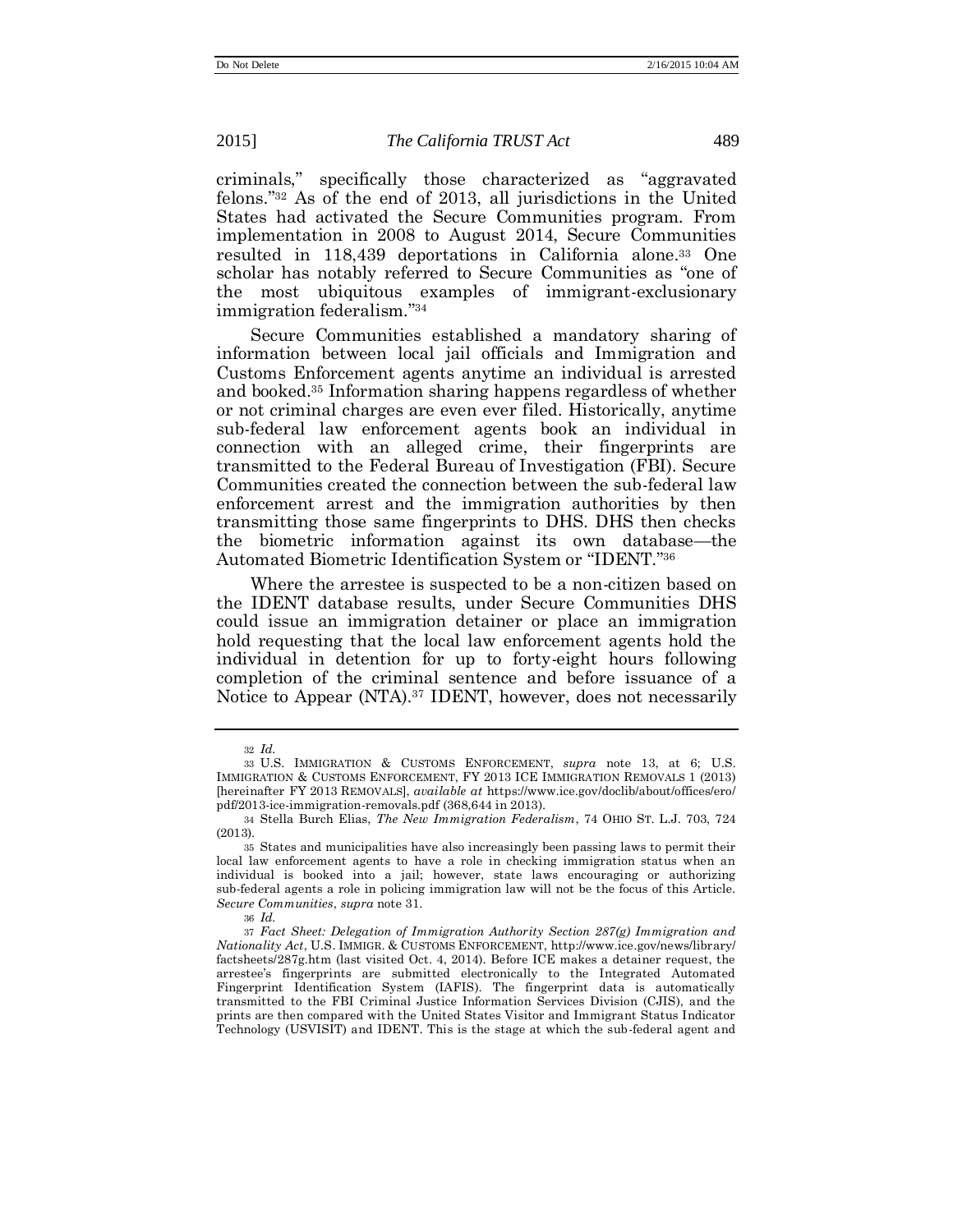give a black or white answer concerning a non-citizen's status because determination of status requires a sophisticated application and understanding of immigration law to an individual's unique factual situation.<sup>38</sup> The database merely categorizes individuals as either: (1) non-citizens present in the United States in violation of immigration laws, perhaps as a result of a prior deportation or overstaying a visa, (2) noncitizens who are lawfully present but could be deportable if convicted of specific crimes, or (3) naturalized citizens who are in the system only because they were, at some prior time, not U.S. citizens.

<span id="page-10-0"></span>The TRUST Act relates to Secure Communities through its restrictions on immigration detainers. A detainer, or "ICE hold," is a request that the state or local law enforcement agent hold the arrestee for up to forty-eight hours after completion of the criminal sentence so that ICE may take the individual into immigration custody and initiate immigration removal proceedings.<sup>39</sup> Initially, prior to 1987, detainers served as notification to jail or prison officials that the former INS wanted to be notified before the prisoner was released.<sup>40</sup> Subsequently, the Executive Branch enacted federal regulations requiring that agencies receiving a detainer request hold the arrestee for forty-eight hours. With the implementation of Secure Communities, the use of detainers became significantly more common and has had a dramatic effect on the number of immigration arrests, detentions, deportation orders, and removals.<sup>41</sup>

39 8 C.F.R. § 287.7 (2014).

<span id="page-10-1"></span>ICE obtain some information about the arrestee's immigration status. If the fingerprints register a match in the IDENT immigration database, CJIS automatically sends data to the ICE Law Enforcement Support Center (LESC). Within hours of the initial arrest, ICE determines whether or not to issue a detainer request so that ICE may obtain custody and initiate removal proceedings. *Secure Communities*, *supra* note [31.](#page-8-0) Note that under PEP the prolonged detention would not be authorized, but the information will still be shared with DHS who may still mobilize officers to make an immigration arrest once the individual is released from criminal custody.

<sup>38</sup> *See, e.g.*, Arizona v. United States, 132 S. Ct. 2492, 2499 (2012) (illustrating the complexities involved in the federal governance of immigration and alien status). Just as the Supreme Court refused to recognize the state of Arizona's delegation of sub-federal agents to enforce immigration law and determine whether an individual was removable because such determinations require complex legal analyses, the same problem is implicated here. However, this issue will not be addressed in this Article.

<sup>40</sup> Christopher N. Lasch, *Preempting Immigration Detainer Enforcement Under*  Arizona v. United States, 3 WAKE FOREST J.L. & POL'Y 281, 283 n.16 (2013) (citing U.S. DEP'T OF JUSTICE, IMMIGRATION & NATURALIZATION SERV., FORM I-247 (1983)); Illegal Immigration Reform and Immigrant Responsibility Act of 1996, Pub. L. No. 104-208, § 133, 110 Stat. 3009, 3009–563 (codified at 8 U.S.C. § 1357(g)). Under PEP, this or a similar notification practice will likely be in place.

<sup>41</sup> AARTI KOHLI, PETER L. MARKOWITZ & LISA CHAVEZ, THE CHIEF JUSTICE EARL WARREN INST. ON LAW & SOC. POLICY, SECURE COMMUNITIES BY THE NUMBERS: AN ANALYSIS OF DEMOGRAPHICS AND DUE PROCESS 1 (2011) (noting a significant increase in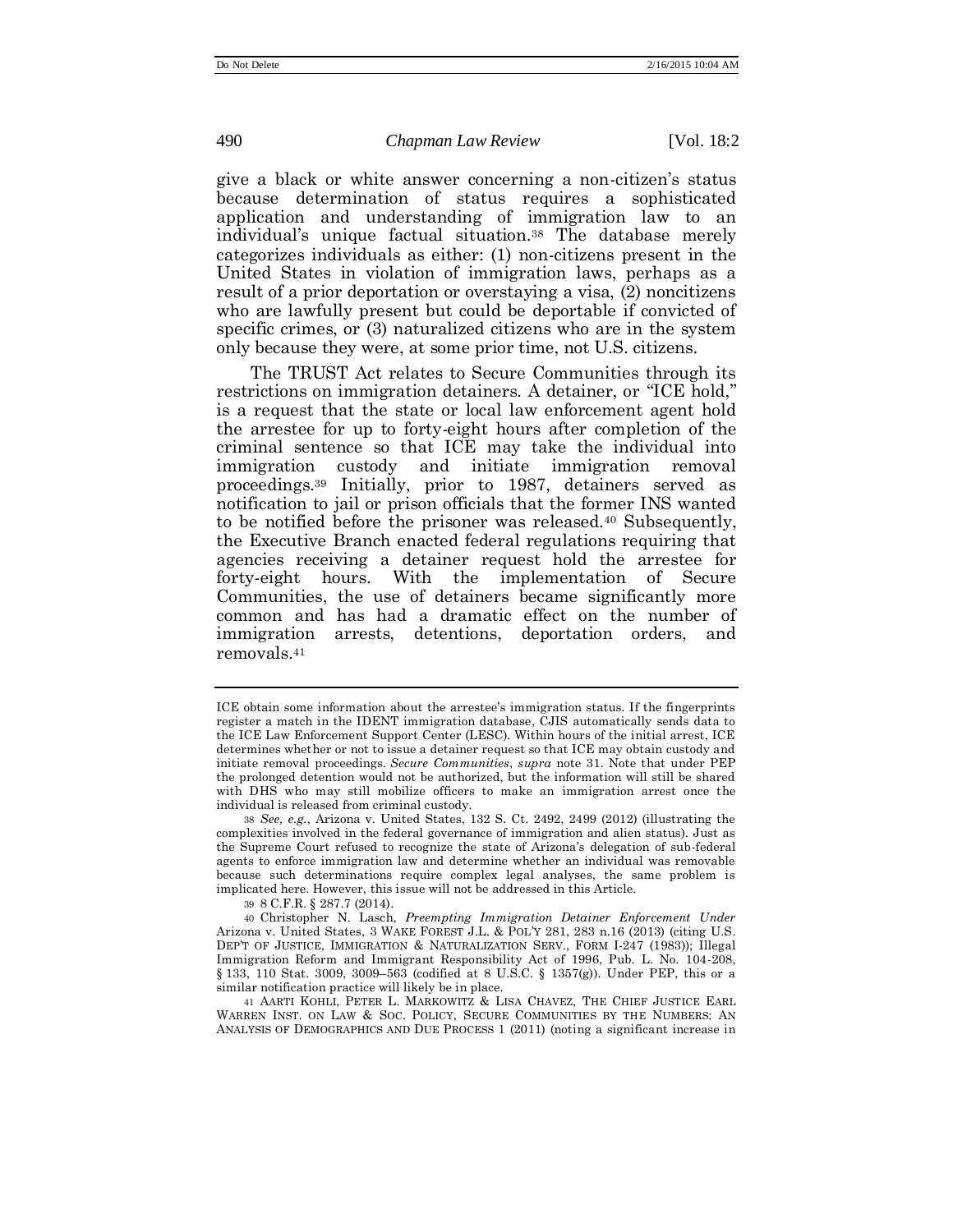Section 287.7(a) of Title 8 of the Code of Federal Regulations provides the authority for immigration detainers. The regulations define detainers as "requests" that "advise another law enforcement agency" that ICE would like to take custody of the person in question.<sup>42</sup> The only language creating a mandatory duty on behalf of the detaining agent concerns possible constitutional violations and specifies that a hold must not exceed forty-eight hours.<sup>43</sup> The sections of the U.S. Code referenced in the detainer regulations indicate that ICE may collaborate with localities that "choose" to participate in immigration enforcement.<sup>44</sup>

Immigration detainers have been challenged from policy and legal doctrinal perspectives. Before TRUST Acts were in place, states and localities began demonstrating increasing resistance to ICE immigration detainer requests.<sup>45</sup> While local authorities could hypothetically refuse to fingerprint arrestees, resistance to Secure Communities and detainers has typically taken other forms. Fourth and Tenth Amendment challenges have caused numerous local sheriffs throughout the country to announce that they would no longer honor detainer requests.<sup>46</sup> Since January 2013, detainer requests have dropped by nearly twenty percent.<sup>47</sup> During a fifty-month period beginning in FY 2008 through the beginning of FY 2012, ICE issued close to one million detainers.<sup>48</sup>

<span id="page-11-0"></span>

prosecutions and deportations since the Obama Administration's implementation of Secure Communities); AM. IMMIGRATION COUNCIL, IMMIGRATION POLICY CTR., THE GROWTH OF THE U.S. DEPORTATION MACHINE 5 (2014), *available at* http://www.immi grationpolicy.org/printpdf/3283 (citing the U.S. Government Accountability Office, which stated that "from October 2008 through March 2012, Secure Communities led to the removal of about 183,000 aliens").

<sup>42</sup> 8 C.F.R. § 287.7.

<sup>43</sup> *Id.*; *see* Letter from Spencer Amdur, Lawyers' Comm. for Civil Rights of the S.F. Bay Area, et al., to Cal. Cnty. Counsel, *supra* note [14.](#page-5-0)

<sup>44</sup> *See* 8 U.S.C. § 1103(a)(11), (c) (2012); 8 U.S.C. § 1357(d).

<sup>45</sup> While there has been much consideration of whether or not ICE detainers are mandatory, this Article will examine the issue only to the extent necessary to consider whether the California TRUST Act could be deemed preempted. There has been much controversy over whether ICE holds are mandatory directives or mere requests, and the outcome may pertain to the ultimate federalism question considered here.

<sup>46</sup> *See Some Colorado Sheriffs Ending Immigrant Detainers*, N.Y. TIMES (Apr. 29, 2014, 7:44 PM), http://www.nytimes.com/aponline/2014/04/29/us/ap-us-immigration[-det](http://www.nytimes.com/aponline/2014/04/29/us/ap-us-immigration-detainers.html) [ainers.html;](http://www.nytimes.com/aponline/2014/04/29/us/ap-us-immigration-detainers.html) Letter to ACLU of San Diego (July 31, 2014) (on file with author) (explaining that San Diego, California Sheriffs will no longer use the I-200 Administrative Warrants as a basis for detaining individuals longer than their time of release and will treat these administrative arrests just like detainers); Medina, *supra* not[e 23.](#page-6-0)

<sup>47</sup> The total number of detainers in 2012 was 273,982. *Number of ICE Detainers Drops by 19 Percent*, TRACIMMIGR., http://trac.syr.edu/immigration/reports/325/ (last updated January 2013).

<sup>48</sup> *Who Are the Targets of ICE Detainers?*, TRACIMMIGR. (Feb. 20, 2013), http://trac.syr.edu/immigration/reports/310/.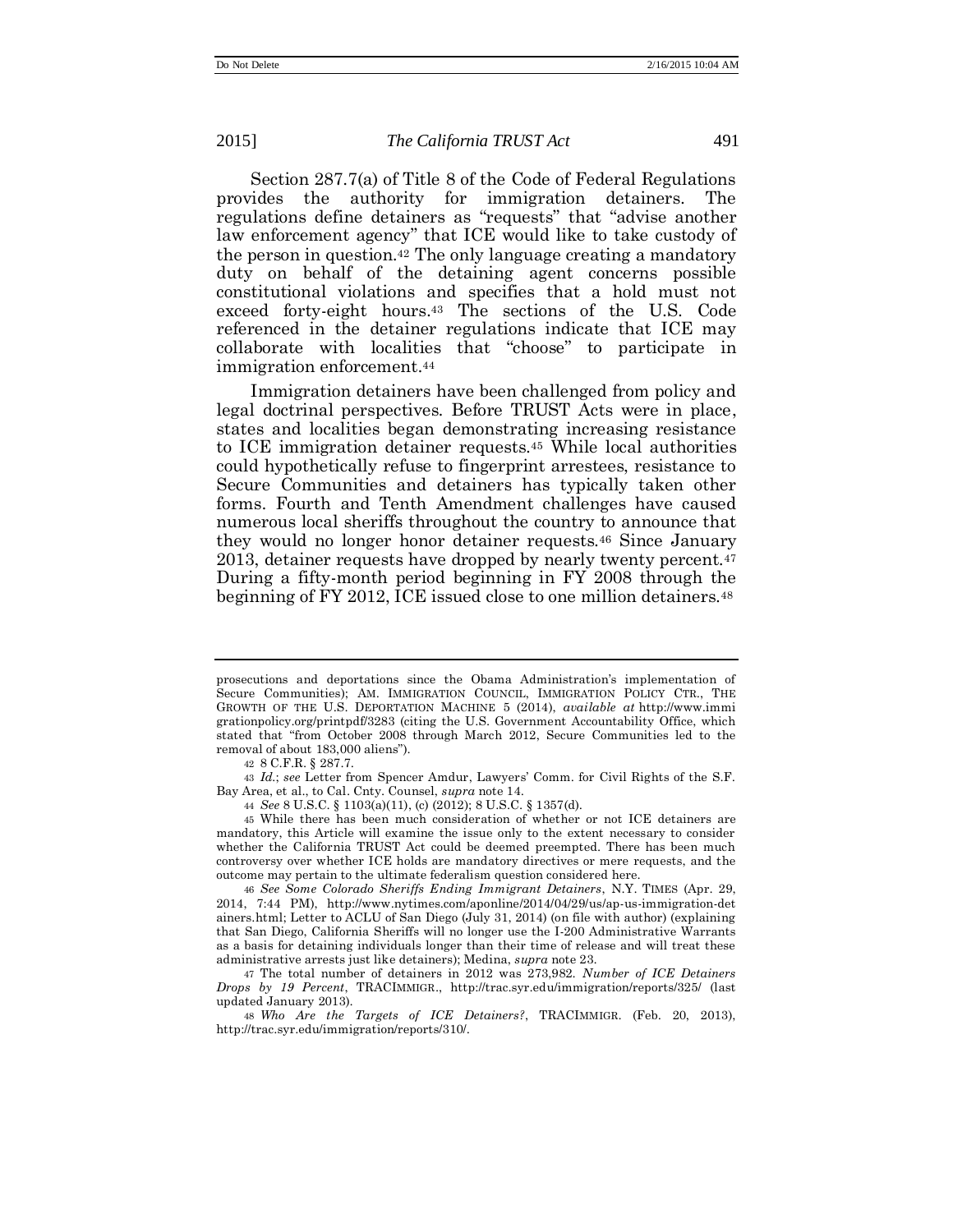<span id="page-12-3"></span><span id="page-12-0"></span>

The next section will explore the perceived need for the TRUST Act and measures that lessen the role of sub-federal law enforcement agents in immigration policing.

#### III. SUB-FEDERAL LAW ENFORCEMENT OFFICERS' DISCRETION TO ARREST AND SHADOW IMMIGRATION ENFORCEMENT<sup>49</sup>

<span id="page-12-2"></span>Secure Communities empowers sub-federal agents to participate in identifying potentially unauthorized migrants. Because an arrest under Secure Communities automatically exposes any arrestee to the possibility of identification by federal immigration authorities,<sup>50</sup> it could incentivize state and local law enforcement agents to use criminal law violations as a pretext to enforce immigration law.<sup>51</sup> Sub-federal agents have significant power because of their discretion to make arrests.<sup>52</sup> Such "shadow immigration enforcement" may involve pretextual, though still legal, enforcement of criminal or traffic laws based on perceived ethnic or racial characteristics.<sup>53</sup>

<span id="page-12-1"></span>As state and local law enforcement officers have become increasingly involved in enforcement of federal immigration law, their power to make or not make an initial arrest can be the act that creates a cascading effect for the individual arrestee, as well as his or her family and community. Sub-federal agents can, for example, use minor traffic violations as a pretext for determining immigration status.<sup>54</sup> There is little to prevent a local law enforcement agent from stopping individuals solely to check their immigration status, instead of checking their immigration status incidental to a legitimate arrest that they intend to pursue for substantive, criminal reasons.<sup>55</sup> Concern about the lack of

51 Angela M. Banks, *The Curious Relationship Between "Self-Deportation" Policies and Naturalization Rates*, 16 LEWIS & CLARK L. REV. 1149, 1186–87 (2012).

<sup>49</sup> *See* Maureen A. Sweeney, *Shadow Immigration Enforcement and Its Constitutional Dangers*, 104 J. CRIM. L. & CRIMINOLOGY 227, 230 (2014) (explaining "shadow immigration enforcement" as state or local police lacking immigration enforcement authority who use their police powers for the unsanctioned purposes of federal immigration enforcement and discussing the problem of the unavailability of usual constitutional law safeguards in the immigration context).

<sup>50</sup> HIROSHI MOTOMURA, IMMIGRATION POLICY CTR., PROSECUTORIAL DISCRETION IN CONTEXT: HOW DISCRETION IS EXERCISED THROUGHOUT OUR IMMIGRATION SYSTEM 4, 7 (2012), *available at* http://www.immigrationpolicy.org/sites/default/files/docs/motomura\_- \_discretion\_in\_context\_04112.pdf.

<sup>52</sup> HIROSHI MOTOMURA, IMMIGRATION OUTSIDE THE LAW 128–31 (2014) (discussing discretion, which includes "micro-macro" discretion, in enforcement and the role of arresting agents).

<sup>53</sup> Sweeney, *supra* not[e 49,](#page-12-0) at 240.

<sup>54</sup> Banks, *supra* note [51.](#page-12-1) 

<sup>55</sup> ACLU LEGAL ACTION CTR., COMMENTS ON U.S. IMMIGRATION AND CUSTOMS ENFORCEMENT DRAFT DETAINER POLICY 15 (2010), *available at* http://www.legalaction center.org/sites/default/files/docs/lac/NGO-DetainerCommentsFinal-10-1-2010.pdf (noting that racial profiling has been a persistent concern where sub-federal agents are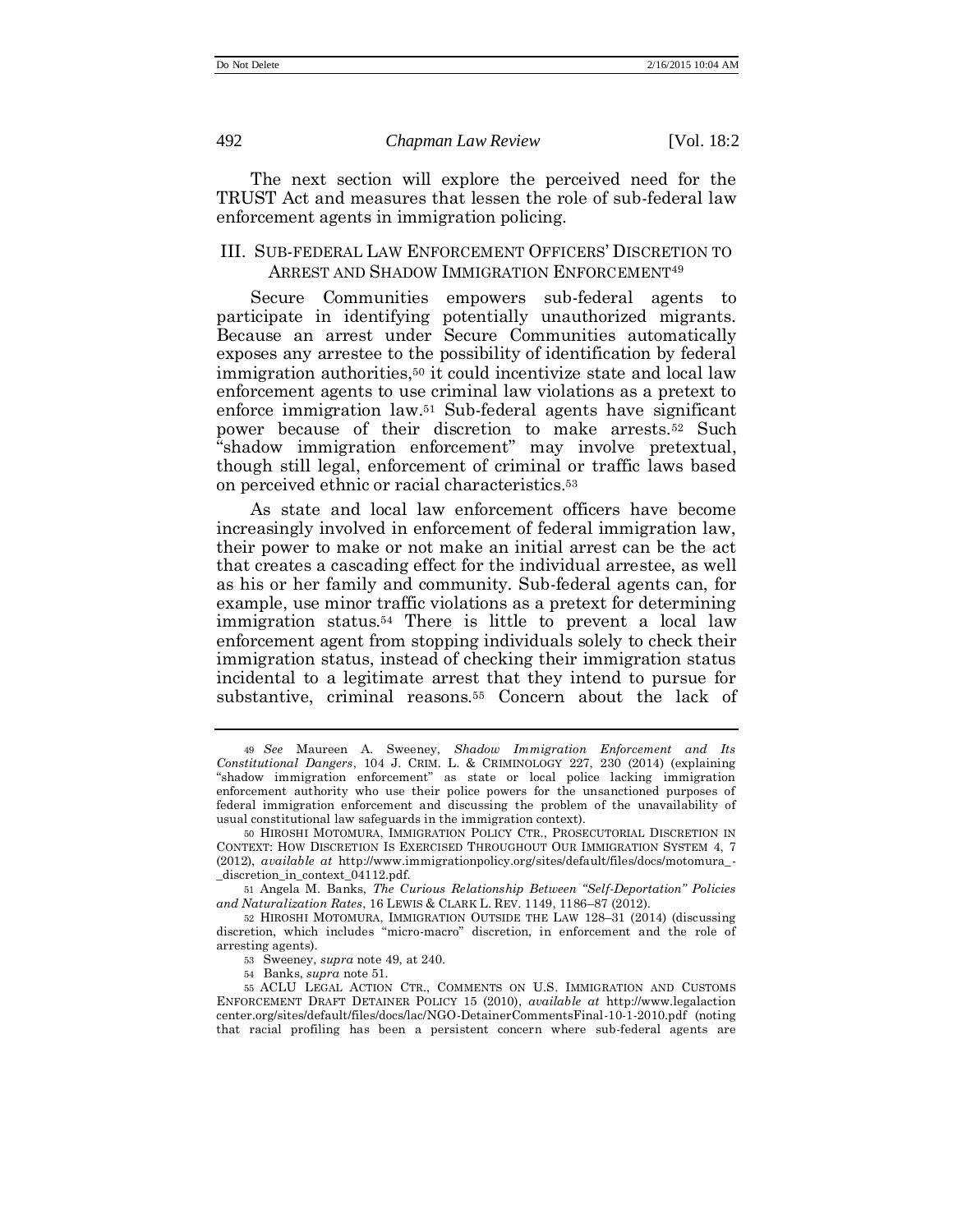adequate prevention of unconstitutional policing by sub-federal agents is not a new problem, and it has typically been presumed that federal agents may be less likely to engage in such conduct.<sup>56</sup>

#### <span id="page-13-1"></span>A. Discretion to Arrest and the Problem of Profiling in Sub-federal Enforcement of Immigration Law

Discretion by law enforcement officers is generally exercised on micro and macro levels.<sup>57</sup> "Micro" level discretion may take the form of decisions by local, state, or federal law enforcement agents to arrest or prosecute, or not arrest or prosecute, an individual. Micro level discretion may be exercised at the time of the initial criminal arrest, or later, when either criminal prosecutors or immigration trial attorneys decide what charge(s), if any, to allege, or after a trial has begun.<sup>58</sup>

<span id="page-13-0"></span>Patrol officers have a significant amount of discretion to decide whom to stop, arrest, and detain.<sup>59</sup> An officer exercises micro level discretion when deciding to stop an individual for a traffic violation or minor criminal offense, or make an arrest, rather than just issue a citation.<sup>60</sup> Secure Communities likely was, and PEP may remain a powerful and effective tool for a patrol officer motivated to decrease the presence of migrants she or he perceives as unauthorized.<sup>61</sup>

"Macro" level discretion functions at a systemic level such as when agencies and officials make policy decisions establishing enforcement priorities and commit resources accordingly.<sup>62</sup> Sub-federal agents' roles in policing immigration law are

empowered to enforce immigration law); Lasch, *supra* not[e 40,](#page-10-0) at 292 (citing ACLU LEGAL ACTION CTR., *supra*); *see* Violeta R. Chapin, *¡Silencio! Undocumented Immigrant Witnesses and the Right to Silence*, 17 MICH. J. RACE & L. 119, 152–54 (2011) (discussing racial profiling concerns resulting from state and local immigration enforcement).

<sup>56</sup> Stella Burch Elias, *"Good Reason to Believe": Widespread Constitutional Violations in the Course of Immigration Enforcement and the Case for Revisiting*  Lopez-Mendoza, 2008 WIS. L. REV. 1109, 1119 (referencing the *Lopez-Mendoza* decision, where "Chief Justice Burger believed that INS was 'better than most police departments *'* at preventing constitutional violations from occurring") (quoting Justice Harry Blackmun, Harry Blackmun's Conference Notes (Apr. 20, 1984)*, in* HARRY A. BLACKMUN PAPERS, 407/83/491 (Manuscript Division, Library of Cong., Washington D.C.)).

<sup>57</sup> MOTOMURA, *supra* note [50,](#page-12-2) at 3–5.

<sup>58</sup> *Id.*

<sup>59</sup> *Id.* at 4; *see* Hiroshi Motomura, *The Discretion That Matters: Federal Immigration Enforcement, State and Local Arrests, and the Civil-Criminal Line*, 58 UCLA L. REV*.* 1819, 1842–49 (2011).

<sup>60</sup> Banks, *supra* note [51,](#page-12-1) at 1184. *See generally* Motomura, *supra* note [59,](#page-13-0) at 1819 (showing how the discretion to arrest at state and local levels can in some ways assume a kind of "abdication of federal authority").

<sup>61</sup> Banks, *supra* not[e 51,](#page-12-1) at 1179–80.

<sup>62</sup> *Id.* at 1183–84; MOTOMURA, *supra* note [50,](#page-12-2) at 2.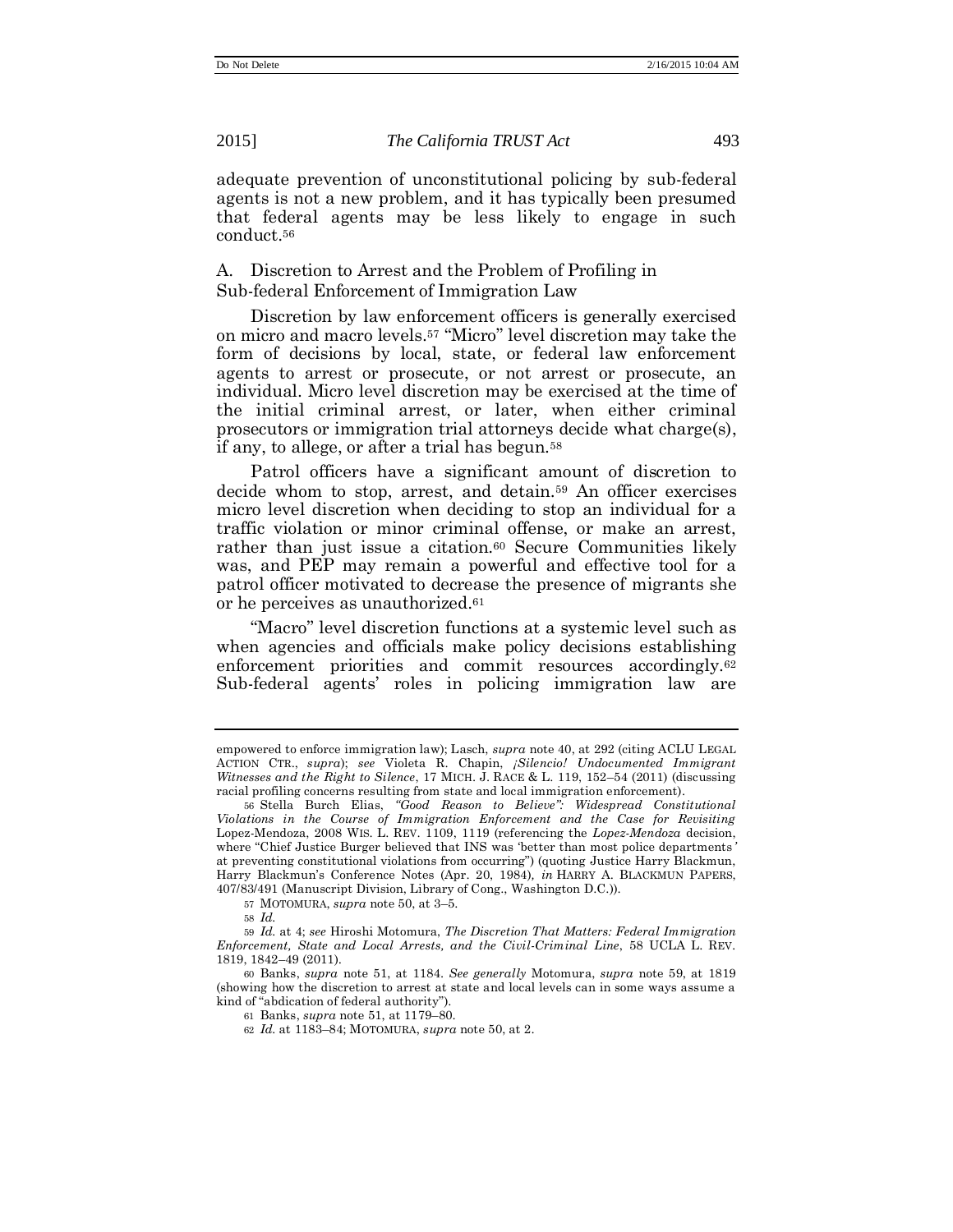influenced by macro level exercises of discretion, which may in turn be evidenced by their micro level exercises of discretion. As an example, in some regions, such as Maricopa County, Arizona, local authorities create de facto macro level policies that encourage pretextual enforcement of immigration law.<sup>63</sup>

A local sheriff encouraging patrol officers to arrest, rather than just cite a driver without a valid license, or to apply rigorous standards for what constitutes a valid license, are examples of macro level discretion. Similarly, when government and law enforcement officials make public statements implicitly or directly blaming the undocumented population for crime, or suggest that *any* crime should subject non-citizens to deportation,<sup>64</sup> they convey macro-level policy directives. When an ICE supervisor states, contrary to federal law, that traffic violations represent "a public safety threat significant enough to warrant removal," the supervisor influences discretion on macro and micro levels.<sup>65</sup>

Secure Communities can create a context for discretion at both of these micro and macro levels. DHS has expressed intentions regarding whom individual officers should pursue, emphasizing a focus on serious criminals,  $66$  but local criminal justice officers may function outside of these directives. Moreover, ICE supervisors may or may not proactively address discrepancies between the federal policy objectives and how officers are exercising discretion in carrying out their authority.<sup>67</sup> The absence of means to ensure compliance with federal immigration arrest priorities suggests the appropriateness of preventative measures like the TRUST Act, which may decrease the prevalence of undetected and undeterred rights violations.

Secure Communities does not provide an express delegation of authority to sub-federal agents, but nonetheless, discretion exercised on micro and macro levels may play a role in whether and how an officer or agency exercises discretion in policing, including identifying individuals for an initial stop.<sup>68</sup> Laws, for

<sup>63</sup> *See* Melendres v. Arpaio, 989 F. Supp. 2d 822, 825–26 (D. Ariz. 2013).

<sup>64</sup> *See, e.g.*, Brian Fraga, *Sheriff Hodgson on 'Secure Communities' and Undocumented Immigrants,* SOUTHCOASTTODAY.COM (June 9, 2011), http://blogs.south coasttoday.com/new-bedford-crime/2011/06/09/sheriff-hodgson-on-secure-communities-and -undocumented-immigrants/.

<sup>65</sup> Banks, *supra* note [51,](#page-12-1) at 1183 (quoting RANDY CAPPS ET AL., MIGRATION POLICY INST., DELEGATION AND DIVERGENCE: A STUDY OF 287(g) STATE AND LOCAL IMMIGRATION ENFORCEMENT 6 (2011), *available at* http://www.migrationpolicy.org/pubs/287g-diver gence.pdf).

<sup>66</sup> *Secure Communities*, *supra* not[e 31.](#page-8-0)

<sup>67</sup> *See* Banks, *supra* note [51,](#page-12-1) at 1182–84.

<sup>68</sup> MOTOMURA, *supra* note [50,](#page-12-2) at 2, 4.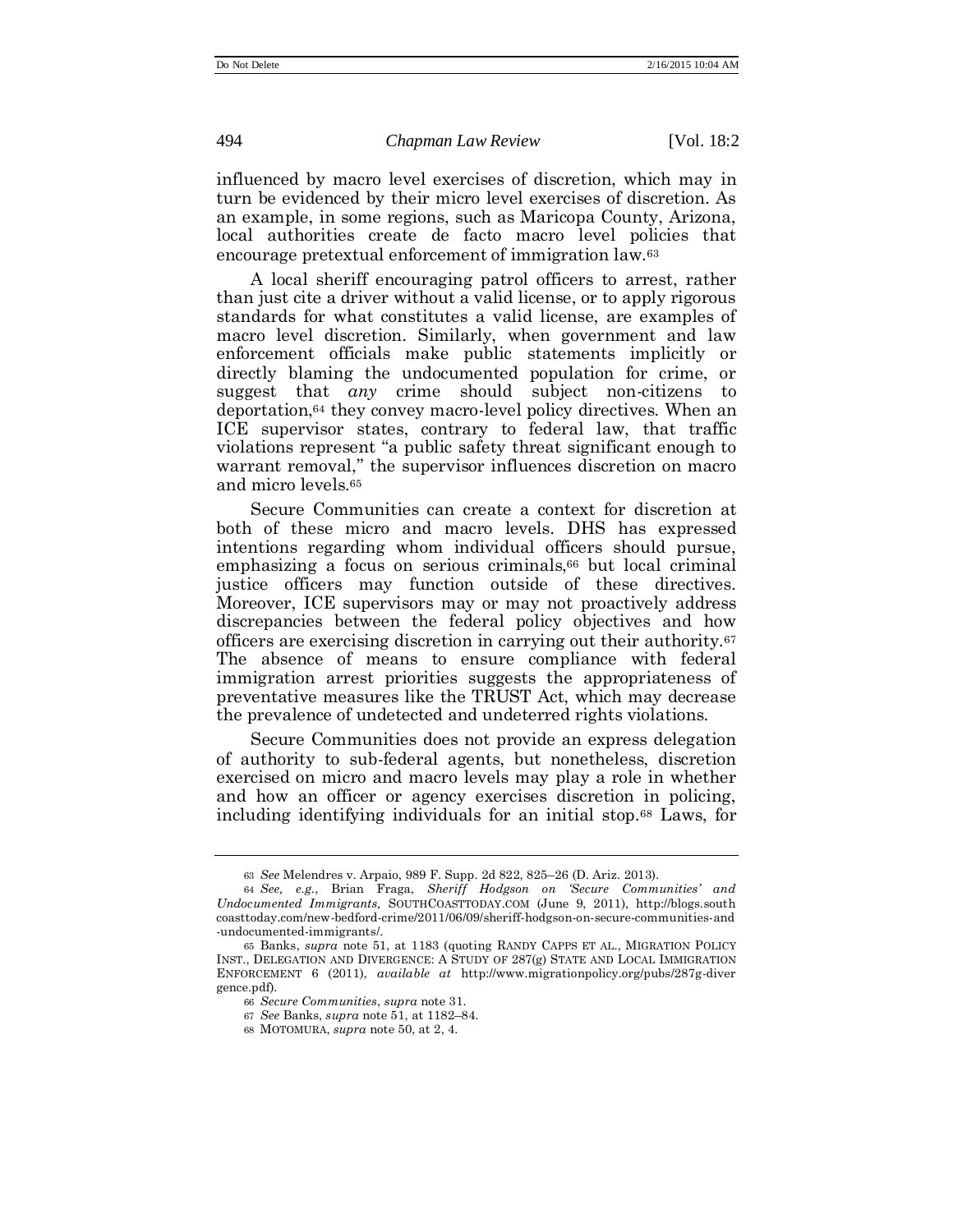example, that authorize officers to use their discretion to arrest a driver without a license at the time of the stop, combined with Secure Communities or PEP, give sub-federal agents significant power to determine which drivers' immigration status will be checked.<sup>69</sup> Micro and macro exercises of discretion thus contribute significantly to the possibility of improper pretextual enforcement of immigration law as a result of Secure Communities, and now the PEP program.

B. Pretextual Arrests and Racial Profiling by Sub-federal Agents

<span id="page-15-0"></span>Allegations of increased racial profiling immediately followed implementation of Secure Communities, as was the case following implementation of 287(g) agreements, and as will likely continue under PEP. <sup>70</sup> Race has historically been, and still serves as, a proxy for belonging and citizenship,<sup>71</sup> even though use of race as the *only* factor in making a civil immigration stop is illegal.<sup>72</sup> Resistance to Secure Communities and ICE detainers prompted substantiated civil rights and racial profiling concerns.<sup>73</sup>

Indeed, local law enforcement agents may use pretextual arrests to identify people they believe are unauthorized migrants to bring them to the attention of federal immigration authorities.<sup>74</sup> From the inception of Secure Communities to approximately 2011, 93% of those identified as removable

72 Mexican appearance may be one of many factors relied on in making a civil immigration stop. *See, e.g.*, United States v. Brignoni-Ponce, 422 U.S. 873, 885–87 (1975) (noting ethnicity as one of many factors used by immigration enforcement agents in identifying unauthorized migrants).

73 *See generally supra* note [71](#page-15-0) and accompanying text.

74 TREVOR GARDNER II & AARTI KOHLI, THE CHIEF JUSTICE EARL WARREN INST. ON LAW & SOC. POLICY, THE C.A.P. EFFECT: RACIAL PROFILING IN THE ICE CRIMINAL ALIEN PROGRAM (2009).

<sup>69</sup> Banks, *supra* not[e 51,](#page-12-1) at 1186.

<sup>70</sup> *Fact Sheet: Delegation of Immigration Authority Section 287(g) Immigration and Nationality Act*, *supra* note [37;](#page-9-0) Chacón, *supra* note [26,](#page-7-0) at 149; Suzanne Ito, *No Security in "Secure Communities"*, ACLU (Aug. 19, 2010, 5:54 PM), https://www.aclu.org/blog/ immigrants-rights-racial-justice/no-security-secure-co mmunities; *Immigration Bait and Switch,* N.Y. TIMES, Aug. 18, 2010, at A22, *available at* http://www.nytimes.com/ 2010/08/18/opinion/18wed3.html?\_r=0.

<sup>71</sup> For examples of select scholarly works addressing race as a proxy for citizenship, see Gabriel J. Chin, *Segregation's Last Stronghold: Race Discrimination and the Constitutional Law of Immigration*, 46 UCLA L. REV. 1 (1998); Devon W. Carbado & Cheryl I. Harris, *Undocumented Criminal Procedure*, 58 UCLA L. REV. 1543 (2011); Huyen Pham, *When Immigration Borders Move*, 61 FLA. L. REV. 1115 (2009); Rose Cuison Villazor, *The Other* Loving*: Uncovering the Federal Government's Racial Regulation of Marriage*, 86 N.Y.U. L. REV. 1361, 1390–402 (2011) (considering the federal government's policing of interracial marriages and citizenship law). *See also* KOHLI, MARKOWITZ & CHAVEZ, *supra* note [41,](#page-10-1) at 2, 6 (finding 93% of people arrested under Secure Communities pursuant to one study were from Latin American countries).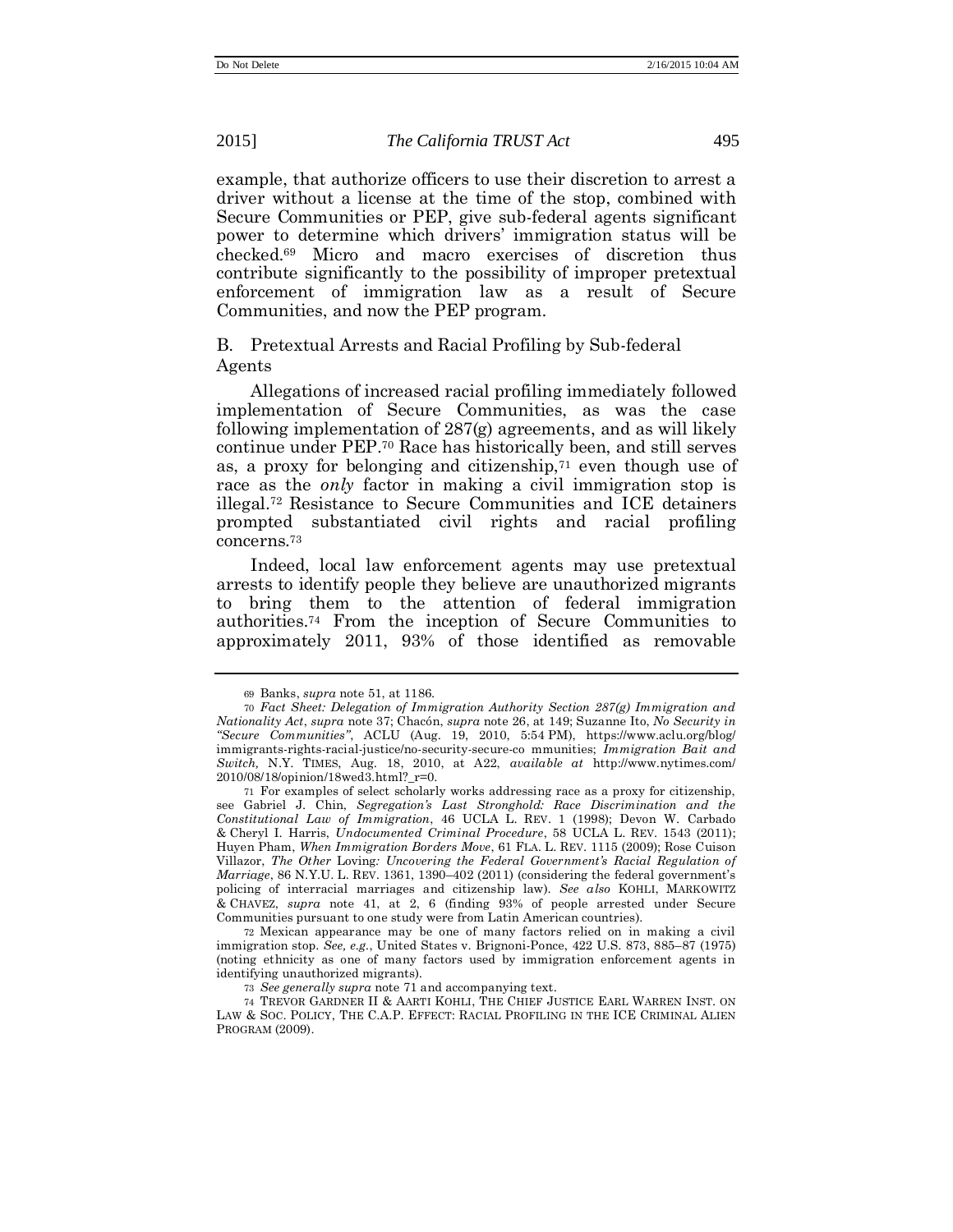through Secure Communities were Latinos, while only 77% of the undocumented population was Latino.<sup>75</sup>

Not only did the majority of those subject to detainers in 2008 to 2012 lack a criminal record (at the time of the detainer issuing or after), <sup>76</sup> but over 80% of ICE detainers were issued in cases involving men from Mexico, Guatemala, El Salvador, Honduras, or Cuba.<sup>77</sup> Put differently, 95% of detainers were issued against males with a median age of thirty, and 80% of detainers were issued against Latinos. Specifically, 72.7% were Mexican citizens, approximately 15% were Guatemalans, Hondurans, El Salvadorans, or Cubans, and only about 22,000 were Canadian citizens.<sup>78</sup> Thus, the majority of ICE detainers have been issued against Latino males without criminal histories, or those whose criminal arrest leading to issuance of the detainer was not related to a serious offense.<sup>79</sup>

Sheriff Joe Arpaio of Maricopa County, Arizona is one particularly well-known example of a powerful law enforcement agent's sanctioning of the improper use of sub-federal immigration policing powers. His discriminatory policing was so egregious and his intentions so clearly discriminatory and anti-immigrant that the Department of Justice pursued litigation.<sup>80</sup> However, discriminatory policing may be less blatant, evading detection, sanction, or deterrence.

<sup>75</sup> KOHLI, MARKOWITZ & CHAVEZ, *supra* note [41,](#page-10-1) at 2.

<sup>76</sup> *Who Are the Targets of ICE Detainers?*, *supra* note [48](#page-11-0) ("In more than two out of three (77.4%) of the detainers issued by ICE, the record shows that the individual who had been identified had no criminal record — either at the time the detainer was issued or subsequently. For the remaining 22.6 percent that had a criminal record, only 8.6 percent of the charges were classified as a Level 1 offense."); *see also id.* fig.1.

<sup>77</sup> *Id.* 78 *Id.*

<sup>79</sup> "In FY 2014, DHS conducted a total of 577,295 removals and returns, including 414,481 removals and 162,814 returns. ICE had a total of 315,943 removals or returns, and CBP made 486,651 apprehensions." Press Release, Dep't of Homeland Sec., DHS Releases End of Year Statistics (Dec. 19, 2014), *available at* http://www.dhs.gov/news/ 2014/12/19/dhs-releases-end-year-statistics (on file with author); *see also* FY 2013 REMOVALS, *supra* note [33](#page-9-1). ICE's FY 2013 removal statistics indicate that 82% of those removed from the interior had criminal convictions, as opposed to 60% the prior year. *Id.* Even though more deportees may have had a criminal conviction than in the prior fiscal year, the data does not demonstrate that the crimes were overwhelmingly serious or violent, nor that pretextual enforcement is no longer a problem. Moreover, the author of the study contends that even if this alleged problem does not impact the majority of deportees, the problem of pretextual enforcement or racial profiling still merits significant consideration. *Id.*

<sup>80</sup> The Department of Justice sued the Maricopa County Sheriff's Office for civil rights violations, beginning with an investigation in June 2008, and filed a lawsuit in May 2012, culminating in a ruling by Judge Snow that Arpaio had systematically profiled Latinos. Arpaio has since been found to have defied the court's order. Fernanda Santo, *Angry Judge Says Sheriff Defied Order on Latinos*, N.Y. TIMES, Mar. 25, 2014, at A18.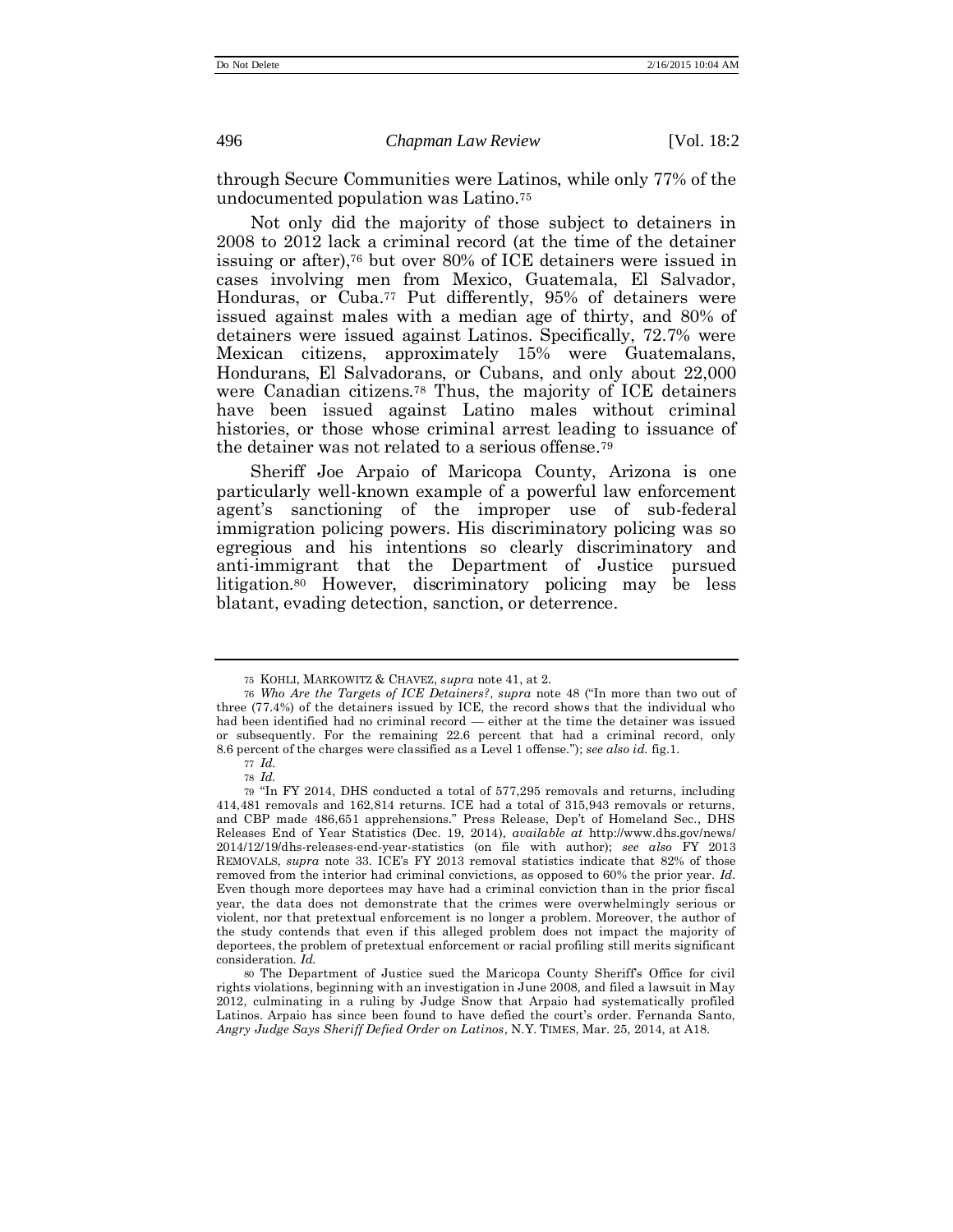In the case of Sheriff Arpaio, the Department of Justice concluded that the Maricopa County Sheriff's Office was responsible for "egregious, pervasive and systemic" racial profiling.<sup>81</sup> Latino drivers in Maricopa County were significantly more likely to be subject to a traffic stop than similarly situated non-Latinos, and patrol officers conducted stops without constitutionally required reasonable suspicion or probable cause.<sup>82</sup>

Following the Department of Justice litigation against Sheriff Arpaio, DHS Secretary Janet Napolitano announced the decision to rescind part of the 287(g) agreement in Arizona, stating, "Discrimination undermines law enforcement and erodes the public trust. DHS will not be a party to such practices." 83 DHS instructed Arizona DHS not to respond to local police requests to enforce immigration law following a traffic stop or other law enforcement action unless the person targeted actually met the DHS criteria for Secure Communities, including those with criminal convictions and prior removals with unlawful reentries.<sup>84</sup> DHS's termination of a  $287(g)$  agreement was virtually unprecedented.<sup>85</sup>

<span id="page-17-0"></span>Even before Secure Communities, local police officers had been complicit in racially motivated immigration law enforcement. One infamous example was what became known as the "Chandler Roundup," where local police officers in Chandler, Arizona targeted individuals based on appearance and inability to speak fluent English and, with Border Patrol officers, spent a week arresting 432 people of Hispanic/Latino descent who were

<span id="page-17-1"></span>

<sup>81</sup> Letter from Thomas E. Perez, Assistant Attorney Gen. of the U.S., to Bill Montgomery, Cnty. Attorney for Maricopa Cnty., Ariz. 6 (Dec. 15, 2011), *available at* http://www.justice.gov/crt/about/spl/documents/mcso\_findletter\_12-15-11.pdf.

<sup>82</sup> U.S. DEP'T. OF HOMELAND SEC., SECURE COMMUNITIES: STATISTICAL MONITORING (2011), *available at* http://www.ice.gov/doclib/secure-communities/pdf/sc-statistical-monit oring.pdf.

<sup>83</sup> Press Release, Dep't of Homeland Sec., Statement by Secretary Napolitano on DOJ's Findings of Discriminatory Policing in Maricopa County (Dec. 15, 2011), *available at* https://www.dhs.gov/news/2011/12/15/secretary-napolitano-dojs-findings-discriminatory -policing-maricopa-county.

<sup>84</sup> Michele Waslin, *DHS Rescinds Part of Controversial 287(g) Program in Arizona*, AM. IMMIG. COUNCIL IMMIGR. IMPACT (June 27, 2012), http://immigrationimpact.com/ 2012/06/27/dhs-rescinds-part-of-controversial-287g-program-in-arizona/#sthash.7lAG6GA 9.dpuf; *see also* Jorge Rivas, *Department of Homeland Security and ICE End Sheriff Arpaio's 287(g) Contract*, COLORLINES (Dec. 15, 2011, 5:00 PM), http://colorlines.com/ archives/2011/12/department\_of\_homeland\_security\_and\_ice\_end\_sheriff\_arpaios\_287g\_c ontract.html.

<sup>85</sup> DHS did not renew the 287(g) agreements in 2009 and 2011 and stopped its access to DHS databases pursuant to Secure Communities in 2011. *See* Waslin, *supra* note [84;](#page-17-0) Randal C. Archibold, *Immigration Hard-Liner Has His Wings Clipped*, N.Y. TIMES, Oct. 7, 2009, at A14; Press Release, Dep't of Homeland Sec., *supra* note [83;](#page-17-1) Editorial, *The Case Against Sheriff Arpaio*, N.Y. TIMES, Dec. 16, 2011, at A24.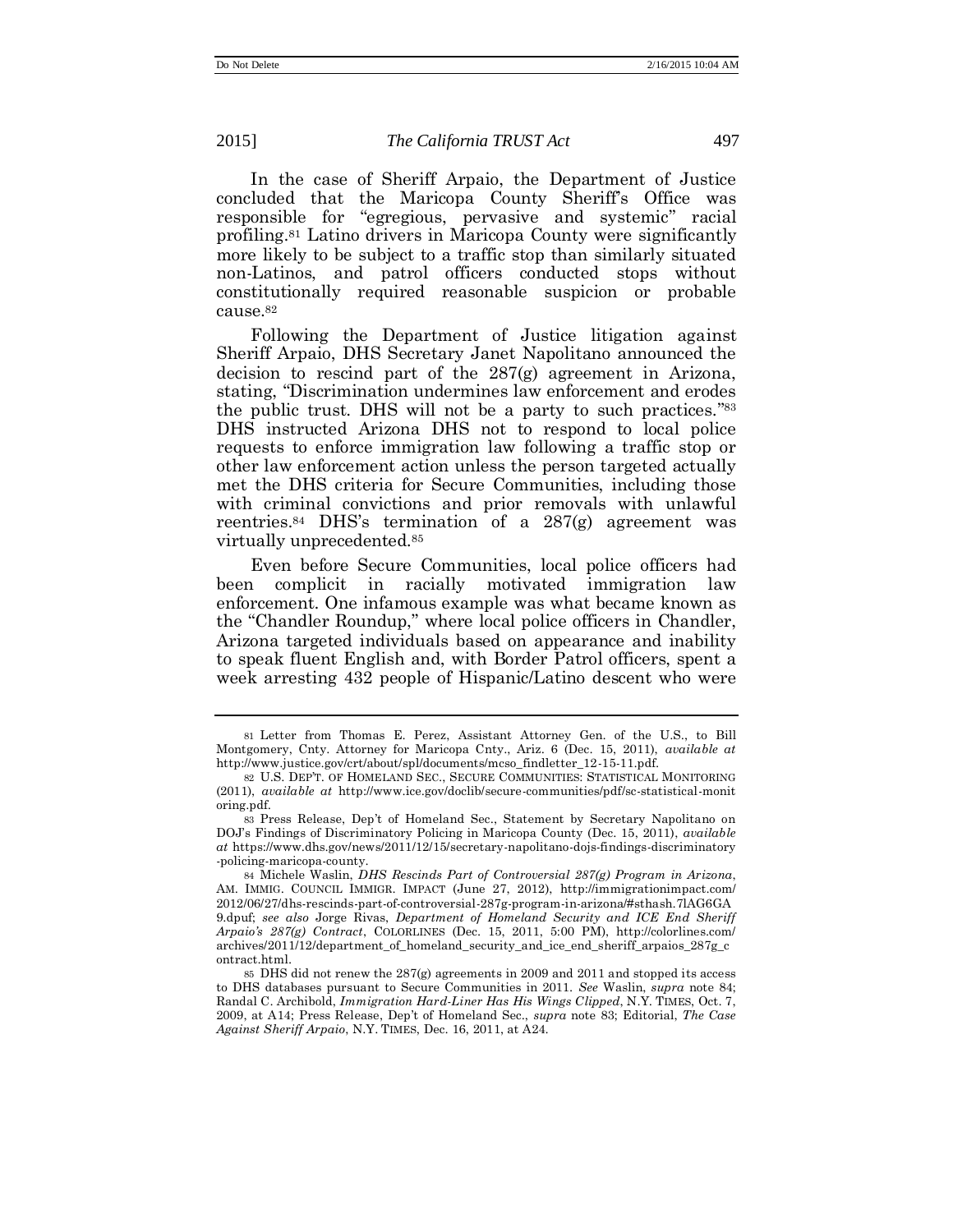<span id="page-18-0"></span>eventually deported.<sup>86</sup> Following a successful equal protection and Fourth Amendment lawsuit against the city of Chandler, it became a sanctuary city.<sup>87</sup>

Immigration scholar Christopher Lasch has compared immigration rendition, or deportation, to "a legal system resembling slave and criminal rendition" such that it "raises questions as to whether immigration rendition is similarly driven by race . . . rather than by criminality, as the federal government claimed it would be when it launched Secure Communities." 88 The possibility that the drive to arrest is not crime, but in fact is the arrestee's perceived ethnicity, race, or alienage, implies that the equality principles inherent in immigration law should play a more significant role. There may be a threat of racial profiling in conjunction with pretextual enforcement of immigration law when sub-federal agents exercise criminal arresting discretion. This was clearly illustrated in Arizona, yet at the same time, Arizona highlights the limitations of the law in deterring the racial profiling that can result from programs like Secure Communities.<sup>89</sup>

Based on the history of discriminatory policing in immigration law, consideration of equality principles is relevant to any assessment of whether a sub-federal immigration law should be preempted. The TRUST Act grew, in part, out of a concern for discriminatory practices and may decrease the likelihood of discriminatory policing. In the absence of measures like the TRUST Act, the law falls woefully short with respect to deterring or preventing discriminatory immigration practices, particularly when sub-federal agents participate in the process.

<sup>86</sup> Corrie Bilke, Note, *Divided We Stand, United We Fall: A Public Policy Analysis of Sanctuary Cities' Role in the "Illegal Immigration" Debate*, 42 IND. L. REV. 165, 185 (2009). One scholar's review of the "Blackmun files"—notes prepared by Justice Blackmun in connection with the *Lopez-Mendoza* decision—indicated that "Chief Justice Burger believed that INS was '*better than most police departments*' at preventing constitutional violations from occurring." Elias, *supra* note [56,](#page-13-1) at 1122 (emphasis added). Justice Burger's inclination that local police may be more likely to engage in constitutional violations has been echoed by immigrant rights organizations and in the media. *ACLU Puts Arizona Law Enforcement Agencies on Notice*, AM. CIV. LIBERTIES UNION (Nov. 12, 2013), https://www.aclu.org/immigrants-rights/aclu-puts-arizona-law-enforcement-agencie s-notice.

<sup>87</sup> Bilke, *supra* not[e 86,](#page-18-0) at 186.

<sup>88</sup> Christopher N. Lasch, *Rendition Resistance*, 92 N.C. L. REV. 149, 225 (2013).

<sup>89</sup> MOTOMURA, *supra* note [52](#page-12-3), at 115 ("As a corollary, preventing discrimination before it takes place allows courts to avoid the nearly impossible task that a discrimination lawsuit forces judges to undertake—ascertaining what particular state or local officials were thinking.").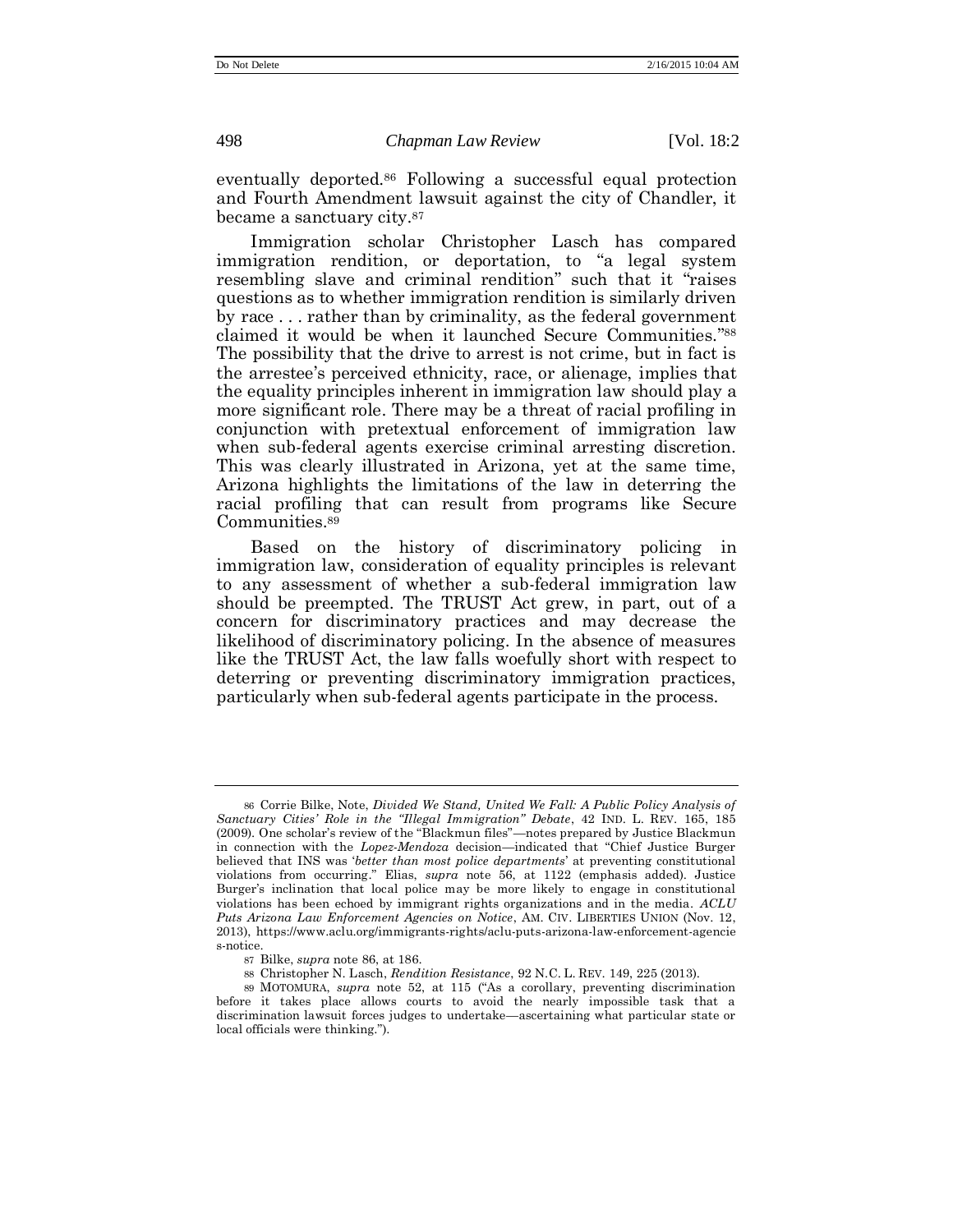IV. SHORTCOMINGS OF EXISTING MEANS OF DETERRING OR RESPONDING TO RACIALLY OR ETHNICALLY BIASED PRETEXTUAL IMMIGRATION POLICING

One of the legal vehicles to address discriminatory policing is a motion to suppress resulting from a successful Fourth Amendment or equal protection claim. Prosecutorial discretion could be used as a tool as well, but there is no evidence that it is being employed in this manner. However, in the context of sub-federal enforcement of immigration law, these remedies are no replacement for an affirmative measure like California's TRUST Act that limits the incentive to sub-federal agents to engage in racially motivated policing.

#### A. Fourth Amendment and Suppression

In criminal policing, a law enforcement agent's violation of an individual's Fourth Amendment rights may give rise to a cause of action resulting in suppression of illegally obtained evidence.<sup>90</sup> In immigration court, particularly in the context of Secure Communities, existing means of addressing racial profiling by sub-federal agents in immigration enforcement fall short even in the rare instances where suppression is available.

In the context of Fourth Amendment jurisprudence, the Supreme Court has permitted law enforcement agents to use ethnicity as one of multiple factors in establishing reasonable suspicion that an individual is unlawfully present in the United States.<sup>91</sup> Thus, not all pretextual stops contested in underlying criminal proceedings necessarily constitute Fourth Amendment violations.<sup>92</sup> While sub-federal agents enforcing criminal laws are *not* permitted to consider ethnicity as a factor in establishing reasonable suspicion of a crime, a Fourth Amendment violation addressed in immigration courts may not result in exclusion. The more restricted approach to the Fourth Amendment is one of several reasons that sub-federal agents may not be sufficiently

<sup>90</sup> *See* Wong Sun v. United States, 371 U.S. 471, 484–85 (1963) (holding that evidence obtained illegally is inadmissible as fruit of the poisonous tree); Mapp v. Ohio, 367 U.S. 643, 648 (1961) (holding that evidence obtained in violation of an individual's Fourth Amendment right against unreasonable searches and seizures may not be used against him or her in state criminal prosecutions); Weeks v. United States, 232 U.S. 383, 393 (1914) (ruling that illegal evidence gathered by state officers cannot be used against defendants in federal court).

<sup>91</sup> *See* United States v. Brignoni-Ponce, 422 U.S. 873, 885 (1975) (stating use of ethnicity as one of many factors by immigration enforcement agents in identifying unauthorized migrants); Elias, *supra* not[e 56,](#page-13-1) at 1151.

<sup>92</sup> *See* Whren v. United States, 517 U.S. 806, 811–13 (1996) (holding that evidence may not be suppressed in criminal proceedings where criminal law enforcement agents engage in pretextual stops and race may seep into the calculus).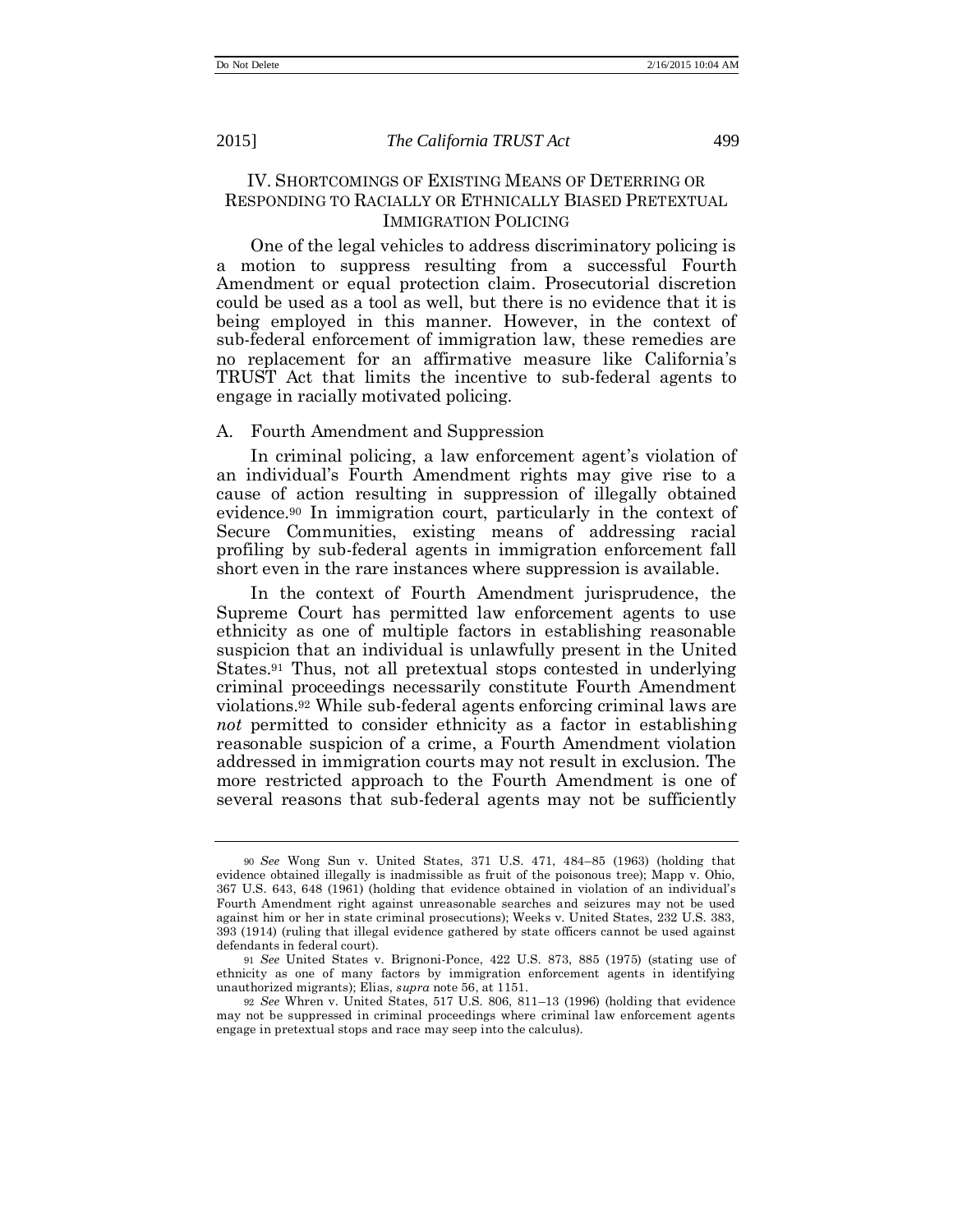deterred from engaging in pretextual enforcement of immigration law, or racial profiling.

Though Fourth Amendment suppression of evidence is not generally available in immigration court, in 1984 the Supreme Court ruled in *INS v. Lopez-Mendoza* that the exclusionary rule could apply in immigration court, but only to address "egregious violations" of the Fourth Amendment.<sup>93</sup> The Circuit Courts have since evaluated what constitutes such a violation.<sup>94</sup> The *Lopez-Mendoza* Court implied that if violations were widespread, the doctrine could be viewed more expansively, and some immigration courts have slowly responded accordingly.<sup>95</sup> Justice O'Connor's reasoning regarding the need to recognize the exclusionary rule in deportation proceedings relied on "subconstitutional reasoning" to extend, albeit in limited circumstances, constitutional protections that otherwise previously only applied to citizens.<sup>96</sup>

95 INS v. Lopez-Mendoza, 468 U.S. 1032, 1050 (1984); *see also* Sweeney, *supra* note [49,](#page-12-0) at 274–79 (providing a thoughtful analysis of the reasons to fully apply the exclusionary rule in immigration proceedings).

96 Hiroshi Motomura, *The Rights of Others: Legal Claims and Immigration Outside the Law*, 59 DUKE L.J. 1723, 1763 (2010).

<span id="page-20-0"></span><sup>93</sup> *See* MOTOMURA, *supra* note [52,](#page-12-3) at 161–62 (discussing *Lopez-Mendoza* and the role of the "egregious violation" principle in allowing judges to protect individuals and communities from racially and ethnically discriminatory policing and the notion of "comparative culpability," analogizing workplace raids to discriminatory immigration policing where the employer's wrongdoing against unauthorized migrants may outweigh certain characterizations of the alleged noncitizen's unlawful presence). "Just as employment law recognizes the integration of unauthorized migrants into workplace communities, the same approach makes sense when unauthorized migrants seek the protections of the Fourth Amendment." *Id.*

<sup>94</sup> *See* Oliva-Ramos v. Attorney Gen. of the U.S., 694 F.3d 259, 271 (3d Cir. 2012) (finding suppression where violation is egregious or widespread); Ghysels-Reals v. U.S. Attorney Gen., 418 F. App'x 894, 895–96 (11th Cir. 2011) (finding there is no basis to apply the exclusionary rule absent an egregious constitutional violation); Gutierrez-Berdin v. Holder, 618 F.3d 647, 653 (7th Cir. 2010) ("[H]andcuffing an alien who resisted arrest is certainly not the 'egregious' behavior contemplated by *Lopez-Mendoza*."); Escobar v. Holder, 398 F. App'x 50, 53–54 (5th Cir. 2010) (declining to consider the question in the absence of a Fourth Amendment violation altogether); United States v. Oscar-Torres, 507 F.3d 224, 229–30 (4th Cir. 2007) (ruling it need not consider whether egregious violations of the Fourth Amendment warrant a suppression remedy); Almeida-Amaral v. Gonzales, 461 F.3d 231, 235 (2d Cir. 2006) (holding that any arrest predicated on race is an arrest for "*no* reason at all" and is per se egregious); United States v. Olivares-Rangel, 458 F.3d 1104, 1106 (10th Cir. 2006) ("*Lopez-Mendoza* does not prevent the suppression of all identity-related evidence . . . [it] merely reiterates the long-standing rule that a defendant may not challenge a court's *jurisdiction* over him or her based on an illegal arrest."); United States v. Navarro-Diaz, 420 F.3d 581, 587 (6th Cir. 2005) (finding no egregious violation of the Fourth Amendment when police asked the defendant to identify himself); Mendoza-Solis v. INS, 36 F.3d 12, 14 (5th Cir. 1994) (stating that the exclusionary rule does not apply in removal proceedings); Gonzalez-Rivera v. INS, 22 F.3d 1441, 1449 (9th Cir. 1994) (stating that "bad faith" violations are egregious and occur when "'evidence is obtained by deliberate violations of the fourth amendment, or by conduct a *reasonable officer should have known* is in violation of the [U.S.] Constitution'").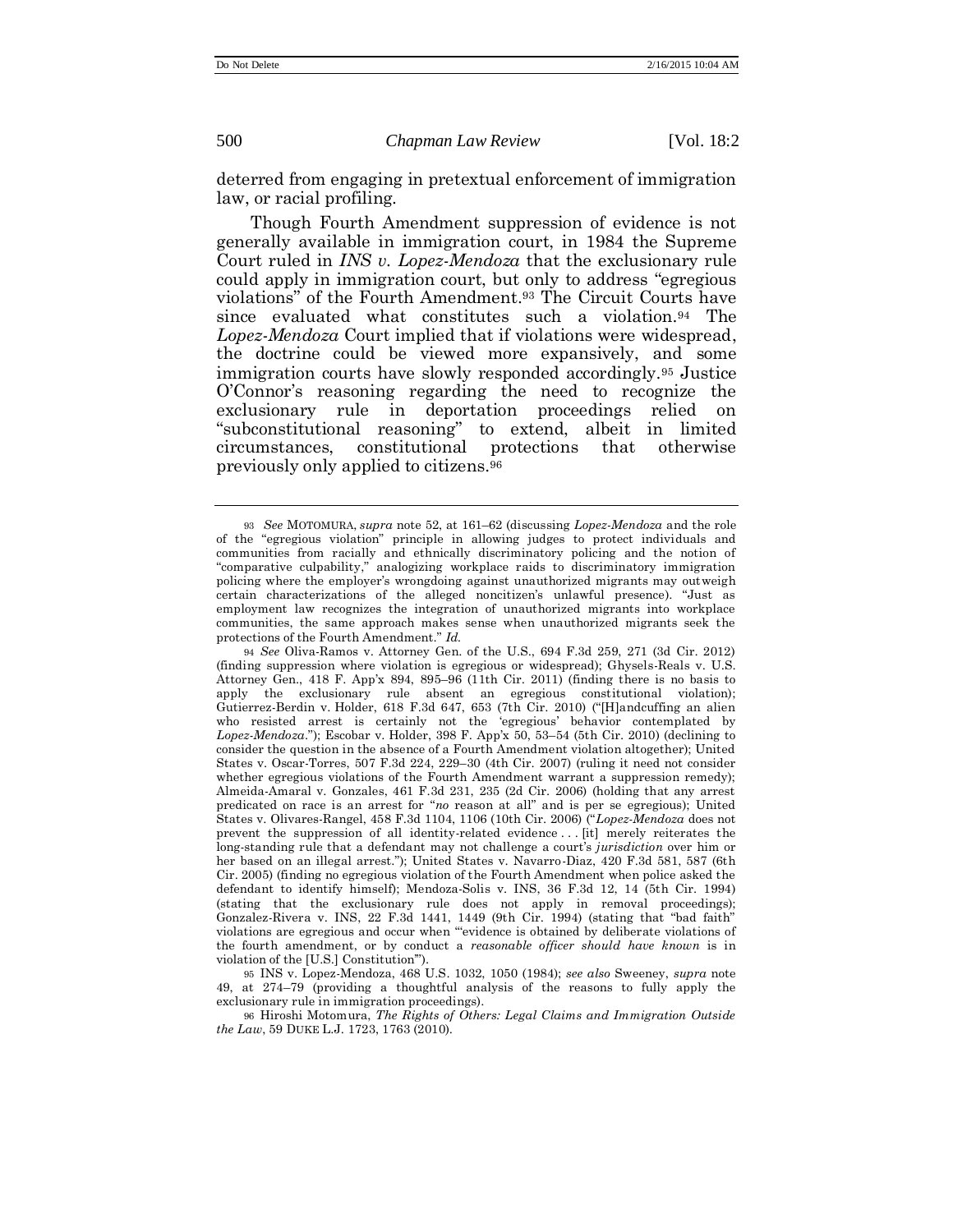However, the limitations of the egregious violation requirement are only one of the deficiencies of the practical application of the Fourth Amendment exclusionary rule in immigration court. Suppression is not the best deterrent to racial profiling in large part because there is likely an alternate means of presenting the evidence sought to be suppressed. In immigration removal proceedings, one of the most valuable pieces of evidence is proof of the country of origin because removability cannot be determined or effectuated absent that information. Even if this evidence were suppressed, likely with the assistance of counsel (not presently appointed to all indigent respondents), it would be otherwise admissible because it is also available to law enforcement officers as a result of information sharing resulting from Secure Communities and PEP. Thus, PEP, and previously Secure Communities, undermine the Fourth Amendment's suppression remedy.<sup>97</sup>

#### B. Equal Protection

Equal protection claims alleging discriminatory intent require one to prove the intention of the law enforcement agent responsible for the alleged violation, which is notoriously hard to do. Intent is difficult to decipher because of implicit racial bias<sup>98</sup> and logistical challenges of gathering such data.<sup>99</sup> The difficulty of proving what was in an officer's mind when effectuating an arrest may deter many legitimate rights violations claims.<sup>100</sup> For those that pursue such claims, justice may be unattainable and the offending party evades consequences and will not be deterred from continued profiling. As will be addressed below, this is in part why preemption can and has played a role in indirectly addressing the harms of racial profiling.<sup>101</sup>

At a macro discretionary level, policy makers and politicians have demonstrated awareness of the possibility of perceived or

<sup>97</sup> See generally Carrie Rosenbaum, *Sub-federal Enforcement of Immigration Law: An Introduction to the Problem of Pretextual Enforcement and Inadequate Remedies*, 3 LAWS 61 (2014), *available at* http://www.mdpi.com/2075-471X/3/1/61, for a more complete discussion on the shortcomings of suppression in removal proceedings.

<sup>98</sup> See generally Jerry Kang, *Trojan Horses of Race*, 118 HARV. L. REV. 1489 (2005), for a discussion on the implications of implicit biases in social interactions and the law.

<sup>99</sup> Brandon Garrett, *Remedying Racial Profiling*, 33 COLUM. HUM. RTS. L. REV. 41, 61–81 (2001) (explaining that racial profiling equal protection claims are particularly hard to prove).

<sup>100</sup> *See* MOTOMURA, *supra* note [52,](#page-12-3) at 115 (referencing the difficulty of discrimination lawsuits which require a judge to "ascertain[] what particular state or local officials were thinking" when making an arrest).

<sup>101</sup> *Id.* at 135 ("When equal protection violations based on discriminatory intent are a serious concern but hard to define and prove, a preemption challenge can shift who bears the practical risk that the truth is hard to ascertain.").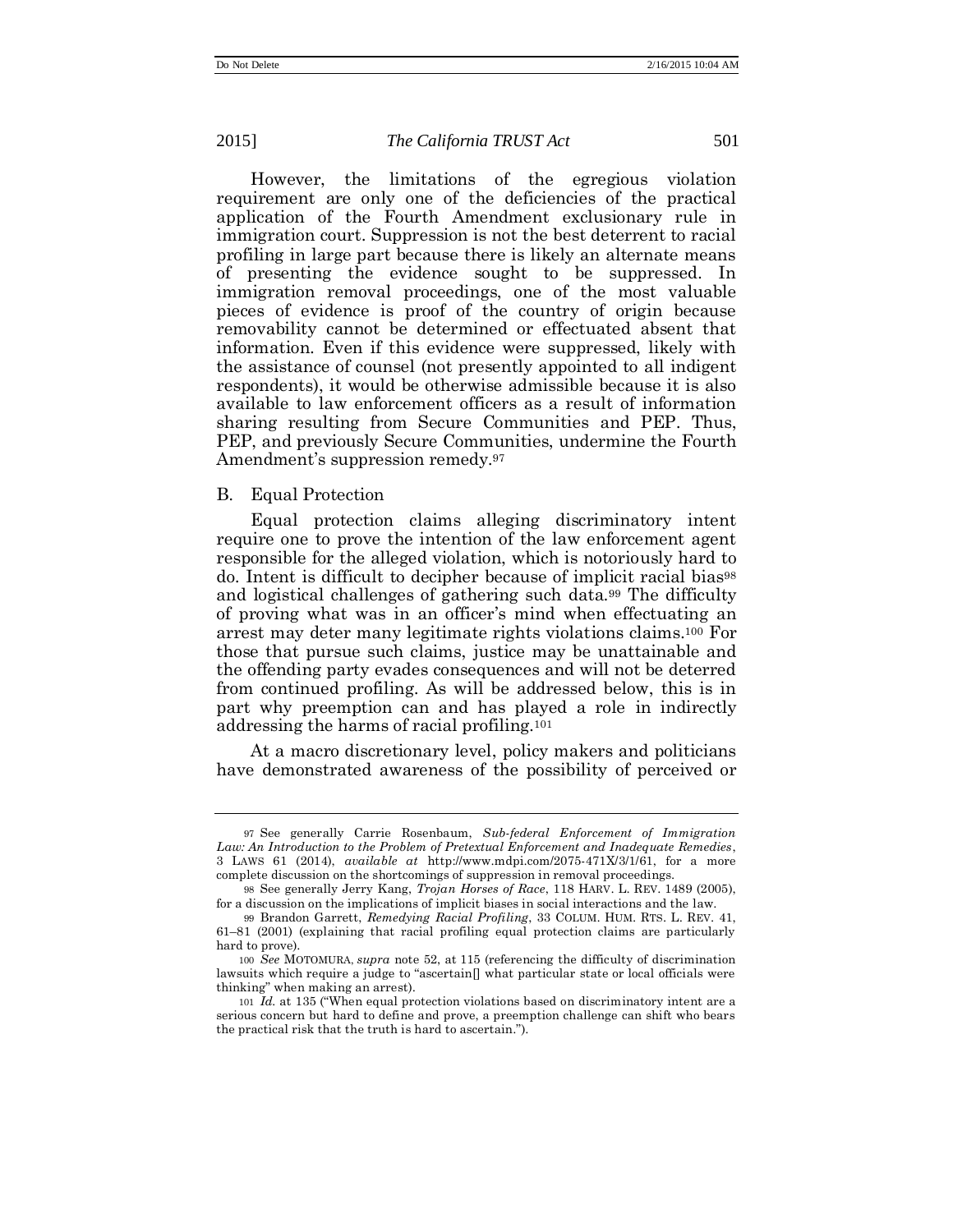<span id="page-22-0"></span>real discriminatory effects of measures like S.B. 1070 by going to great lengths to draft measures that have the appearance of racial neutrality. <sup>102</sup> This decreases the likelihood of a successful equal protection challenge because of the difficulty of proving discriminatory intent within the law itself,<sup>103</sup> which again, highlights the importance of equality concerns within the preemption context. And as will be discussed below, the Court has allowed concerns about discrimination into their preemption analysis.<sup>104</sup> What has been labeled "plenary power preemption" may act as a gap-filler for the inadequate equal protection remedy.<sup>105</sup>

#### <span id="page-22-2"></span>C. Prosecutorial Discretion

<span id="page-22-1"></span>While not historically viewed as a deterrent to improper police practices, an early exercise of prosecutorial discretion could provide a check on pretextual enforcement or racial profiling.<sup>106</sup> As a counter to the potential harm caused by sub-federal agents' discretion to arrest, ICE could, even more proactively, utilize discretion not to prosecute pursuant to the June 2010 and 2011 Morton Memos,<sup>107</sup> wherein then-ICE

105 Kerry Abrams, Essay, *Plenary Power Preemption*, 99 VA. L. REV. 601, 639 (2013) (noting that plenary power preemption may allow redress to discrimination or racial profiling where claims otherwise may fail or not be brought by unauthorized migrants).

<sup>102</sup> Pratheepan Gulasekaram & S. Karthick Ramakrishnan, *Immigration Federalism: A Reappraisal*, 88 N.Y.U. L. REV. 2074, 2133 (2013). In spite of the courts' avoidance of equality concerns, "political actors have been, and are, aware of the underlying connection between immigration law, state and local law, and race." *Id.* Governor Brewer's amendment of S.B. 1070 explicitly addresses concerns about racial profiling, which is seen as incentivized by drafts of the bill. *Id.*

<sup>103</sup> Motomura, *supra* note [96](#page-20-0), at 1743 ("An equal protection challenge would require proof of discriminatory intent, but a preemption challenge can persuade some judges based on reasonable possibility of discriminatory intent.").

<sup>104</sup> Gulasekaram & Ramakrishnan, *supra* note [102,](#page-22-0) at 2135 & n.289 ("As Professor Hiroshi Motomura argues, some courts may already be aware of this latent racial dynamic, implicitly folding equality considerations into their preemption analysis when striking down state and local laws.").

<sup>106</sup> In June 2010 and June 2011, former ICE Director John Morton issued memos instructing ICE Chief Counsel to exercise discretion in removal proceedings with a focus on prosecuting dangerous criminals, repeat immigration violators, and suspected terrorists. *See* Memorandum from John Morton, Assistant Sec'y, U.S. Immigration & Customs Enforcement, to U.S. Immigration & Customs Enforcement Emps., Civil Immigration Enforcement: Priorities for the Apprehension, Detention, and Removal of Aliens (June 30, 2010) [hereinafter Morton, 2010 Memorandum], *available at* http:// www.ice.gov/doclib/detention-reform/pdf/civil\_enforcement\_priorities.pdf; Memorandum from John Morton, Dir., U.S. Immigration & Customs Enforcement, to All Field Office Dirs., All Special Agents in Charge, and All Chief Counsel, Exercising Prosecutorial Discretion Consistent with the Civil Immigration Enforcement Priorities of the Agency for the Apprehension, Detention, and Removal of Aliens (June 17, 2011) [hereinafter Morton, 2011 Memorandum], *available at* http://www.ice.gov/doclib/secure-communities/pdf/pro secutorial-discretion-memo.pdf.

<sup>107</sup> *See* Morton, 2010 Memorandum, *supra* note [106;](#page-22-1) Morton, 2011 Memorandum, *supra* not[e 106.](#page-22-1)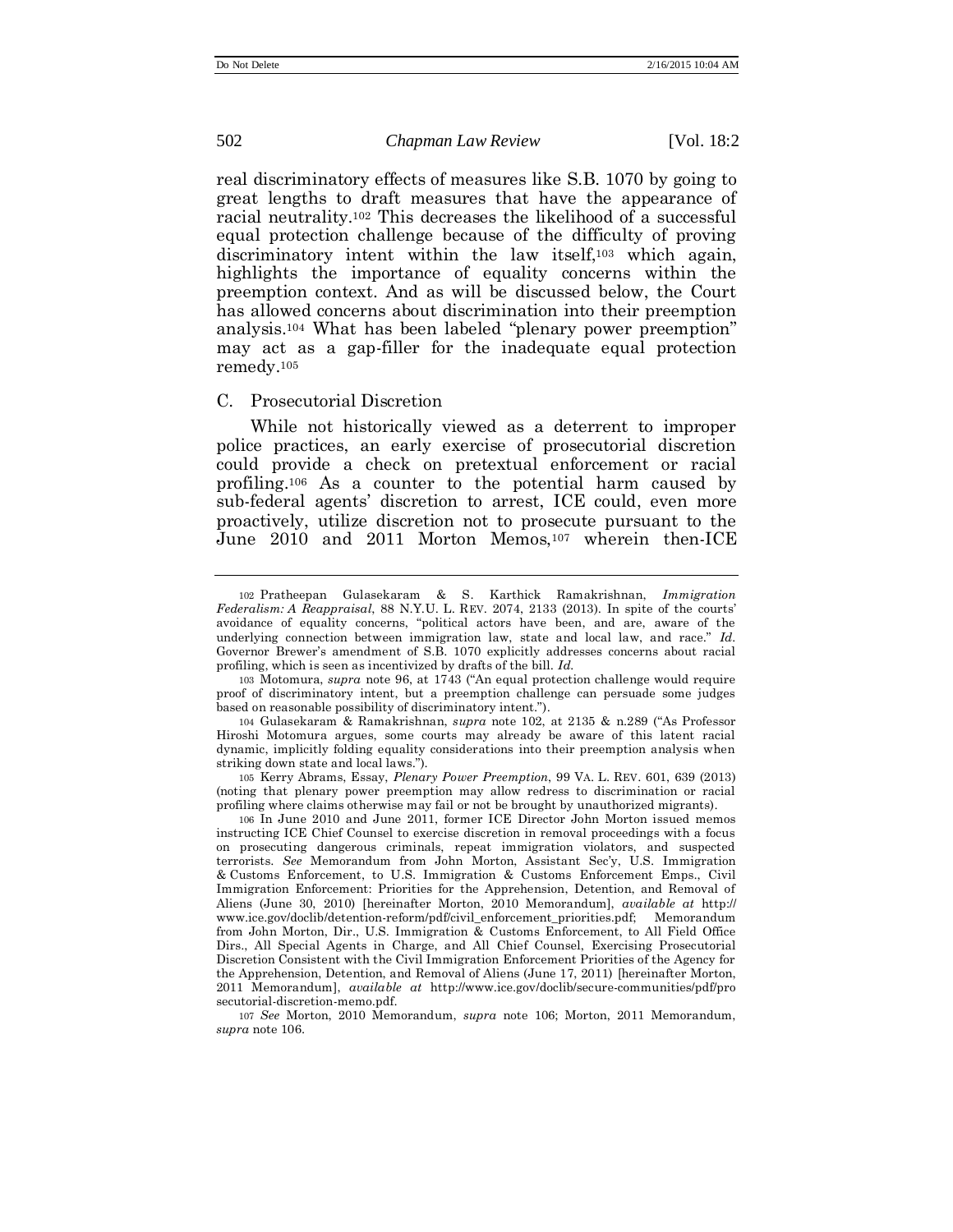Director John Morton instructed the ICE Chief Counsel to exercise discretion in removal proceedings with a focus on prosecuting dangerous criminals, repeat immigration violators, and suspected terrorists.<sup>108</sup>

While a district attorney might be likely to drop charges against a non-citizen stopped for a minor criminal violation, DHS has not historically exercised equivalent discretion in the immigration context, even where DHS lacks the actual capacity to carry out removal. Discretion not to prosecute may be an appropriate tool where sub-federal agents engage in behavior that falls short of an egregious violation for Fourth Amendment purposes, and the individual is not a designated enforcement target.

While the 2011 Morton Memo also suggests that discretion be exercised where the respondents are litigating civil rights violations,<sup>109</sup> discretion could be exercised more expansively in the context of pretextual arrests where suppression of evidence under the exclusionary rule may not be an appropriate or available remedy, or where an equal protection<sup>110</sup> claim is inadequate to provide protection of individual rights.

Following the letter and spirit of the Morton Memos on prosecutorial discretion, ICE trial attorneys could more actively exercise prosecutorial discretion where there are indicators that the initial criminal arrest was pretextual or marred by racial profiling.<sup>111</sup> An exercise of discretion would serve the policy goals outlined in the 2011 Morton Memo because the agency could focus resources on seeking removal of those who pose a public safety or national security threat, rather than individuals who entered without inspection, and/or overstayed a visa. An exercise of discretion in this context could help demonstrate the integrity of the immigration enforcement system and discourage pretextual enforcement practices. 112

In the absence of adequate means of deterring discriminatory immigration policing, communities have expressed their resistance to Secure Communities and detainer practices by advocating for non-compliance, or by advocating for

<sup>108</sup> *See* Morton, 2011 Memorandum, *supra* not[e 106.](#page-22-1)

<sup>109</sup> *See id.*; *see also* Rachel R. Ray, *Insecure Communities: Examining Local Government Participation in U.S. Immigration and Customs Enforcement's "Secure Communities" Program*, 10 SEATTLE J. SOC. JUST. 327, 339 (2011).

<sup>110</sup> INS v. Lopez-Mendoza, 468 U.S. 1032, 1055 (1984) (White, J., dissenting); *see*  Elias, *supra* note [56,](#page-13-1) at 1150.

<sup>111</sup> *See generally* Jason A. Cade, *Policing the Immigration Police: ICE Prosecutorial Discretion and the Fourth Amendment*, 113 COLUM. L. REV. SIDEBAR 180 (2013).

<sup>112</sup> *See* Morton, 2011 Memorandum, *supra* not[e 106.](#page-22-1)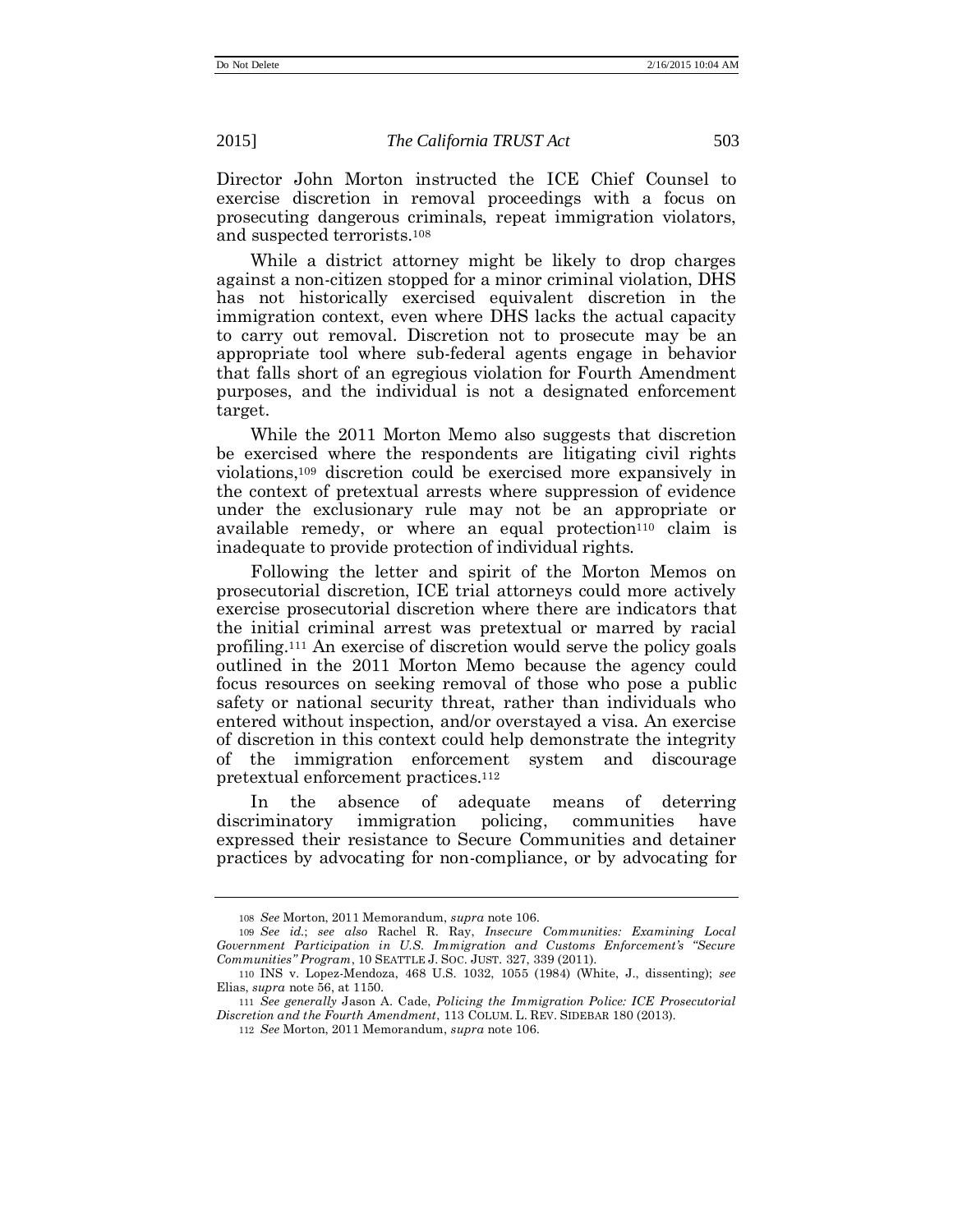immigrant integrative ordinances and state laws. Additionally, following successful detainer litigation by rights advocates resulting in validation of Fourth Amendment claims, sheriffs have declared their intent to cease compliance with detainers.<sup>113</sup> As of the spring of 2014, the following cities or counties had implemented measures rejecting detainers and/or Secure Communities: Philadelphia, Pennsylvania; Skagit County, Mount Vernon, Walla Walla, and Kitsap, Washington; Orange County, California; New York, New York; Newark, New Jersey; Cook County, Illinois; San Miguel and Boulder, Colorado;<sup>114</sup> and the states of California and Connecticut.<sup>115</sup> By the time of publication there may be more cities and counties on this list.

The California TRUST Act may begin to address the discriminatory effects of Secure Communities and PEP. 116 Because the TRUST Act is intended to, and may result in minimizing the potential for racial and ethnic profiling in policing resulting from Secure Communities, it is in line with equality principles and would not be preempted by federal law.

#### <span id="page-24-0"></span>V. PREEMPTION OF THE TRUST ACT

Pursuant to traditional preemption principles, the TRUST Act should survive a preemption challenge, and by incorporating equality principles, it is even clearer that the TRUST Act would not be preempted. This section will address traditional express, conflict, and implied preemption doctrines and two other forms of preemption that I will refer to as "constitutional preemption" and "statutory preemption," versions of which have been applied to sub-federal immigration measures. The section will conclude with consideration of the role of equality principles in the preemption analysis.

<sup>113</sup> Courts in Oregon and Pennsylvania determined that ICE detainer requests are not mandatory and are merely requests, and that sheriffs could be liable for constitutional violations for holding people pursuant to ICE detainers. *See* Galarza v. Szalczyk, 745 F.3d 634 (3d Cir. 2014); *see also* Miranda-Olivares v. Clackamas Cnty., No. 3:12-cv-02317-ST, 2014 U.S. Dist. LEXIS 50340 (D. Or. Apr. 11, 2014).

<sup>114</sup> Fear of potentially detaining U.S. citizens as a result of complying with an ICE detainer request may be part of the drive towards policies rejecting ICE holds. Colleen Slevin, *Some Colorado Sheriffs Ending Immigrant Detainers*, N.Y. TIMES (Apr. 29, 2014, 7:44 PM), [h](http://www.nytimes.com/aponline/2014/04/29/us/ap-us-immigration-detainers.html?_r=0)ttp://www.nytimes.com/aponline/2014/04/29/us/ap-us-immigration-detainers .html?  $r=0$ .

<sup>115</sup> CAL. GOV'T CODE §§ 7282–7282.5 (West 2014); CONN. GEN. STAT. § 54-192h (2014).

<sup>116</sup> Local policies developed in the above cities and counties "reflect a broader kind of ideological conflict expressed across the federal-state-local axis: sanctuary laws represent instances of local officials staking out political positions in some tension with federal intentions . . . in the case of noncooperation laws, the laws reflect a general desire to make government institutions accessible to all people." Cristina M. Rodríguez, *The Significance of the Local in Immigration Regulation*, 106 MICH. L. REV. 567, 604 (2008).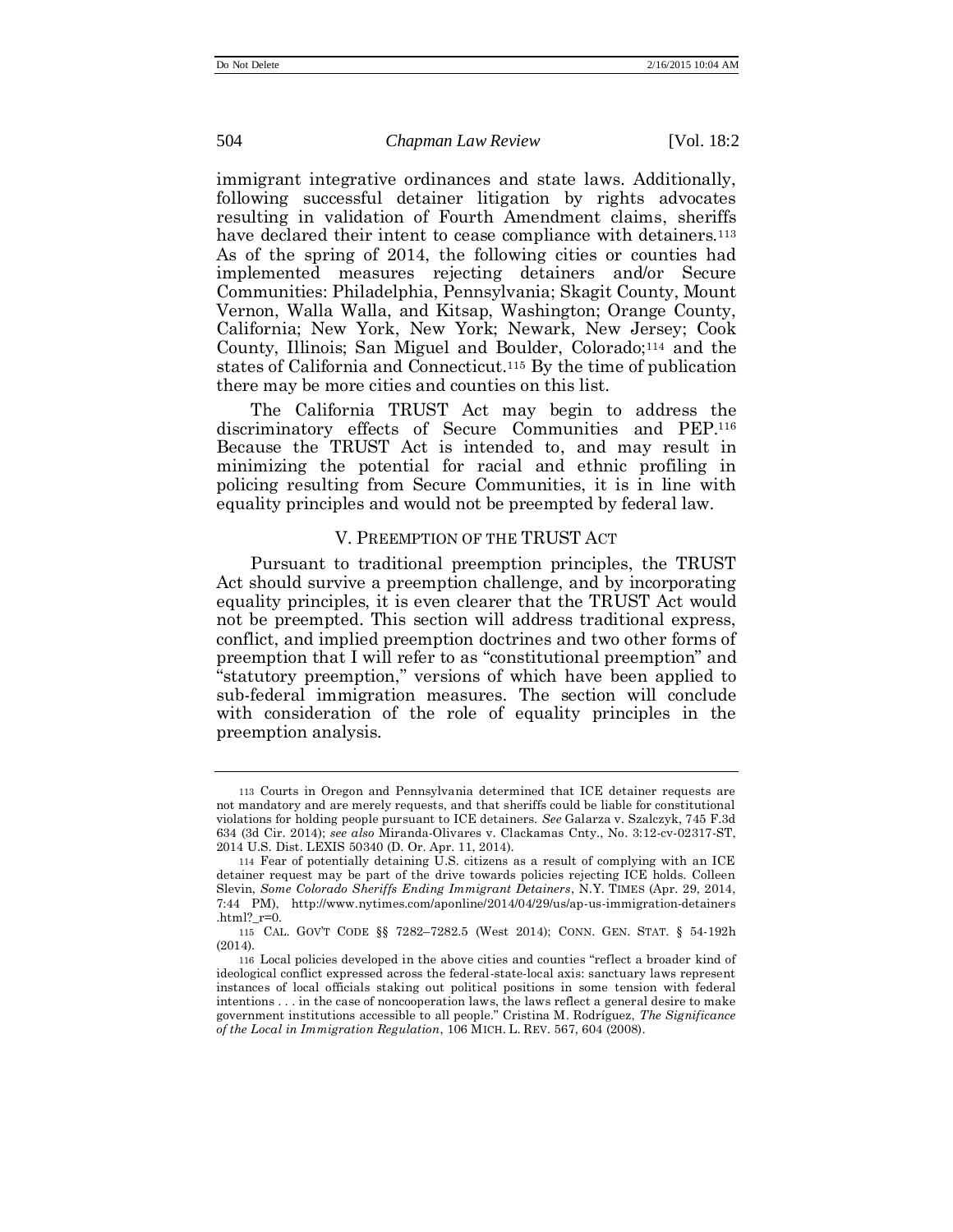#### A. Traditional "Express" Preemption

At the outset, the TRUST Act is not expressly preempted because Congress has not indicated through an expression of federal legislation that it intends to supersede the TRUST Act as a related law. No federal statute contains an "express preemption" provision preempting the TRUST Act.<sup>117</sup>

The non-cooperation or sanctuary policies of the 1980s and 1990s provide an example of sub-federal non-cooperation laws that were expressly preempted. While substantively different from the California TRUST Act, the sanctuary policies of the 1980s provide a context in which to consider sub-federal legislation.

<span id="page-25-0"></span>Following the civil wars in El Salvador and Guatemala, communities throughout the United States provided refuge to people who came to the United States but had not received, or had been denied, refugee status.<sup>118</sup> What came to be known as "sanctuary cities" represented a form of resistance to federal immigration law, or semi-organized non-cooperation.<sup>119</sup> Cities and counties had informal policies, and some passed ordinances.<sup>120</sup> In response, in 1996, Congress prohibited local government officials or employees from refusing to provide information about an individual's immigration status.<sup>121</sup> Congress's action preempted existing sanctuary ordinances, though there was no litigation of them by the federal government. <sup>122</sup> If the TRUST Act had attempted to codify sanctuary city policies like those preempted by Congress in 1996, it could have been subject to express preemption. Instead, the TRUST Act was drafted narrowly to only address immigration detainers.

To date, Congress has not expressly prohibited states or localities from regulating sub-federal authorities' prolonged detention of non-citizens pursuant to ICE detainers. While

<span id="page-25-1"></span>

<sup>117</sup> *See, e.g.*, 8 U.S.C. § 1229a(a)(3) (2012); *see also* Caleb Nelson, *Preemption*, 86 VA. L. REV. 225, 226–28 (2000) (providing a concise summary of express, field, and conflict preemption).

<sup>118</sup> *See* Huyen Pham, *The Constitutional Right Not to Cooperate? Local Sovereignty and the Federal Immigration Power,* 74 U. CIN. L. REV. 1373, 1382–83 (2006); Christopher Carlberg, *Cooperative Noncooperation: A Proposal for an Effective Uniform Noncooperation Immigration Policy for Local Governments*, 77 GEO. WASH. L. REV. 740, 744–45 (2009); Ignatius Bau, *Cities of Refuge: No Federal Preemption of Ordinances Restricting Local Government Cooperation with the INS*, 7 LA RAZA L.J. 50, 50–51 (1994).

119 *See* Pham, *supra* not[e 118.](#page-25-0)

<sup>120</sup> *See id.* at 1383.

<sup>121</sup> *See id.* at 1376 (citing 8 U.S.C. §§ 1373, 1644 (2000)); Rodríguez, *supra* note [116,](#page-24-0) at 601.

<sup>122</sup> *See* Pham, *supra* not[e 118,](#page-25-0) at 1384.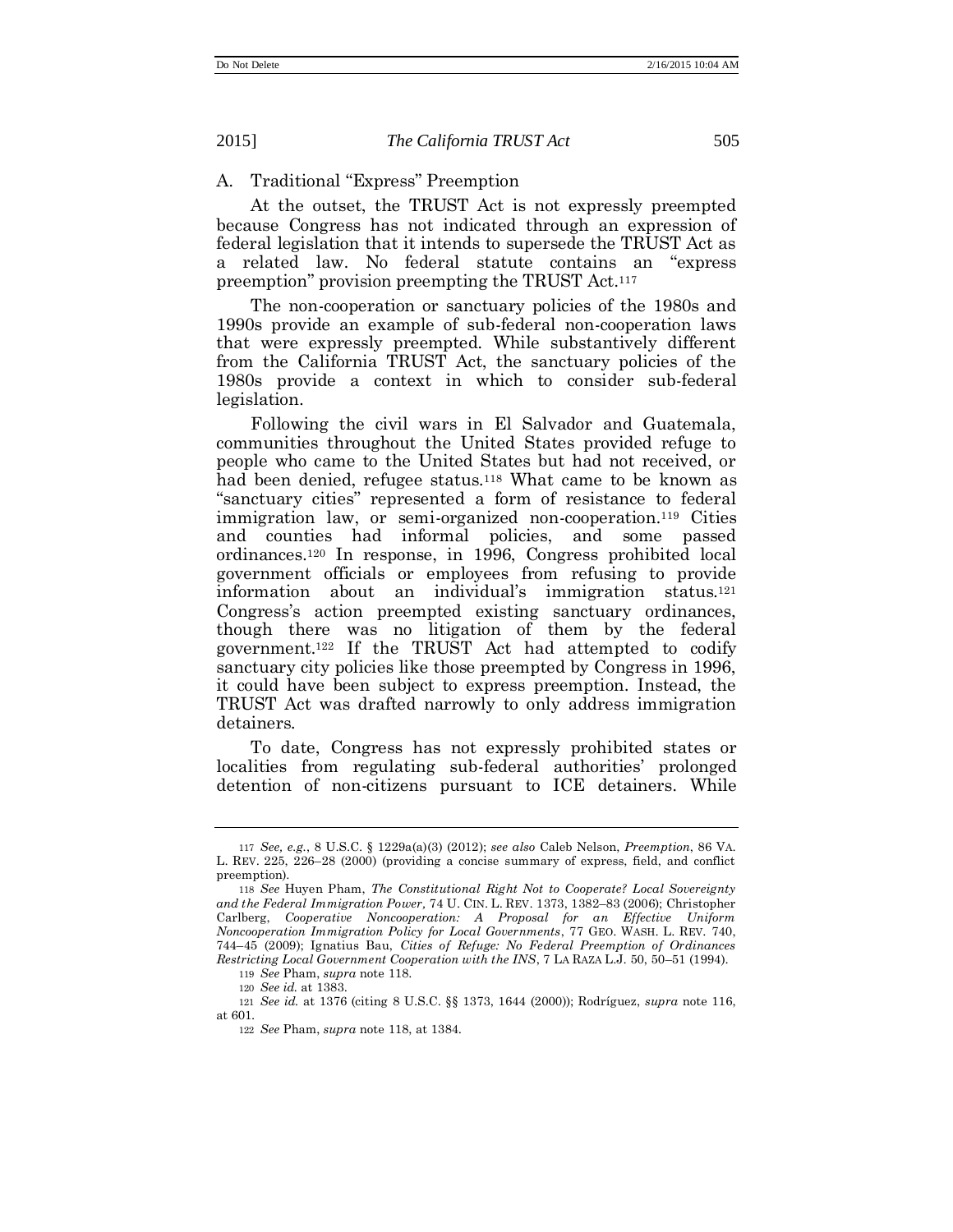<span id="page-26-0"></span>

Congress in 1996 expressly preempted the "non-cooperation" sanctuary policies of the 1980s and 1990s, the preempted sanctuary laws were markedly different from the TRUST Act.

Unlike the sanctuary policies, the TRUST Act does not directly prevent or interfere with information sharing between sub-federal criminal entities and federal immigration authorities. Instead, the TRUST Act prevents sub-federal agents from detaining certain suspected non-citizens past the time that detention might otherwise be authorized in connection with the underlying criminal matter.<sup>123</sup> The TRUST Act does not prevent discovery of a criminal detainee's immigration status.<sup>124</sup> While the sanctuary laws prohibited communication regarding immigration status, the TRUST Act merely prevents actual prolonged detention.

B. Conflict Preemption

The TRUST Act would also not be conflict preempted because it does not create "an obstacle to the accomplishment and execution of the full purposes and objectives of Congress." 125 It does not present an actual conflict with federal law, and it is not impossible or difficult for an actor to comply with both the state and federal laws at the same time.<sup>126</sup> No federal law mandates sub-federal agents' detention of suspected non-citizens. Such a mandate would violate the Tenth Amendment prohibition on commandeering.<sup>127</sup>

#### C. Implied Preemption

While implied preemption is less clearly defined and broader than express preemption, the TRUST Act would likely also survive an implied, field, or obstacle preemption challenge.<sup>128</sup> The

<sup>123</sup> CAL. GOV'T CODE § 7282.5 (West 2014).

<sup>124</sup> *See* Lucas Guttentag, *The Forgotten Equality Norm in Immigration Preemption: Discrimination, Harassment, and the Civil Rights Act of 1870*, 8 DUKE J. CONST. L. & PUB. POL'Y 1 (2013) (cataloguing and discussing these laws); Rodríguez, *supra* not[e 116,](#page-24-0) at 600–05.

<sup>125</sup> Arizona v. United States, 132 S. Ct. 2492, 2501 (2012) (quoting Hines v. Davidowitz, 312 U.S. 52, 67, 61 (1940)).

<sup>126</sup> *See Hines*, 312 U.S. at 67; *see also* Nelson, *supra* note [117,](#page-25-1) at 226–31.

<sup>127</sup> Lasch, *supra* note [40,](#page-10-0) at 290. Section 287.7(a) of Title 8 of the Code of Federal Regulations defines detainers as "requests," and indicates that detainers "advise another law enforcement agency" that ICE would like to take custody. 8 C.F.R. § 287.7(a) (2014). The sections of the U.S. Code referenced in the detainer regulations indicate that ICE may collaborate with localities that "choose" to participate in immigration enforcement. *See* 8 U.S.C. §§ 1103(a)(11), (c), 1357(d) (2012); *see also* Letter from Spencer Amdur, Lawyers' Comm. for Civil Rights of the S.F. Bay Area, et al., to Cal. Cnty. Counsel, *supra*  note [14.](#page-5-0)

<sup>128</sup> Field preemption requires Congress to have legislated in a way that was so comprehensive as to occupy the field of an issue, where the framework of their legislation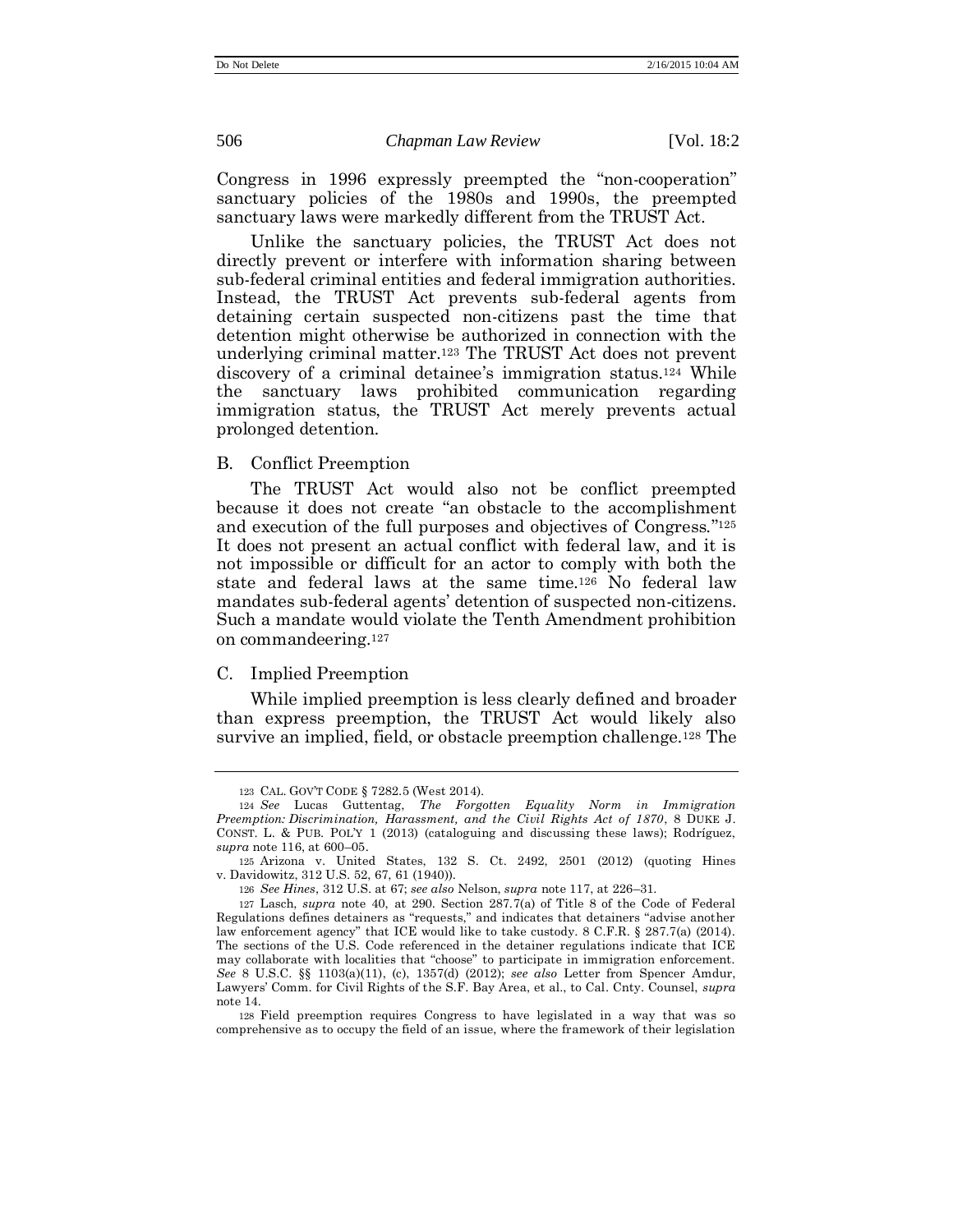TRUST Act is not generally incompatible with immigration enforcement regulations and would not be impliedly field preempted because it does not prevent DHS from enforcing immigration law, nor does it supplement immigration law. Instead, it addresses otherwise potentially unlawful extended detention of criminal arrestees for immigration purposes.

Even if the number of detainers or detainer requests has declined as a result of the TRUST Act, there is no indication that the decrease in detainers has interfered with ICE's enforcement of immigration law. The number of Notices to Appear (NTA) being issued annually is still at record high levels.<sup>129</sup> The TRUST Act would not slow actual rates of deportation, in part because so many deportations happen at the border in expedited proceedings, and because of immigration court backlogs.<sup>130</sup> Moreover, regardless of the number of apprehensions or orders of removal, DHS only has the capacity to deport about 300,000 to 400,000 people annually.

Instead of interfering with enforcement, the TRUST Act may result in a decrease in superfluous immigration detention of non-priority non-citizens, a cost borne by local law enforcement agencies, and subsequently ICE once the non-citizen is transferred to ICE custody. The TRUST Act may also increase the proportion of removals of higher priority offenders as identified by DHS.<sup>131</sup> Thus instead of interfering with enforcement, it may increase efficiency and cost effectiveness.

Additionally, even if the TRUST Act decreased the use of immigration detainers, it would not interfere with the information-sharing component of Secure Communities. Even after implementation of the TRUST Act, if a local law enforcement agent does not comply with the detainer request, the data-sharing component of Secure Communities, and now PEP,

is "so pervasive . . . that Congress left no room for states to supplement it," or where the federal system of laws would "preclude enforcement of state laws on the same subject." *Arizona*, 132 S.Ct. at 2501 (quoting *Hines*, 312 U.S. at 70). The Supremacy Clause disallows state laws that "stand[] as an obstacle to the accomplishment and execution of the full purposes and objectives of Congress." *Id.* (citations omitted).

<sup>129</sup> *See At Nearly 100,000, Immigration Prosecutions Reach All-Time High in FY 2013*, TRACIMMIGR. (Nov. 25, 2013), http://trac.syr.edu/immigration/reports/336/.

<sup>130</sup> *Immigration Court Backlog Tool: Pending Cases and Length of Wait in Immigration Courts*, TRACIMMIGR., http://trac.syr.edu/phptools/immigration/court\_back log/ (last visited Dec. 15, 2014); FY 2013 REMOVALS, *supra* note [33](#page-9-1) (reporting that in FY 2013, of 368,644 removals, 235,093 were apprehended and removed at the border and 133,551 were apprehended within the United States).

<sup>131</sup> *Enforcement Without Focus: Non-violent Offenders Caught in the US Immigration Enforcement System*, AM. IMMIGR. COUNCIL IMMIGR. POL'Y CTR. (Apr. 2, 2013), http://www.immigrationpolicy.org/printpdf/2925; KOHLI, MARKOWITZ & CHAVEZ, *supra*  note [41.](#page-10-1)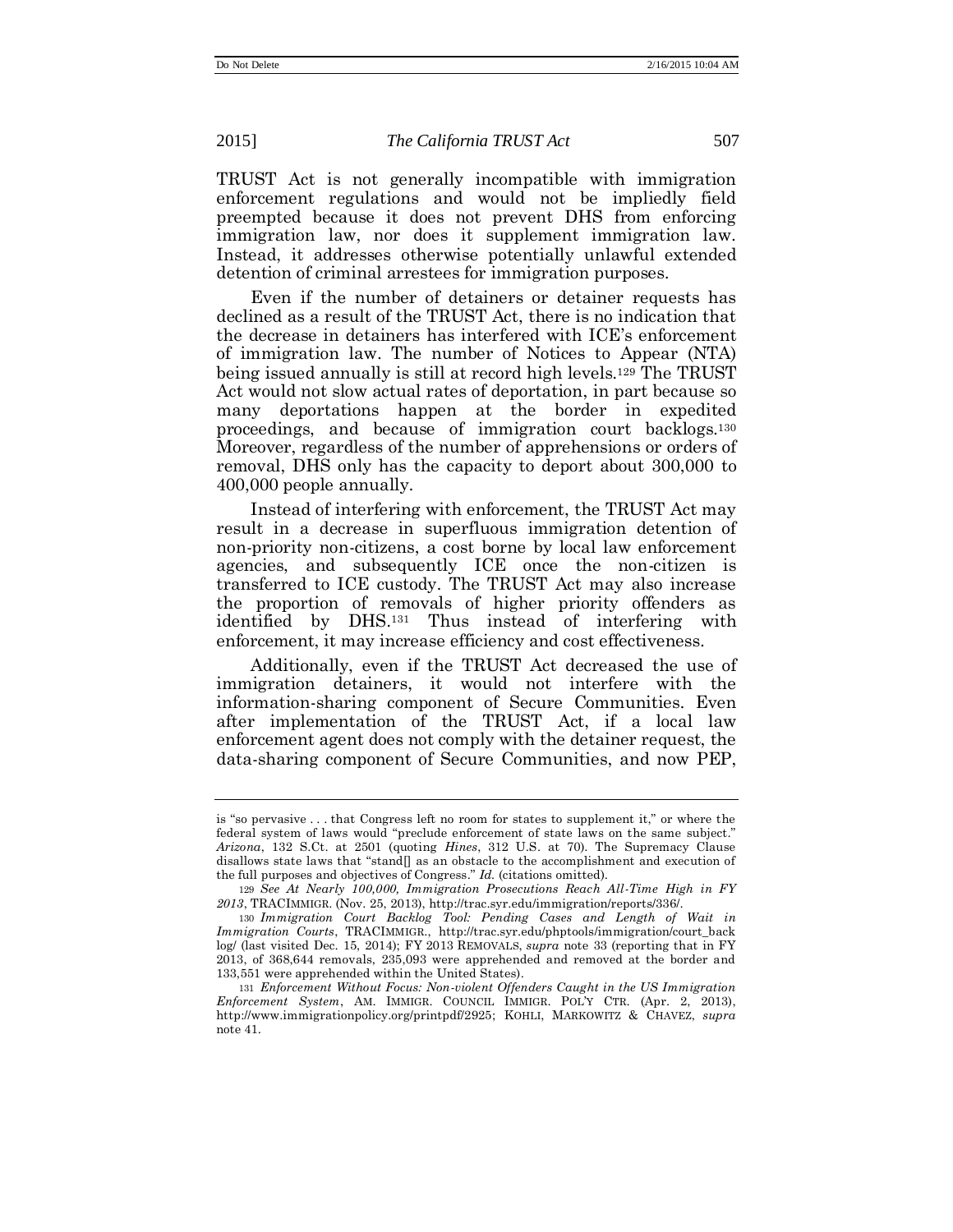remains in place because the biometric data will still be transmitted to DHS.<sup>132</sup>

Preemption in the immigration context is somewhat doctrinally muddled<sup>133</sup> and therefore necessitates additional consideration. The rest of this section will attempt to set forth two additional, more nuanced preemption methodologies relevant to the immigration context to offer additional insight into whether an integrative measure like the TRUST Act would be preempted. One model emphasizes the federal government's exclusive power and control over immigration pursuant to the plenary power doctrine, <sup>134</sup> which I will refer to as "constitutional preemption," and the other, "statutory preemption," favors a power-sharing approach enabling more of a role for sub-federal entities in legislating. These frameworks are merely two general approaches and do not create a dichotomy, but instead define a spectrum of views on the preemption doctrine. This next section will outline these two methodologies within discussions of immigration preemption before finally moving to consideration of civil rights preemption and "equality principles," and the role they may play within either framework for assessing the constitutionality of the TRUST Act.

D. Constitutional Preemption

Federal exclusivity preemption, or what I refer to as "constitutional preemption," is based on the federal government's unique power over certain matters. Federal exclusivity in immigration law is not established explicitly as a matter of constitutional doctrine, but is instead based on implied powers. Only Article I, Section 8, Clause 4 gives Congress the power to "establish a uniform Rule of Naturalization." <sup>135</sup> Otherwise, the federal government's power over immigration has been

<sup>132</sup> Once the FBI checks the fingerprints of an arrestee, the FBI automatically sends them to DHS, and ICE determines if the person is subject to removal. Secure Communities however, does not authorize local agents to issue Notices to Appear, as the 287(g) regulations did. *Secure Communities*, *supra* note [31.](#page-8-0)

<sup>133</sup> Abrams, *supra* note [105,](#page-22-2) at 626.

<sup>134</sup> *Id.* at 601, 615 (discussing preemption following the Supreme Court's decision in the *Arizona v. United States* case and helping to make sense of contemporary immigration preemption doctrine by suggesting that the Court will apply field or structural preemption to consider or invalidate a state statute that regulates core immigration functions (admissions and removals) and what Abrams terms "plenary power preemption," used to invalidate alienage laws, and describing plenary power preemption in part as a manifestation of immigration exceptionalism as linked to structural immigration preemption concerns regarding the unique nature of foreign affairs).

<sup>135</sup> U.S. CONST. art. I, § 8, cl. 4.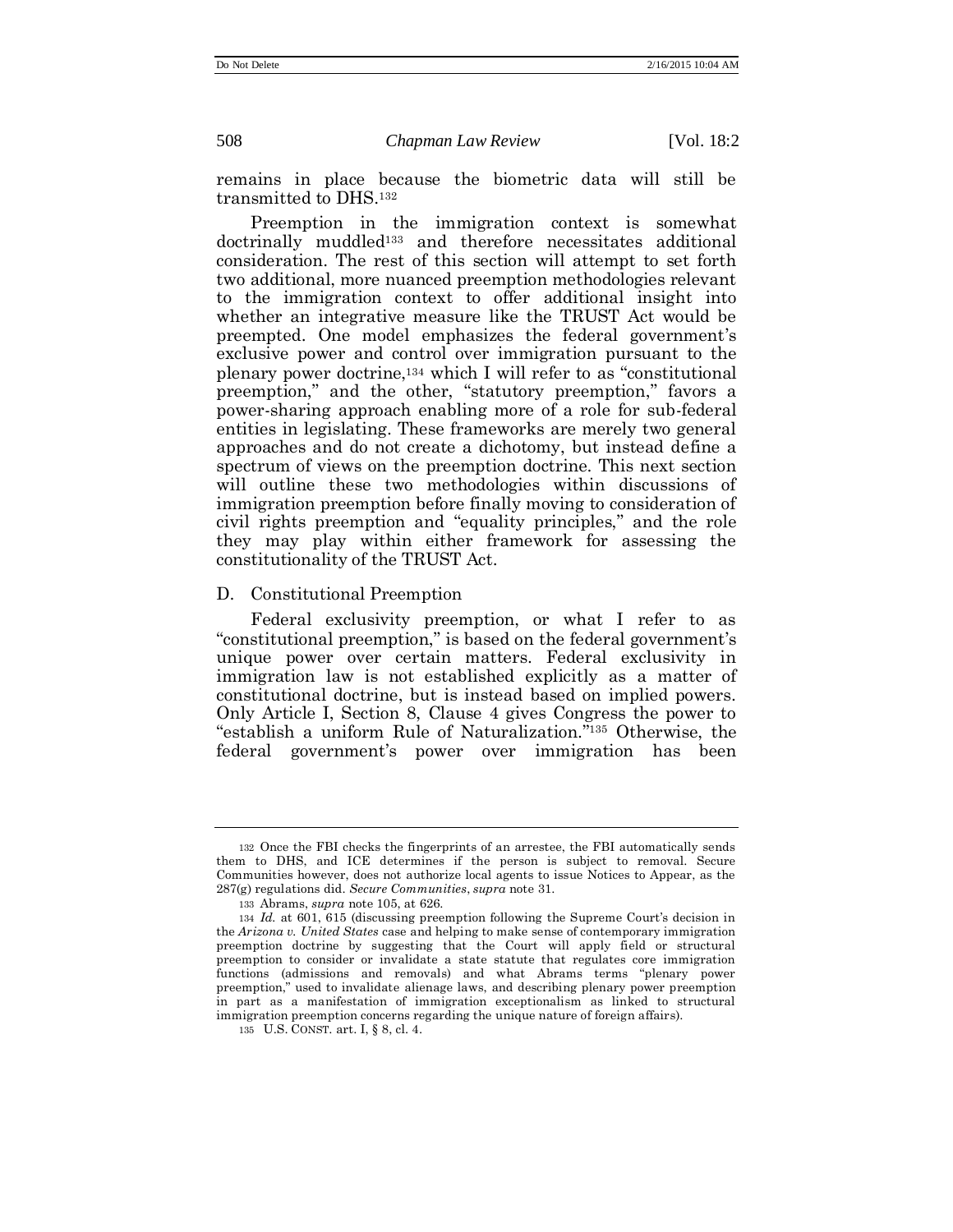interpreted as implied.<sup>136</sup> The power of Congress to admit or deport non-citizens is considered "plenary," or absolute.

The federal government's plenary power is what gives rise to federal exclusivity in the context of preemption of sub-federal immigration laws.<sup>137</sup> The plenary power doctrine has evolved since its establishment pursuant to the Chinese exclusion cases in 1889 and 1893, where the Court held in *Fong Yue Ting v. United States* and *Chae Chan Ping v. United States* that the federal government has exclusive power over admissions and removals.<sup>138</sup>

Perhaps most recently and relevantly, the Supreme Court's 2012 decision in *Arizona v. United States* reaffirmed the exclusivity of the federal government in immigration law.<sup>139</sup> In spite of the critiques of federal exclusivity, some contend that it remains relevant as a tool to stem "the discriminatory powers of the states on immigrants,"<sup>140</sup> particularly in the absence of civil rights preemption or application of equality principles within the preemption analysis.

Unlike S.B. 1070, the TRUST Act does not regulate in an area that is a core immigration matter (admissions or removals), compared to the main thrust of S.B. 1070, which was clearly revealed in Section 1 as Arizona's immigration policy.<sup>141</sup> Instead it only indirectly concerns enforcement, and relies on a typical exercise of state police power by identifying non-citizens and limiting their continued incarceration. The impact of the TRUST Act can be characterized as ancillary to immigration. While a court could use the national sovereignty rationale from structural preemption and plenary power preemption and characterize the TRUST Act as an immigration regulation in disguise, even

<sup>136</sup> LEGOMSKY & RODRÍGUEZ, *supra* not[e 10,](#page-4-1) at 113–30.

<sup>137</sup> *Id.* at 113–14.

<sup>138</sup> Fong Yue Ting v. United States, 149 U.S. 698 (1893); Chae Chan Ping v. United States, 130 U.S. 581 (1889); LEGOMSKY & RODRÍGUEZ, *supra* note [10,](#page-4-1) at 195 (explaining the evolution of the plenary power doctrine).

<sup>139</sup> Lucas Guttentag, *Immigration Preemption and the Limits of State Power: Reflections on* Arizona v. United States, 9 STAN. J. C.R. & C.L. 1, 2–3 (2013) (noting the Court's support for federal primacy in the context of immigration enforcement); Jennifer M. Chacón, *The Transformation of Immigration Federalism*, 21 WM. & MARY BILL RTS. J. 577, 580–81 (2012).

<sup>140</sup> Rodríguez, *supra* note [116,](#page-24-0) at 613; Michael J. Wishnie, *State and Local Police Enforcement of Immigration Laws*, 6 U. PA. J. CONST. L. 1084, 1102–15 (2004) (discussing the threat of racial profiling by state and local law enforcement).

<sup>141</sup> *See* Abrams, *supra* note [105](#page-22-2) (discussing the Court's application of plenary power or structural preemption based in part on distinguishing alienage and immigration laws).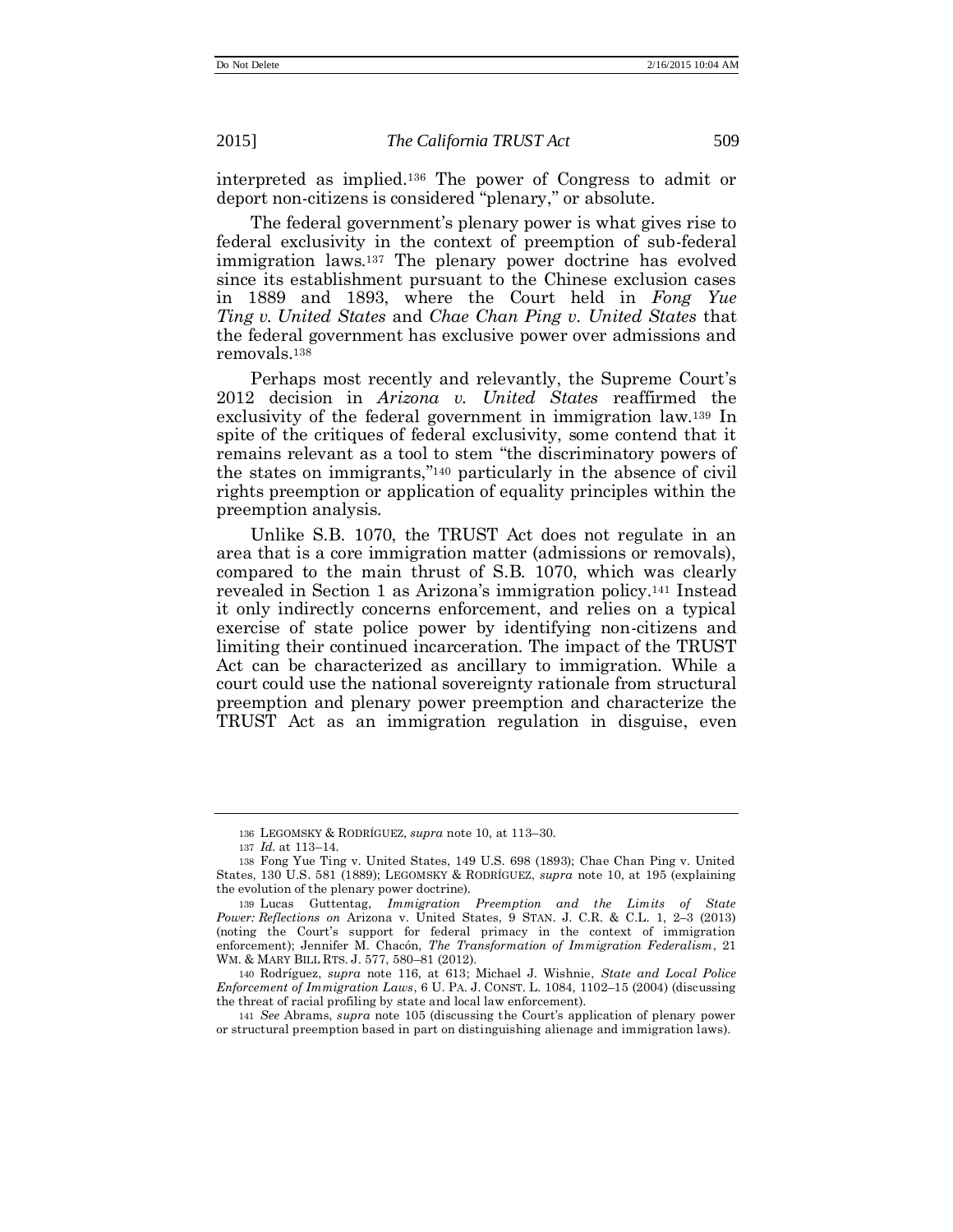though it is otherwise an exercise of state police power, this seems unlikely.<sup>142</sup>

Constitutional preemption does not necessarily indicate that any sub-federal law, whether immigrant integrative or anti-immigrant, would be preempted. While S.B. 1070 was preempted based largely on a federal exclusivity-oriented preemption analysis,<sup>143</sup> as will be discussed in the next section, where civil rights and equality principles are incorporated into the preemption analysis, an immigrant integrative sub-federal measure should survive a preemption challenge.

<span id="page-30-1"></span><span id="page-30-0"></span>Scholars have questioned the rationale behind federal exclusivity in preemption analyses of state laws concerning immigration.<sup>144</sup> Some suggest that the foreign policy rationale justifying federal exclusivity is no longer relevant,<sup>145</sup> or that federal exclusivity is no longer appropriate as a result of the shift towards increased power sharing between the federal government and sub-federal entities, and the immigrant-integration role of localities.<sup>146</sup> Additionally, prior to 1840 the states played a direct role in regulating immigration.<sup>147</sup>

#### E. Statutory Preemption

Statutory preemption may allow more room for state and local governments to legislate in the field of immigration law<sup>148</sup> because it recognizes some degree of shared authority between

<sup>142</sup> *Id.* at 637 (explaining that in preemption cases with state alienage statute challenges, the Court has taken the national sovereignty issues from structural and plenary power preemption to suggest that the state statue is an immigration regulation in disguise even though it otherwise appeared to be an exercise of a traditional police power). The author suggests (and agrees) that based on Abrams's rationale, the Court would, however, be more likely to invalidate a sub-federal law using this rationale if the law were discriminatory, because in alienage cases the Supreme Court "deviates from the usual preemption doctrine and applies plenary power preemption," in part as a substitute for an inadequate equal protection doctrine. *Id.*

<sup>143</sup> The author acknowledges that this is an oversimplification and extensive scholarly work has addressed the Court's preemption analysis.

<sup>144</sup> *See, e.g.*, Peter H. Schuck, *Taking Immigration Federalism Seriously*, 2007 U. CHI. LEGAL F. 57; Peter J. Spiro, *Learning to Live with Immigration Federalism*, 29 CONN. L. REV. 1627 (1997); Clare Huntington, *The Constitutional Dimension of Immigration Federalism*, 61 VAND. L. REV. 787, 789 (2008).

<sup>145</sup> Peter J. Spiro, *The States and Immigration in an Era of Demi-sovereignties*, 35 VA. J. INT'L L. 121, 161–74 (1994).

<sup>146</sup> Rodríguez, *supra* not[e 116,](#page-24-0) at 600–05.

<sup>147</sup> States had used their constitutionally derived police power to regulate immigration until about 1840 when the courts started placing limits on their regulation of immigration. *See* STEPHEN H. LEGOMSKY, IMMIGRATION AND THE JUDICIARY: LAW AND POLITICS IN BRITAIN AND AMERICA 180–83, 189–90 (1987); GERALD L. NEUMAN, STRANGERS TO THE CONSTITUTION: IMMIGRANTS, BORDERS AND FUNDAMENTAL LAW 21–23, 31–37 (1996).

<sup>148</sup> Huntington, *supra* note [144,](#page-30-0) at 792–93.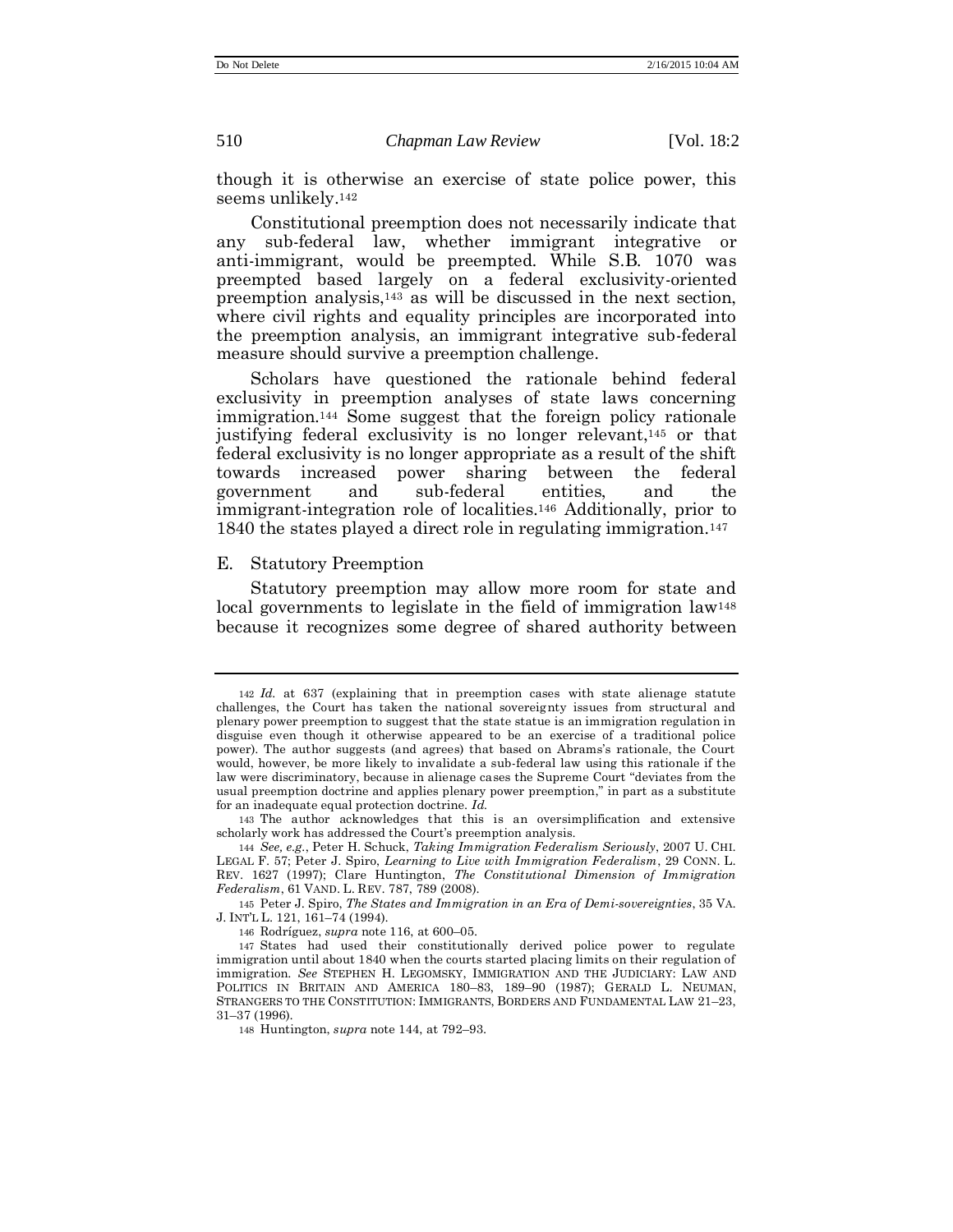national and sub-national levels of government.<sup>149</sup> The Immigration and Nationality Act can statutorily preempt sub-federal laws governing admission and removal of non-citizens.<sup>150</sup> Statutory preemption is neither express nor implied preemption, but a separate and distinct view of the preemption doctrine.<sup>151</sup>

New configurations of the term "immigration federalism" may be parallel to statutory preemption in that they recognize simultaneous engagement of federal and sub-federal actors in immigration regulation regardless of whether the rulemaking is integrative or anti-immigrant.<sup>152</sup>

Statutory preemption recognizes sub-national authority arising in part pursuant to the police power to regulate health and safety.<sup>153</sup> Because the federal government has traditionally dominated the field of immigration law, if a sub-federal law were preempted, it will most likely be field preempted.<sup>154</sup>

Statutory preemption recognizes that the foreign affairs justification for federal exclusivity may be less relevant because foreign powers interact directly with sub-federal actors,<sup>155</sup> and nations understand that the actions of one state or locality may not reflect the will of the federal government.<sup>156</sup> It is also less possible now than in the past to exclude states and localities from activities with foreign affairs impact.<sup>157</sup> At the same time, leaders of other countries recognize that sub-federal entities within the United States have the power to act in ways that may be at odds

155 *See* Rodríguez, *supra* note [116,](#page-24-0) at 615–16 (citing Judith Resnik, *Law's Migration: American Exceptionalism, Silent Dialogues, and Federalism's Multiple Ports of Entry*, 115 YALE L.J. 1564, 1639–43 (2006)); Spiro, *supra* note [145,](#page-30-1) at 162–63 (showing how states and localities interact with international entities).

156 *See* Amanda Mangaser, State and Local Regulation of Immigration and Immigrants: A Connecticut Case Study 12 (Dec. 17, 2013) (Student Legal History Paper, Yale Law School), *available at* http://digitalcommons.law.yale.edu/cgi/viewcontent.cgi? article=1027&context=student\_legal\_history\_papers (citing Rodríguez, *supra* note [116,](#page-24-0) at 571).

<sup>149</sup> *Id.* at 810 n.90 (citing Ernest A. Young, *The Rehnquist Court's Two Federalisms*, 83 TEX. L. REV. 1, 131 (2004)); *id.* at 826.

<sup>150</sup> *Id.* at 825.

<sup>151</sup> *Id.* at 842.

<sup>152</sup> Elias, *supra* note [34,](#page-9-2) at 708.

<sup>153</sup> Huntington, *supra* note [144,](#page-30-0) at 825.

<sup>154</sup> Within the context of statutory preemption is the question of whether federal rules expressly or impliedly preempt sub-federal rules. *Id.* at 850 (citing Pac. Gas & Elec. Co. v. State Energy Res. Conservation & Dev. Comm'n, 461 U.S. 190, 203–04 (1983)). Implied field preemption is a type of statutory preemption. For more on statutory and implied field preemption, see *id.* at 850–52.

<sup>157</sup> Rodríguez, *supra* note [116](#page-24-0), at 615 ("[I]t is no longer clear that it is possible or even desirable to exclude states and localities from activities that implicate foreign affairs.").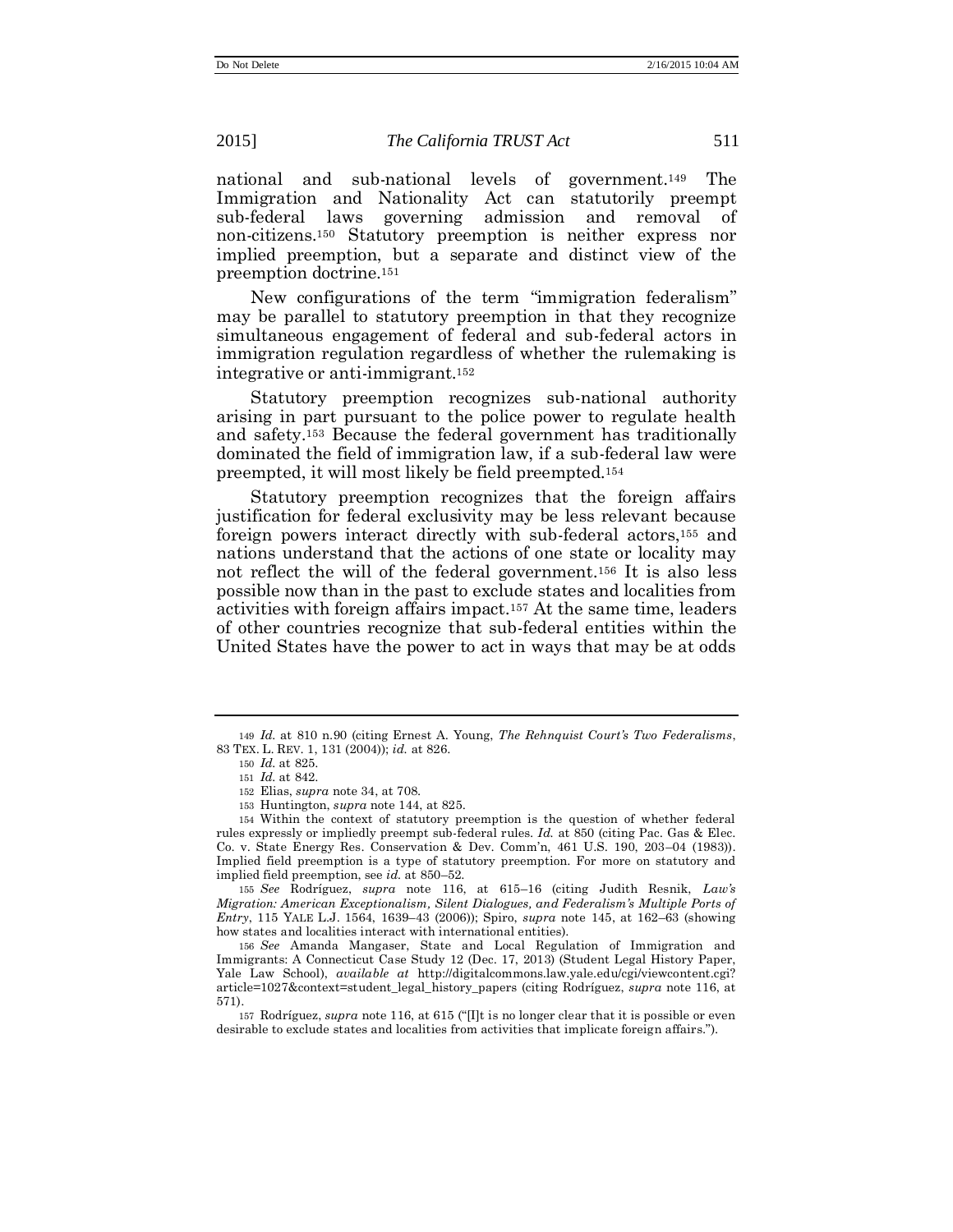with federal policies.<sup>158</sup> Under this preemption model, the TRUST Act should not be preempted because it should not have an adverse impact on foreign affairs, as it is immigrant integrative, and regardless, it is reasonable to presume that other nations will not attribute the TRUST Act to the federal government.

Historically, prior to the era of the plenary power doctrine, states played a role in immigration.<sup>159</sup> Today, sub-federal entities play a significant role in integrating immigrants through public services such as hospitals, schools, and the workplace.<sup>160</sup> There is a "de facto" power sharing occurring between these levels of government and the federal government.<sup>161</sup> At the same time, even if federal exclusivity were removed from the analysis of state immigration laws, civil rights preemption or active incorporation of equality principles would facilitate sub-federal integrative measures while casting more of a shadow on disintegrative ones. In other words, it could be possible to move away from federal exclusivity in preemption considerations while still protecting civil and individual rights.

Within this context, the federal government should not require states and localities to participate in immigration enforcement where those bodies are attempting to integrate.<sup>162</sup> However, failure to recognize immigrant equality principles as an essential part of preemption analyses would still result in creation of anti-immigrant zones where states and localities choose to create discriminatory or enforcement-oriented measures. Some scholars suggest that permitting states to enact anti-immigrant measures may help facilitate the eventuality of

<sup>158</sup> Instead of suggesting the elimination of federal exclusivity or "immigration federalism," others, such as Peter Schuck, have suggested that federalism need not mean "constitutional state sovereignty," where "state authority inheres in the constitutional settlement among the states and the people, whereby only limited powers . . . were delegated to the national government while all other powers were reserved to the states and the people." Schuck, *supra* note [144,](#page-30-0) at 66. He explains that instead, "state participation can take many different forms: administration and/or enforcement of federally-established rules and policies; policy development and implementation within parameters (more or less constraining) set by federal policymakers; federal funding of states to develop their own policies; and many other collaborative (though inevitably conflicting) arrangements," and immigration federalism occurs when "states operate under, and are obliged to respect, federal immigration policies and supervision." *Id.* at 66−67. He also notes that this is what Peter Spiro calls "cooperative federalism." *Id.* at 67 (citing Peter J. Spiro, *Federalism and Immigration: Models and Trends*, 167 INT'L SOC. SCI. J. 67, 67–68 (2001)).

<sup>159</sup> *See* LEGOMSKY & RODRÍGUEZ, *supra* note [10,](#page-4-1) at 110–30.

<sup>160</sup> *See* Rodríguez, *supra* note [116,](#page-24-0) at 571–72, 609–17.

<sup>161</sup> *Id.* at 610.

<sup>162</sup> *Id.* at 631.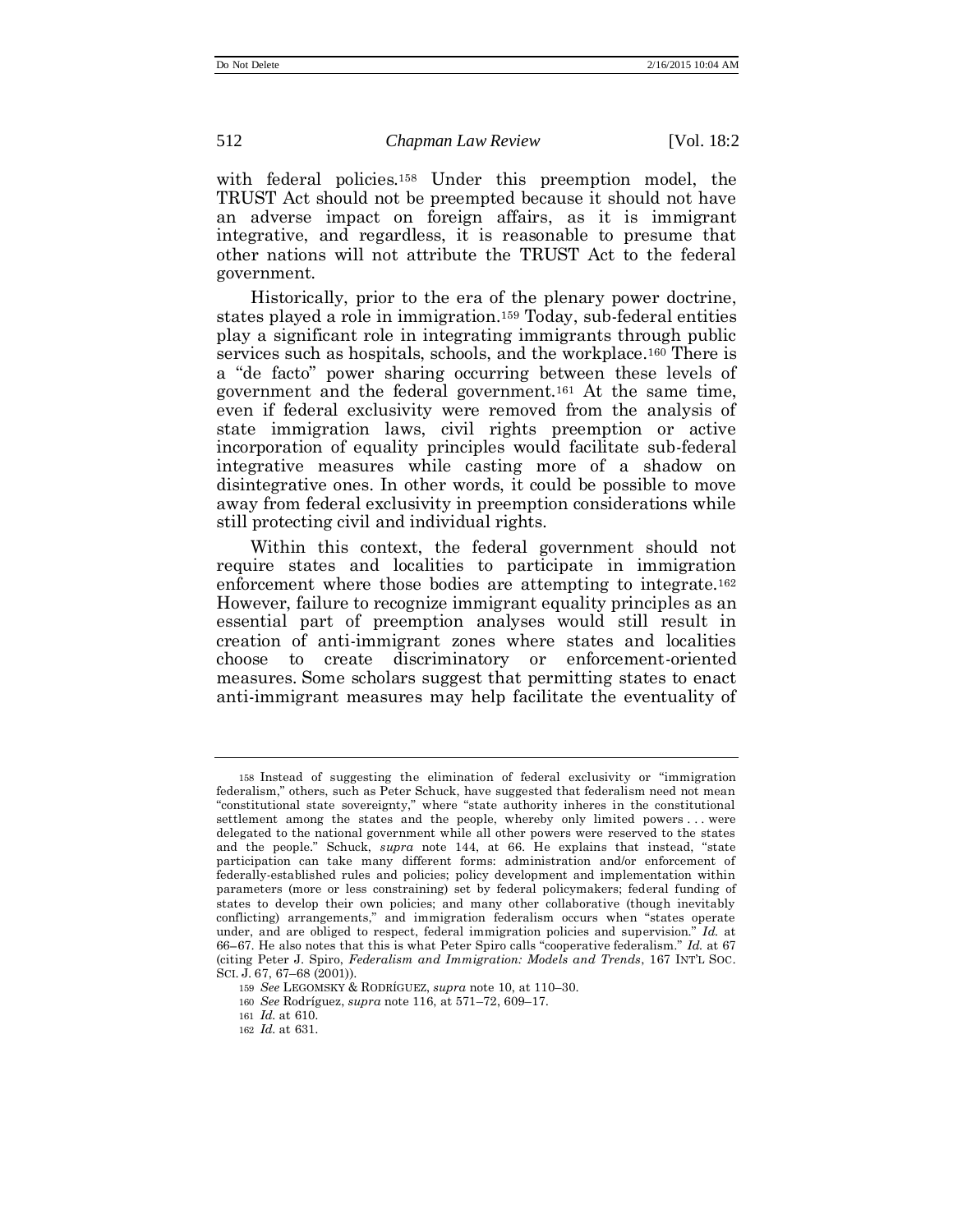their independent decision to cease such practices.<sup>163</sup> However, even if this were true, because the preemption analysis can and should address issues of civil and individual rights, we need not permit such potentially harmful and optimistic experimentation.

The statutory preemption model would still permit analysis of individual rights because the Constitution's concern with structural issues includes not only the relationship among the branches of sub-national and national government, but also individual rights.<sup>164</sup> The allocation of authority can be informed by questions of individual rights and both can be considered in the preemption analysis, even if federalism and individual rights are fundamentally different questions.<sup>165</sup> However, I would suggest that federalism and individual rights are not fundamentally different questions, as was suggested by the Court's interpretation of the role of the Civil Rights Act in preemption in *Takahashi v. California Fish and Game Commission*, *Hines v. Davidowitz*, 167 <sup>167</sup> and *Graham v. Richardson*. 168

#### VI. EQUALITY PRINCIPLES AND CIVIL RIGHTS PREEMPTION

For the purposes of this Article, the "equality principle" refers to the constitutional ideal of equality derived from the rationales of the *Plyler v. Doe* and *Brown v. Board of Education* Courts,<sup>169</sup> combined with the notion that everyone in the United States should be treated equally whether their presence in the United States is authorized or not. Immigration scholar Hiroshi Motomura has written extensively about the notion of "Americans in Waiting," or "future members of American society." "Americans in Waiting" may be unauthorized migrants who are already members of and participants in American

168 *See* Graham v. Richardson, 403 U.S. 365 (1971).

<sup>163</sup> *Id.* at 639 ("[T]his transition from fear to acceptance is more likely to occur not only if the local debate over immigration is permitted to run its course (subject to generally applicable laws), but also if the localities that adopt these [anti-immigrant] ordinances come to feel the consequences of excluding immigrants from their communities—namely, the economic consequences of pushing immigrants out of places they helped revitalize."). Rodríguez responds by questioning whether once immigrant labor has helped revitalize a locale, might the immigrant contribution be dismissed and the population be just as unwelcome as they were initially, as if they had made no measurable or perceivable contribution. *Id.* at 639–40.

<sup>164</sup> Huntington, *supra* note [144,](#page-30-0) at 793–94, 828, 834–37.

<sup>165</sup> *Id*. at 794.

<sup>166</sup> *See* Takahashi v. Fish & Game Comm'n, 334 U.S. 410 (1948).

<sup>167</sup> *See* Hines v. Davidowitz, 312 U.S. 52 (1941).

<sup>169</sup> *See* MOTOMURA, *supra* note [52,](#page-12-3) at 88 (discussing the *Plyler* decision which treated Texas schoolchildren as future members of U.S. society because of a concern about their integration ability and consequences for them, and the United States as a whole, absent such consideration).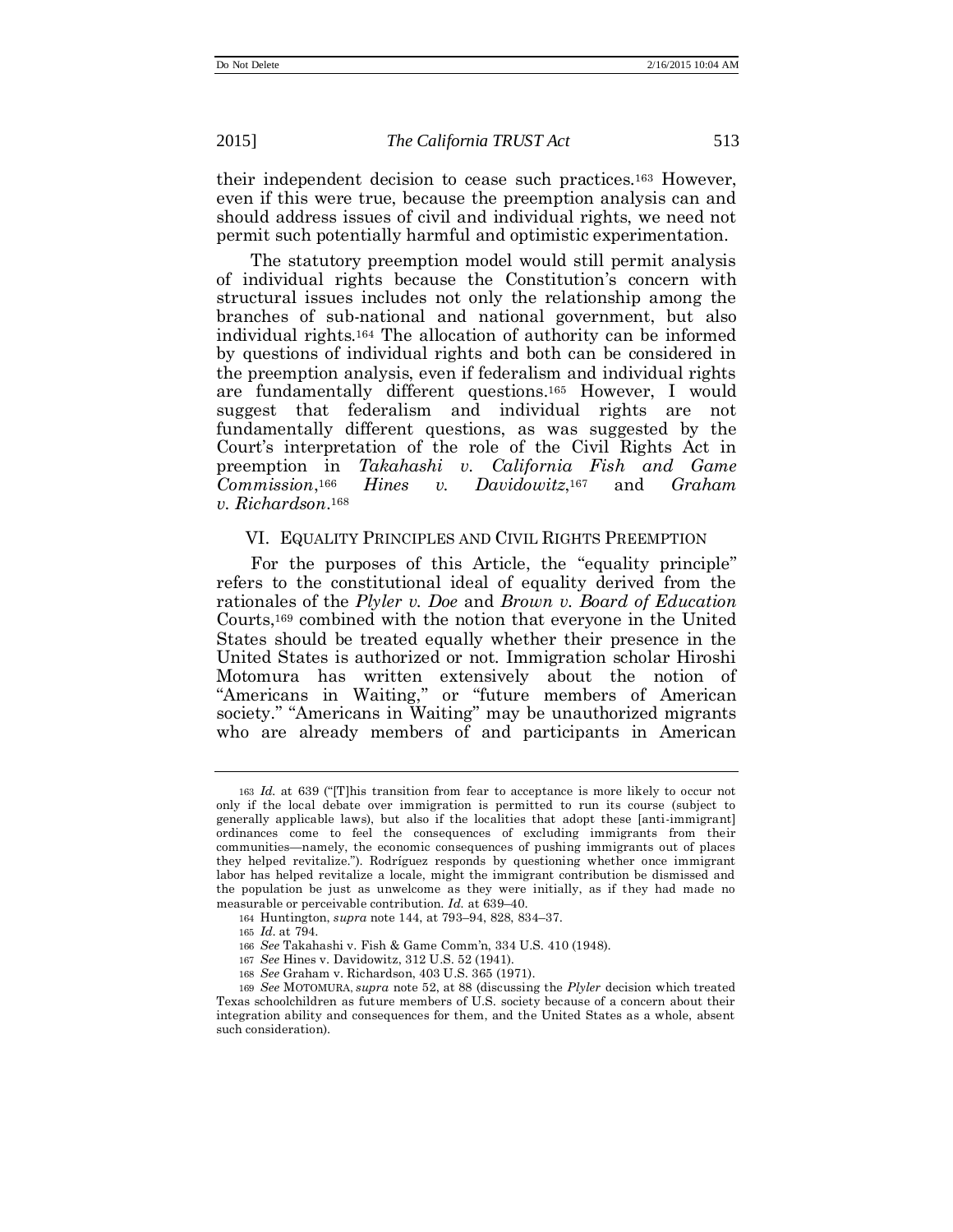society based on their presence and participation as consumers, workers, and beyond.<sup>170</sup> Thus it is reasonable to propose that future Americans should be entitled to certain rights and protections. Accordingly, by incorporating this kind of equality principle into the preemption analysis, an integrative sub-federal law pertaining to immigration or alienage<sup>171</sup> should not be preempted.

Similarly, immigration scholar Lucas Guttentag discusses and defines an "equality principle" by focusing on civil rights preemption as derived from the Civil Rights Act of 1870, which prohibits discrimination based on "alienage." <sup>172</sup> Guttentag examines the role of this equality principle in the context of assessing sub-federal immigration laws. Application of this equality principle also suggests that an immigrant integrative sub-federal law that furthers the immigrant equality principle derived from the Civil Rights Act would not be preempted.

The next section will employ a combined equality principle based on the notion of applying principles of non-discrimination to all present in the United States irrespective of immigration status, and application of the civil rights equality principle derived from the Civil Rights Act to establish a relevant framework to assess the TRUST Act.

A. The Equality Principle Derived from the Civil Rights Act of 1870

While the Constitution creates what is known as the federalist structure, the role of individual rights expands beyond equal protection, into preemption analyses.<sup>173</sup> The 1866 and 1870

<sup>170</sup> *Id.* at 86–112.

<sup>171</sup> Unless otherwise noted, I do not distinguish between immigration and alienage laws for the purposes of my discussion.

<sup>172</sup> Guttentag, *supra* note [124.](#page-26-0)

<sup>173</sup> Huntington, *supra* note [144](#page-30-0), at 837 (explaining that "the Constitution also is concerned centrally with the rights of individuals" at the same time that it creates the federalist structure). The author notes that there is an interesting interplay between the appropriateness of preemption as opposed to equal protection in addressing discrimination and federalism. Though there are reasonable arguments for why the Equal Protection Clause should apply uniformly, with the same level of review at the state and federal level, consideration of individual rights has figured into preemption analyses and may rightfully belong there as well. Scholars have suggested that equality principles might be better recognized and the equal protection doctrine might be more effective if federal exclusivity were eliminated in the context of equal protection claims which result in differing levels of scrutiny depending on whether the action arises in state or federal contexts. Elimination of federal exclusivity would mean that alienage classifications would be subject to a higher level of scrutiny than they are now at the federal level. However, equal protection is still an after-the-fact remedy, as opposed to recognizing integrative state immigration measures as not subject to preemption by taking into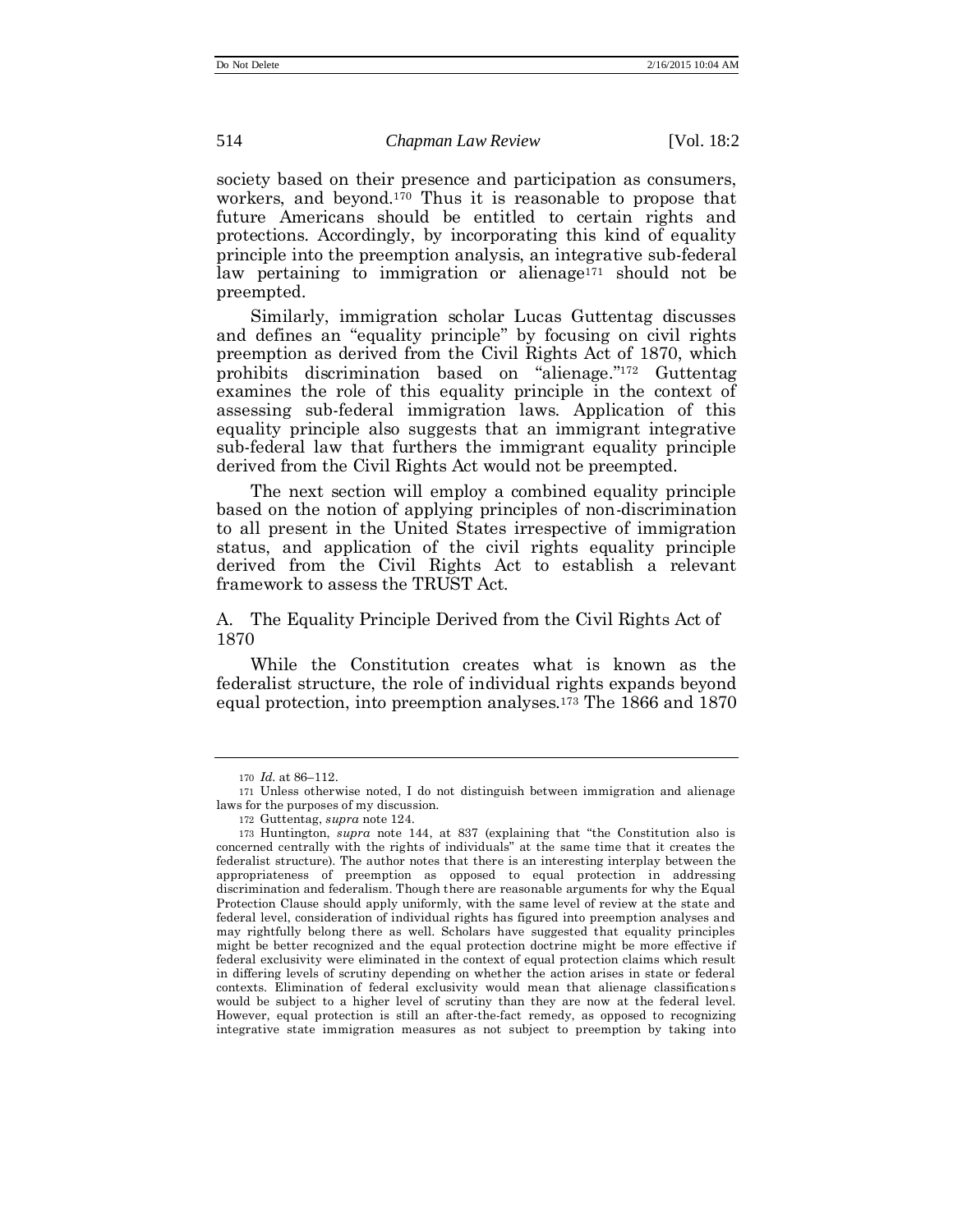Civil Rights Acts included "alien" or non-citizen anti-discrimination principles which were codified in the United States Code and Immigration and Nationality Act, though they eventually found their way into a different section.<sup>174</sup> Congress's intent to acknowledge and potentially prevent discrimination against non-citizens is evidenced by the express provisions of the Civil Rights Act, codified at Title 42 of the U.S. Code section 1981, and first set forth in section 16 of the 1870 Act. The provisions state in relevant part, "'all persons' shall have the same right as 'white citizens' in 'every State and Territory' to certain enumerated rights." <sup>175</sup> From approximately 1886 to 1971, the Supreme Court referenced this provision in preempting discriminatory sub-federal legislation.<sup>176</sup>

#### B. The Supreme Court's Use of Civil Rights Preemption and Equality Principles to Protect Non-citizens

In prior decades, up until approximately 1971, the Supreme Court actively recognized the anti-immigrant discrimination components of federal law when preempting state statutes.<sup>177</sup> In this respect, immigration scholar Lucas Guttentag and others have focused on the Court's decisions in the 1866, 1941, 1948, and 1971 cases of *Yick Wo v. Hopkins,*<sup>178</sup> *Hines v. Davidowitz,*<sup>179</sup> *Takahashi v. California Fish and Game Commission,*<sup>180</sup> and *Graham v. Richardson,*<sup>181</sup> respectively. I will briefly reference some of the instances where the Court considered individual rights pursuant to the Civil Rights Act, addressing their

175 Guttentag, *supra* not[e 124,](#page-26-0) at 10 (citing the Civil Rights Act of 1870, ch. 114, § 16, 16 Stat. 140, 144 (codified in part at 42 U.S.C. § 1981 (2012))).

consideration equality principles, and considering the possible preemption of anti-immigrant enforcement measures that run contrary to equality principles.

<sup>174</sup> Guttentag, *supra* note [124,](#page-26-0) at 20–26 (examining the role "equality principles" were intended to play in preemption of sub-federal measures affecting non-citizens, as well as the reason the Court has not emphasized civil rights preemption for the past several decades—primarily because of the codification of the Civil Rights Act in disparate parts of the U.S. Code and elsewhere, and partially because of the relationship between the Equal Protection Clause and preemption). The "alien non-discrimination" provision, section 1977 (originally section 16 of the 1870 Act), became codified at 8 U.S.C. section 41, in what was the "Civil Rights" chapter of the Aliens and Citizenship Act as was first published in 1926. The current version is located at 42 U.S.C. sections 1981–1983. *Id.* at 23; *see* 8 U.S.C. §§ 41–43 (1926). After enactment of the first comprehensive set of immigration laws into the Immigration and Nationality Act (INA) in 1952, the two civil rights provisions from the 1866 and 1870 Acts ended up in the Health and Welfare title, and were no longer contained in Title 8, the Immigration title.

<sup>176</sup> *Id.* 

<sup>177</sup> Preemption was generally of "alienage" laws rather than "immigration" ones, but an in-depth discussion is not necessary for the purposes of the following discussion.

<sup>178</sup> *See* Yick Wo v. Hopkins, 118 U.S. 356 (1886).

<sup>179</sup> *See* Hines v. Davidowitz, 312 U.S. 52 (1941).

<sup>180</sup> *See* Takahashi v. Fish & Game Comm'n, 334 U.S. 410 (1948).

<sup>181</sup> *See* Graham v. Richardson, 403 U.S. 365 (1971).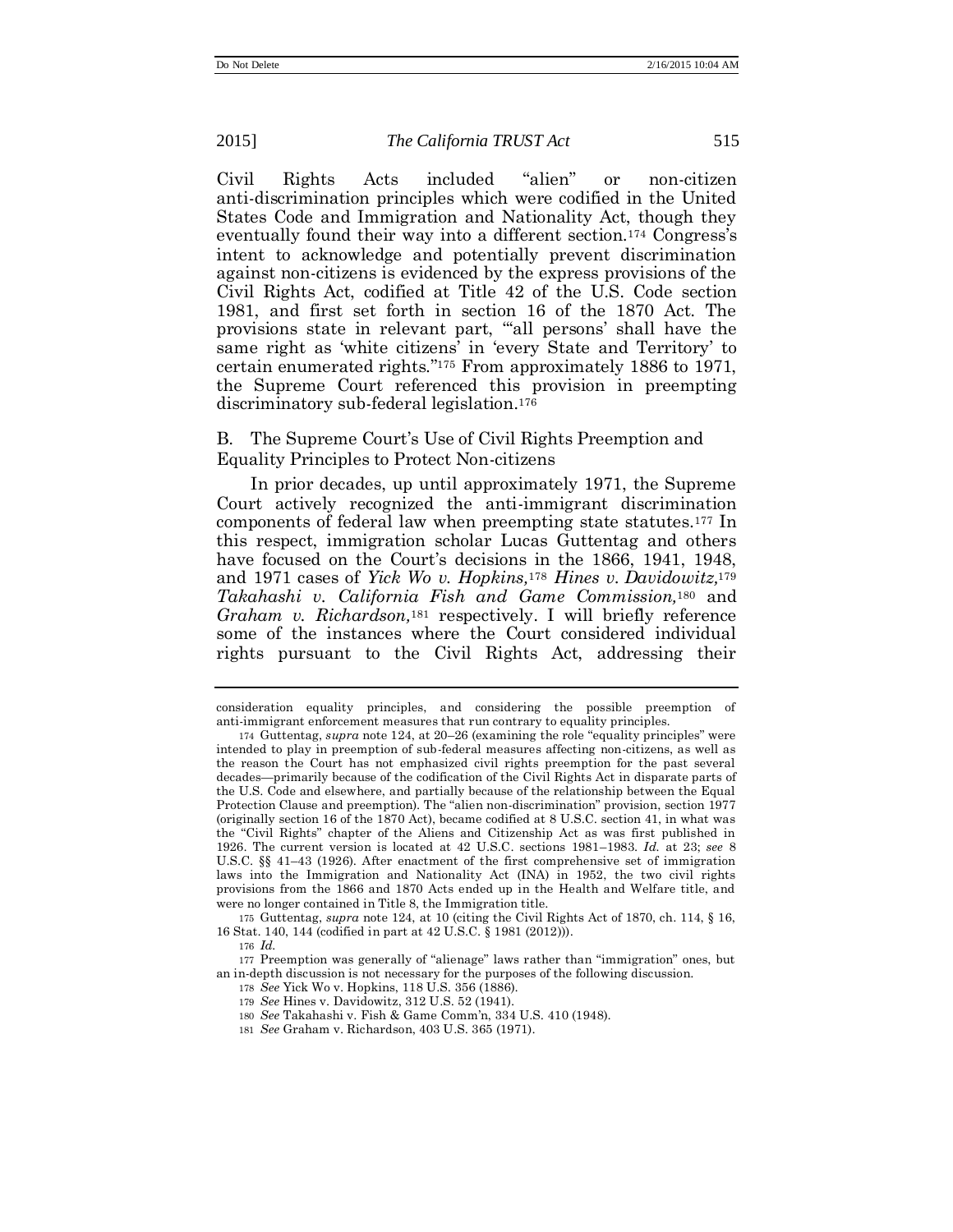characterization of the relationship between equal protection and preemption where relevant. These cases demonstrate the instances where the Court recognized equality principles of the Civil Rights Act to preempt a sub-federal law. The same rationales apply in assessing the TRUST Act.

In 1886, the Supreme Court considered the constitutionality of a San Francisco ordinance barring laundries of wooden construction because the ordinance was applied in a racially discriminatory manner.<sup>182</sup> While the Court's holding in *Yick Wo v. Hopkins*<sup>183</sup> relied on equal protection grounds, the Court referenced the 1870 Act explicitly.<sup>184</sup> *Yick Wo* was subsequently cited by other courts in striking down state law as discriminatory on preemption grounds.<sup>185</sup>

In *Hines v. Davidowitz* the Supreme Court invalidated a Pennsylvania statute creating a state crime for a non-citizen's failure to comply with federal registration requirements, and criminalizing unauthorized employment.<sup>186</sup> In preempting the measure, the Court validated the plaintiff's claims that the state law conflicted with constitutional rights and the 1870 Civil Rights Act.<sup>187</sup> The *Hines* Court specifically acknowledged the 1870 Civil Rights Act's "non-discrimination mandate" tied to federal immigration laws for the purposes of preemption analysis.<sup>188</sup>

In *Takahashi v. California Fish and Game Commission*, 189 the Court invalidated a California state law prohibiting issuance of a commercial fishing license to an "alien Japanese" on civil rights preemption grounds.<sup>190</sup> The Court preempted the law, finding the 1870 Civil Rights Act anti-discrimination protections inextricable from Congress's comprehensive immigration plan even though it did not rule that the law violated equal protection.<sup>191</sup> The *Takahashi* ruling demonstrated that the Civil Rights Act could serve as the basis for invalidating a state law to further equality principles, even where the state law is not invalid pursuant to Fourteenth Amendment equal protection standards.<sup>192</sup>

<sup>182</sup> *Yick Wo*, 118 U.S. at 356–59, 374.

<sup>183</sup> *Id.* at 369.

<sup>184</sup> Guttentag, *supra* note [124,](#page-26-0) at 28 (citing *Yick Wo*, 118 U.S. at 374).

<sup>185</sup> *Id.* at 28–29 & n.106.

<sup>186</sup> Hines v. Davidowitz, 312 U.S. 52, 60–74 (1941).

<sup>187</sup> Guttentag, *supra* note [124,](#page-26-0) at 30 (citing *Hines*, 312 U.S. at 69).

<sup>188</sup> *Id.*

<sup>189</sup> Takahashi v. Fish & Game Comm'n, 334 U.S. 410 (1948).

<sup>190</sup> *Id.* at 410–20.

<sup>191</sup> *Id.* at 419; Guttentag, *supra* note [124,](#page-26-0) at 34.

<sup>192</sup> Guttentag, *supra* note [124,](#page-26-0) at 34.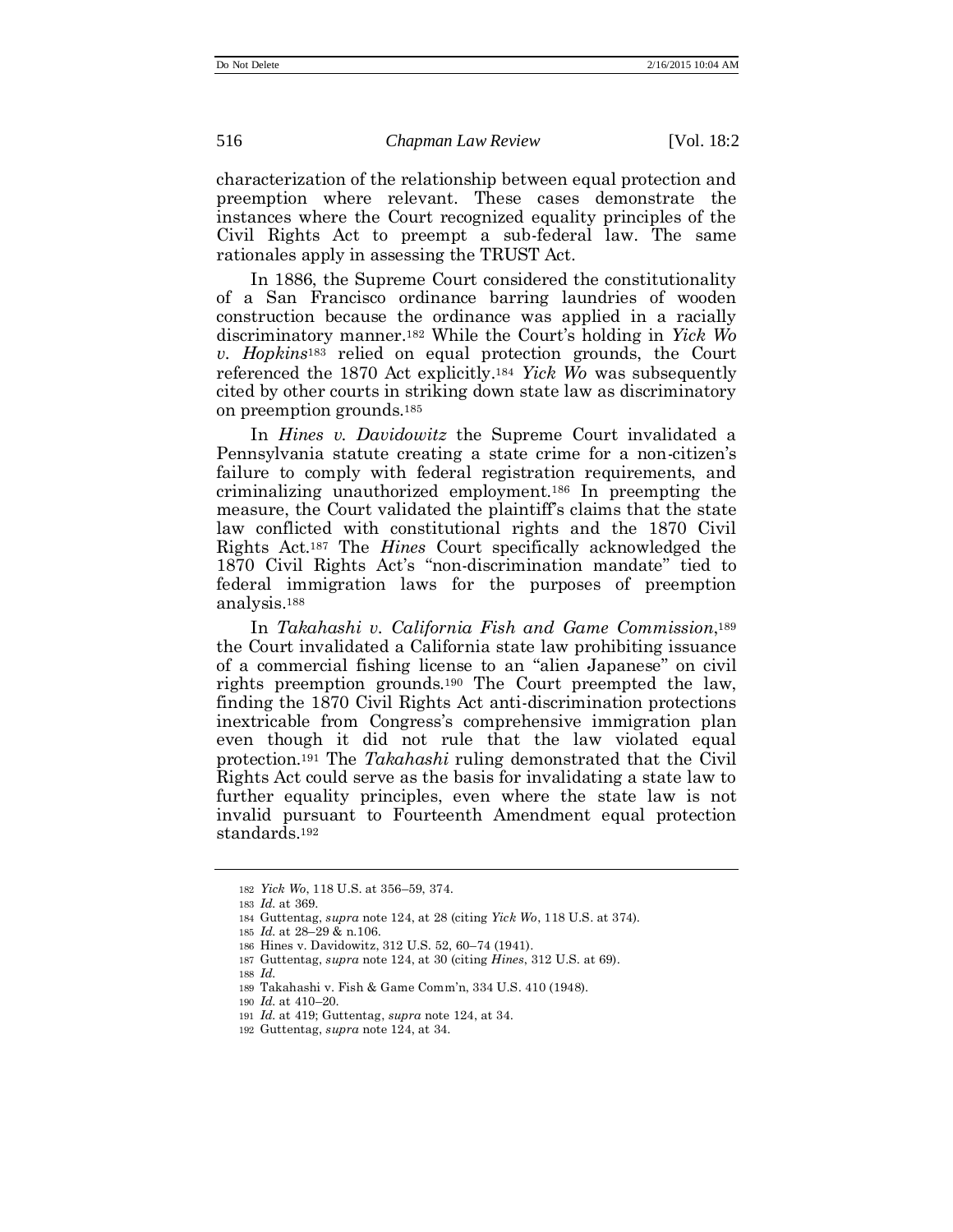In 1971 the Court invalidated state welfare statutes restricting eligibility of immigrants for state benefits programs on equal protection grounds,<sup>193</sup> and simultaneously on civil rights preemption grounds.<sup>194</sup> In *Graham v. Richardson,* the Court found that the state laws were preempted under the Supremacy Clause<sup>195</sup> based on immigrant protections of section 16 of the Civil Rights Act,<sup>196</sup> as well as an overarching implied conflict with federal immigration law.<sup>197</sup> Thus the *Graham v. Richardson*  decision signified the Court's acknowledgement that preemption could stem from the Civil Rights Act itself in the immigration context and not just the 1952 Immigration and Nationality Act.<sup>198</sup>

When considering the validity of a state immigration-related law, the Court has recognized the importance of the relationship between the state law and equality principles of federal law.<sup>199</sup> Yet in the decades following *Graham,* where the Court has invalidated a sub-federal law, it has done so based on foreign affairs related preemption or equal protection considerations.

Several recent preemption cases provide examples of instances where the Court relied on non-civil rights preemption grounds or equal protection.<sup>200</sup> A brief consideration of how the courts have strayed from civil rights preemption helps frame the discussion regarding why the Court could and should consider individual rights in the preemption analysis of both immigrant integrative or discriminatory state or sub-federal measures.

In *Plyler v. Doe*, the Supreme Court invalidated what was found to be a state attempt at enforcing immigration law by denying a public education to unauthorized migrant children.<sup>201</sup> The Court ruled on equal protection grounds rather than finding that the federal law preempted the Texas statute.<sup>202</sup> Justice Brennan noted that the Constitution required protecting undocumented children from discriminatory laws, and that

<sup>193</sup> *Id.* at 29 n.106 (citing Graham v. Richardson, 403 U.S. 365, 371–72 (1971)).

<sup>194</sup> *Id.* at 35 (citing *Graham*, 403 U.S. at 366–68).

<sup>195</sup> *Id.* at 36 n.151 (citing *Graham*, 403 U.S. at 376–77).

<sup>196</sup> *Id.* at 36 (citing *Graham*, 403 U.S. at 377).

<sup>197</sup> *Id.* (citing *Graham*, 403 U.S. at 378).

<sup>198</sup> *Id.* at 37–38.

<sup>199</sup> *Id.* at 36–37 (citing *Graham*, 403 U.S. at 377).

<sup>200</sup> *See* Villas at Parkside Partners v. City of Farmers Branch, 726 F.3d 524 (5th Cir. 2013), *cert. denied*, 134 S. Ct. 1491 (2014); Lozano v. City of Hazleton, 724 F.3d 297 (3d Cir. 2013), *cert. denied*, 134 S. Ct. 1491 (2014); Arizona v. United States, 132 S. Ct. 2492 (2012); Plyler v. Doe, 457 U.S. 202 (1982) (holding that discrimination against undocumented children is subject to heightened scrutiny in the equal protection analysis); De Canas v. Bica, 424 U.S. 351 (1976).

<sup>201</sup> *Plyler*, 457 U.S. at 230.

<sup>202</sup> *Id.* at 210 n.8.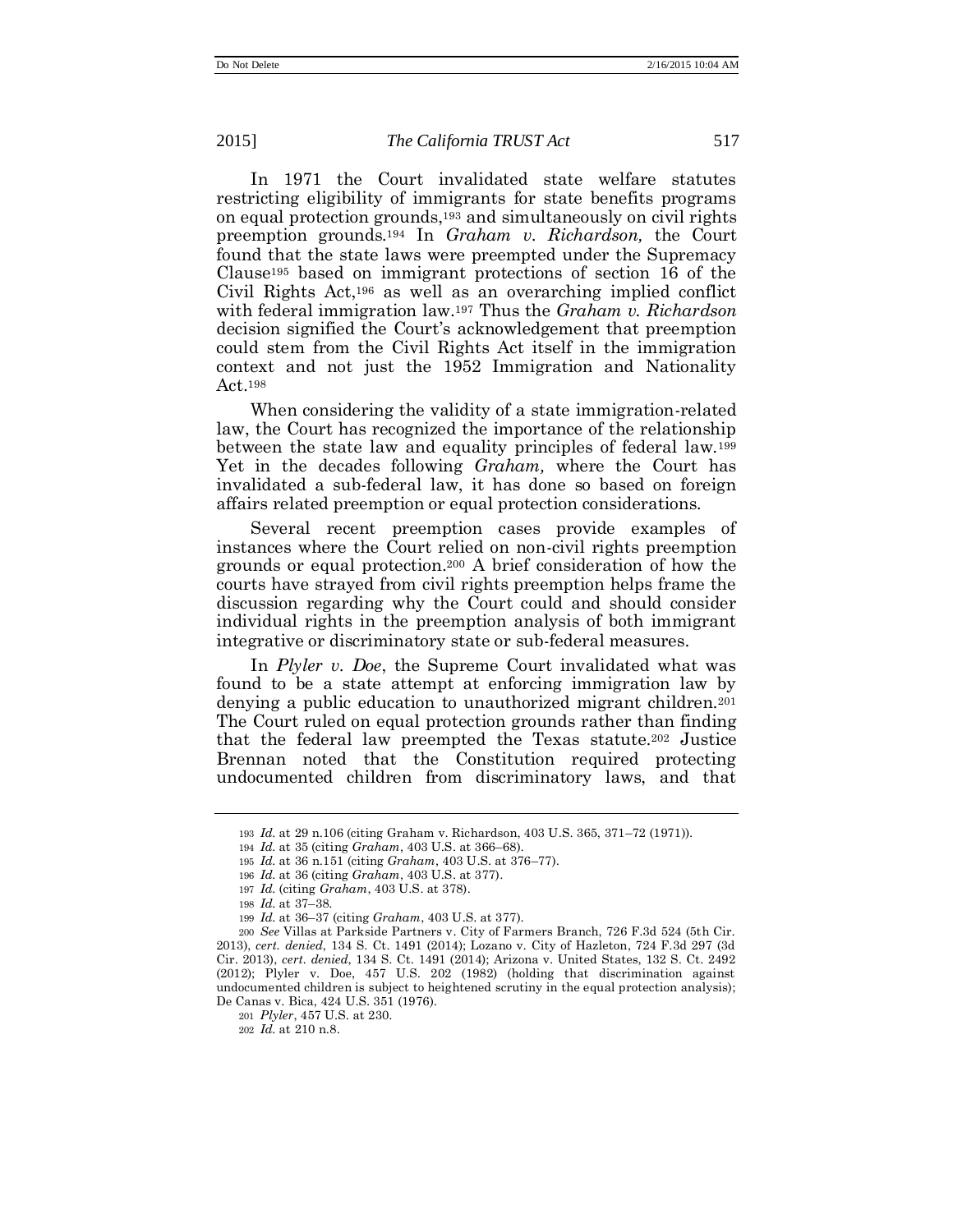preemption decisions may be influenced by a concern about "negative externalities." <sup>203</sup> However, the furthest the Court went in addressing the possibility of civil rights preemption was the suggestion, within their equal protection analysis, that states and localities have less authority than the federal government to discriminate based on immigration status.<sup>204</sup>

Similarly, in *Farmers Branch*, the Supreme Court also found a state law conflicted with federal immigration law where it restricted lawfully present non-citizens' ability to rent housing.<sup>205</sup> The Supreme Court found the state law preempted by federal immigration law, but did not address civil rights preemption.<sup>206</sup> While the Court cited a case where it had struck down a state law which interfered with the ability of an inhabitant to earn a living based on race or nationality,<sup>207</sup> it did not rely on the individual rights protections of the 1870 Civil Rights Act in its preemption analysis.

The plaintiffs in *Lozano v. City of Hazleton* brought preemption and equal protection claims alleging that two Hazleton, Pennsylvania ordinances were discriminatory and preempted by federal immigration law.<sup>208</sup> The ordinances required proof of U.S. citizenship or lawful immigration status in order to work or rent housing.<sup>209</sup> On remand following the Supreme Court's decisions in *Chamber of Commerce v. Whiting*  and *Arizona v. United States,* the Third Circuit determined that the broad employment and housing provisions of the ordinance were impliedly preempted.<sup>210</sup>

The *Hazleton* court's preemption of the employment provisions was based in significant part on the Hazleton ordinance's omission of protections against discrimination.<sup>211</sup> In passing the 1996 Act expanding workplace enforcement,

208 Lozano v. City of Hazleton, 724 F.3d 297, 301–02 (3d Cir. 2013), *cert. denied*, 134 S. Ct. 1491 (2014).

<sup>203</sup> Peter Margulies*, Taking Care of Immigration Law: Presidential Stewardship, Prosecutorial Discretion, and the Separation of Powers*, 94 B.U. L. REV. 105, 165 n.348 (2014) (citing *Plyler*, 457 U.S. at 218–19) ("[There is a] concern over the development of 'a permanent caste of undocumented resident aliens, encouraged by some to remain here as a source of cheap labor, but nevertheless denied the benefits that our society makes available to citizens and lawful residents' . . . . (citation omitted) 'We cannot ignore the significant social costs borne by our Nation when select groups are denied the means to absorb the values and skills upon which our social order rests.'").

<sup>204</sup> MOTOMURA, *supra* note [52,](#page-12-3) at 117, 137.

<sup>205</sup> *Farmers Branch*, 726 F.3d 524.

<sup>206</sup> *Id.*

<sup>207</sup> *Id.* at 559 (citing Truax v. Raich, 239 U.S. 33, 42 (1915)).

<sup>209</sup> *Id.* at 301.

<sup>210</sup> *Id.* at 300.

<sup>211</sup> *See* MOTOMURA, *supra* not[e 52,](#page-12-3) at 108–11, 125–29.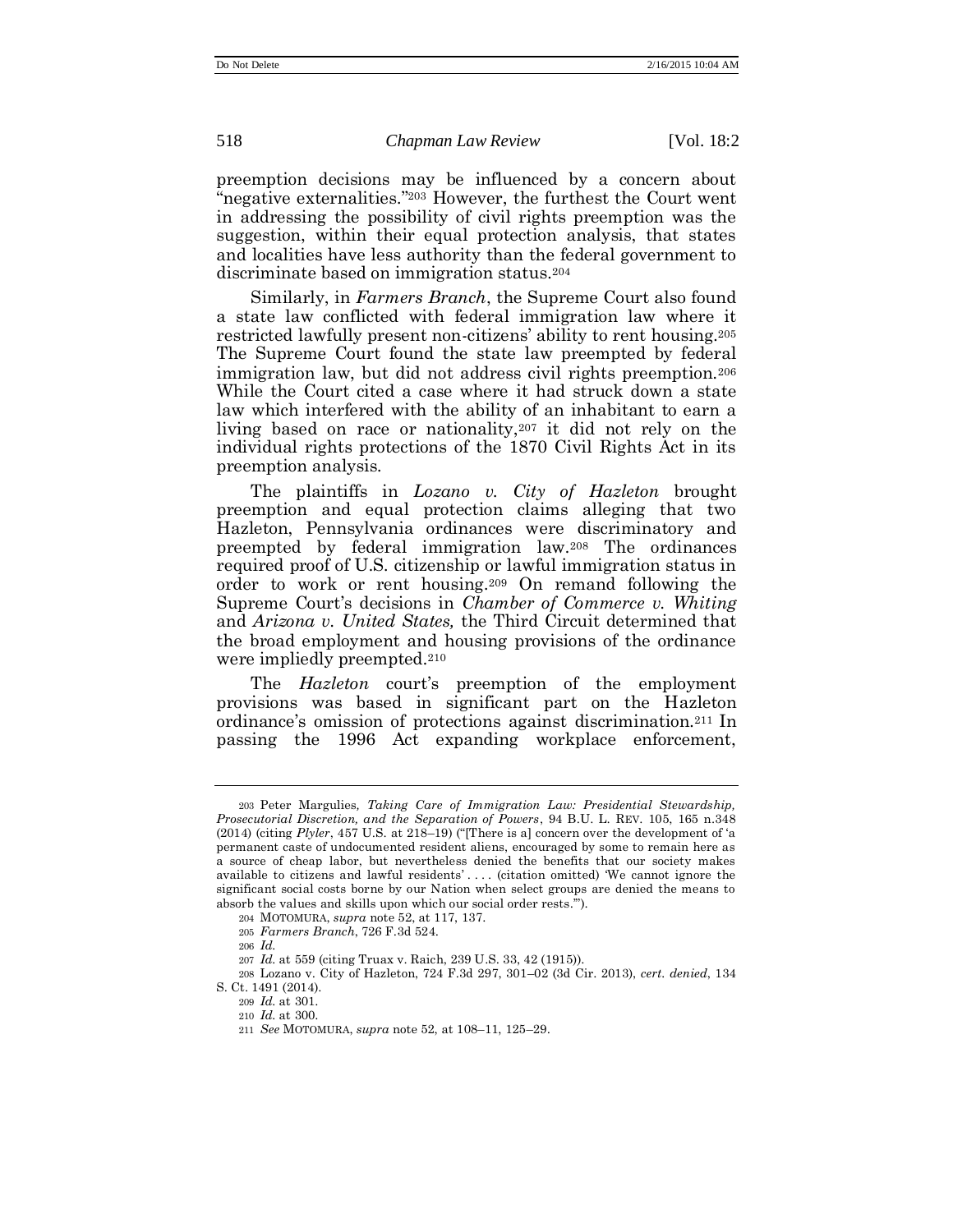Congress had been careful to include anti-discrimination measures. In finding the employment provisions preempted, the *Hazleton* court specifically cited the lack of similar protections in the Hazleton legislation.<sup>212</sup>

Underlying the court's conflict preemption analysis was the notion that the ordinances were impliedly conflict preempted by federal immigration law because they interfered with the way in which federal immigration authorities exercise discretion in immigration enforcement.<sup>213</sup> Even though the plaintiffs provided ample evidence that the ordinances resulted in potential racial and ethnic discrimination against unauthorized migrants and Latino U.S. citizens, the court did not apply civil rights preemption.<sup>214</sup>

In 2012, the Court relied on foreign-affairs preemption to address underlying concerns about discrimination in *United States v. Arizona*. This kind of disingenuous reliance on foreign-affairs preemption<sup>215</sup> has caused critics to argue for the end of federal exclusivity in preemption analyses and to suggest more direct consideration of the role of individual rights and recognition of the rights of non-citizens.<sup>216</sup> The *Arizona* Court referenced *Hines v. Davidowitz* regarding the possibility of "unnecessary harassment of aliens" (whom the government may not seek to deport) as a threat to federal, presumably civil rights, interests.<sup>217</sup> The Court's reference to the possibility of mistreatment of non-citizens based on race by sub-federal agents was, however, couched in a reference to foreign affairs concerns. Instead, the Court could have addressed the issue of discrimination by employing civil rights preemption.<sup>218</sup>

216 Geoffrey Heeren, *Persons Who Are Not the People: The Changing Rights of Immigrants in the United States*, 44 COLUM. HUM. RTS. L. REV. 367, 421 (2013).

217 Arizona v. United States, 132 S. Ct. 2492, 2498–99 (2012) (quoting Hines v. Davidowitz, 312 U.S. 52, 64 (1941)).

<sup>212</sup> *See* Motomura, *supra* not[e 96,](#page-20-0) at 1734. The *Lozano* court might not have found the ordinance preempted had the plaintiffs not brought forth evidence of racial and ethnic bias. *Id.* at 1743.

<sup>213</sup> MOTOMURA, *supra* note [52,](#page-12-3) at 121, 123.

<sup>214</sup> *Id.* at 133; Lozano v. City of Hazleton, 620 F.3d 170, 176, 195 & n.19 (3d Cir. 2010), *vacated*, 131 S. Ct. 2958 (2011); Lozano v. City of Hazleton, 496 F. Supp. 2d 477, 484–85, 508–10, 538–42, 556–62 (M.D. Pa. 2007), *aff'd in part, rev'd in part*, 724 F.3d 297 (3d Cir. 2013), *cert denied*, 134 S. Ct. 1491 (2014).

<sup>215</sup> A more complete discussion of foreign-affairs preemption is beyond the scope of this Article, with the exception of references made here pertaining to the relationship between foreign-affairs preemption and constitutional preemption or preemption influenced by the plenary power doctrine.

<sup>218</sup> Guttentag, *supra* note [124,](#page-26-0) at 9 (citing *Arizona*, 132 S. Ct. at 2506) (noting that the *Arizona* Court did not address the discrimination concerns based on the prohibition on alienage discrimination creating an avenue for civil rights preemption, based on the 1870 Civil Rights Act); *id.* at 30 (discussing *Hines v. Davidowitz*, which the *Arizona* Court also cited in relying on the foreign affairs power as a source of immigration authority to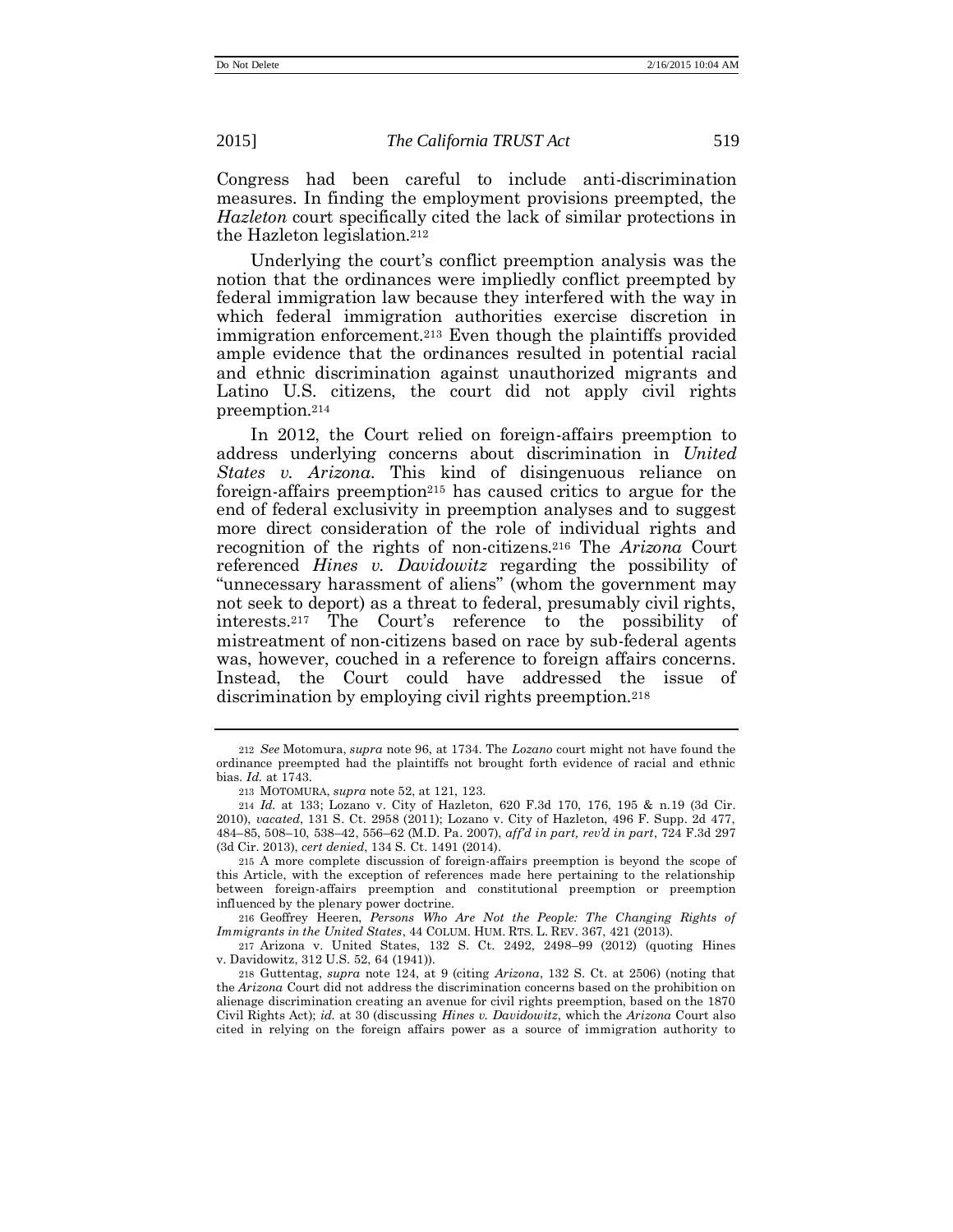Many scholars have criticized the Court's failure to address S.B. 1070's potential for harassment of immigrants as a civil rights matter. Professor Guttentag critiqued the Court's analysis as "significant but incomplete" for failing to address this issue in the preemption analysis, and for only considering the harm of discrimination to foreign relations, as opposed to those suffering the discrimination themselves.<sup>219</sup> Other scholars have noted that the Court has demonstrated a "'disregard [of] the antidiscrimination goals of federal immigration policy' and a 'deemphasiz[ing of] antidiscrimination norms'" within federal immigration enforcement policy and practice.<sup>220</sup> Indeed, the *Arizona* Court was "unwilling or unprepared to embrace civil rights issues in its preemption analysis." <sup>221</sup> Yet, at least one scholar has optimistically proposed that even without addressing equality principles or civil rights preemption, the *Arizona* ruling is indicative of a "new immigration federalism" that will allow states and localities to engage in integrative, or "inclusionary rulemaking," while limiting measures that would exclude immigrants.<sup>222</sup> Irrespective of the Court's failure to address equality principles or civil rights, the *Arizona* decision may stand for the principle that states cannot engage in anti-unauthorized migrant "immigration" (as opposed to "alienage") legislating if the measure interferes with the federal government's plenary power over immigration.<sup>223</sup>

While equality principles played a role, civil rights preemption did not prevail in the determination of whether Arizona labor regulations were preempted in *Chamber of Commerce v. Whiting*. <sup>224</sup> In 2011 the Supreme Court held in *Whiting* that the 1986 Immigration Reform and Control Act (IRCA) did not expressly preempt the Legal Arizona Workers Act provision allowing suspension and/or revocation of business licenses for employers who knowingly or intentionally employ undocumented workers lacking work authorization, or for

consider invalidation of state discriminatory laws); *id.* at 31 (citing *Hines*, 312 U.S. at 70) (emphasizing that Justice Black's discussion of preemption in *Hines* "recognized the equality rights and liberty interests of the immigrants themselves that underscores the immigrant equality element of federal law").

<sup>219</sup> Guttentag, *supra* note [124,](#page-26-0) at 9–10.

<sup>220</sup> Lasch, *supra* note [40,](#page-10-0) at 292.

<sup>221</sup> *Id.*

<sup>222</sup> Elias, *supra* note [34,](#page-9-2) at 743–47**.**

<sup>223</sup> *Id.* at 719 (explaining that the *Arizona* decision prohibits sub-federal anti-immigrant "immigration" legislation while permitting sub-federal integrative "alienage" measures because the decision contemplated "immigration" laws and not "alienage" measures); *see also* Kit Johnson & Peter Spiro, Debate, *Immigration Preemption After* United States v. Arizona, 161 U. PA. L. REV. ONLINE 100, 105 (2012), *available at* http://www.pennlawreview.com/online/161-U-Pa-L-Rev-Online-100.pdf.

<sup>224</sup> *See* Chamber of Commerce v. Whiting, 131 S. Ct. 1968 (2011).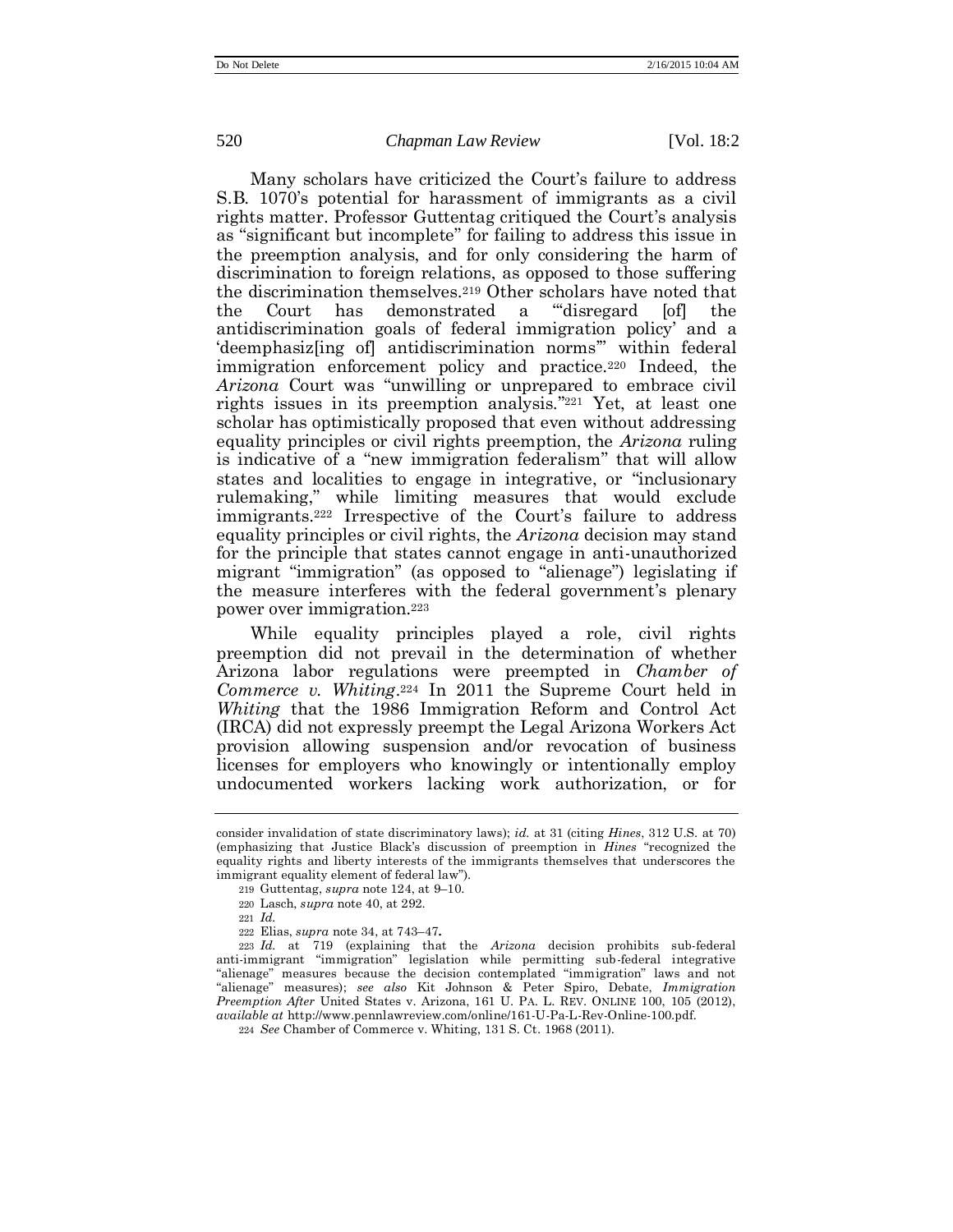adopting a provision that mirrored federal law mandating use of the federal E-Verify database.

Plaintiffs had alleged in part that the law condoned discrimination against those perceived as appearing "foreign looking."<sup>225</sup> Justice Roberts stated that there was no reason to suspect that the law would cause discrimination against Hispanics "lawfully" in the United States.<sup>226</sup> Roberts's concluding remarks on preemption indicated that implied preemption does not permit a "'freewheeling judicial inquiry into whether a state statute is in tension with federal objectives,'" and that civil rights or discrimination concerns could not establish the requisite high threshold for finding preemption in that case.<sup>227</sup> Justice Breyer elicited civil rights preemption by countering that the law disrupts a careful balance between competing Congressional goals and "seriously threatens the federal Act's antidiscriminatory objectives" by not including anti-discrimination protections present in the federal immigration law while increasing penalties for hiring unauthorized workers, thus increasing the chances of discrimination.<sup>228</sup>

Hiroshi Motomura has aptly recognized that the relationship between equal protection and preemption is, in part, that preemption steps in where equal protection fails.<sup>229</sup> These cases, even those where the equal protection claim was validated, present instances where the Court could have employed civil rights preemption. Rather than relying on ill-suited or ineffective tools to address rights issues, the courts should resurrect civil rights preemption whether they take a view of preemption that favors federal exclusivity, or statutory preemption.

After the passage of the 1866 and 1870 Civil Rights Act, up until about 1971, the Supreme Court explicitly considered civil

<sup>225</sup> For an insightful discussion of *Whiting*, see Hiroshi Motomura's 2014 book: *Immigration Outside the Law*. MOTOMURA, *supra* note [52,](#page-12-3) at 119–20, 124–25. Motomura discusses preemption in *Whiting* and *Hazleton* and the courts' omission of consideration of the way in which states indirectly enforce immigration law by making living and working in a state exceptionally difficult*. Id.* He contrasts these decisions to the *Arizona* decision, which acknowledged this issue in the context of their preemption decision. *Id.* at 124–25.

<sup>226</sup> *Whiting*, 131 S. Ct. at 1970.

<sup>227</sup> *Id.* ("Implied preemption analysis does not justify a 'freewheeling judicial inquiry into whether a state statute is in tension with federal objectives'; such an endeavor 'would undercut the principle that it is Congress rather than the courts that preempts state law.' Our precedents 'establish that a high threshold must be met if a state law is to be preempted for conflicting with the purposes of a federal Act.' That threshold is not met here.") (citations omitted).

<sup>228</sup> *Id.* at 1990 (Breyer, J., dissenting).

<sup>229</sup> MOTOMURA, *supra* note [52,](#page-12-3) at 136.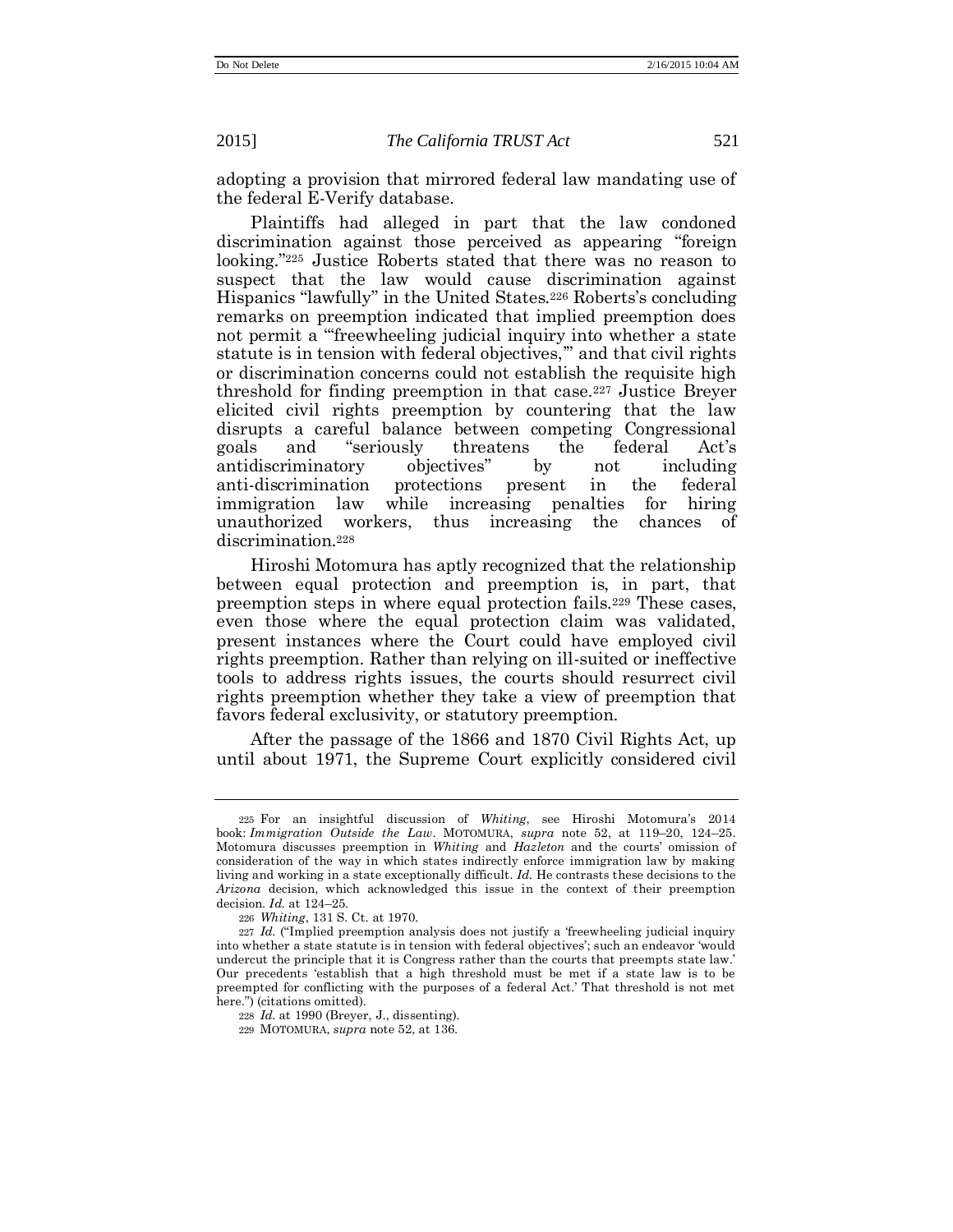rights and discrimination concerns in the context of their preemption analysis. Immigrant equality is a part of Supremacy Clause analysis, and as a part of the preemption analysis, "equality adds a ground for preempting laws that cause discrimination and for validating measures that promote immigrant integration and protection." <sup>230</sup> Equality concerns can play a role in addressing whether a sub-federal measure should be deemed preempted.

Because statutory preemption permits power sharing between the federal government and sub-federal authorities, the TRUST Act would likely not be preempted pursuant to a statutory preemption analysis.<sup>231</sup> When considering whether the TRUST Act would be statutorily preempted, the analysis would depend on whether the Act was field preempted. As discussed above, Congress's legislation in the field of immigration law may be comprehensive; however, the TRUST Act regulates within a state's police power, concerning incarceration in a state prison or jail, using state resources. Thus, even though federal immigration law occupies a comprehensive field, it does not preempt the TRUST Act.

If equality principles were incorporated into a statutory preemption analysis, the Court could also look to the field of civil rights law. When considering the TRUST Act in the context of field preemption incorporating federal civil rights law, the TRUST Act is even less likely to be preempted. The integrative components of the Act have the potential to protect individual rights by counteracting the potential discriminatory threats of Secure Communities, which suggest its harmony with the field of federal civil rights law.

In the context of shared authority between federal and sub-federal law enforcement agents, the historic prevalence of racial discrimination in law enforcement necessitates incorporation of equality principles into the preemption analysis. Even if shared authority between the federal government and the sub-federal entities suggests the need to move away from preemption of sub-federal immigration-related measures, application of equality principles would result in preemption of discriminatory enforcement measures, but survival of inclusive state or sub-federal laws like the TRUST Act. Regardless of

<sup>230</sup> Guttentag, *supra* note [124,](#page-26-0) at 4–5.

<sup>231</sup> Huntington, *supra* note [144,](#page-30-0) at 832. Statutory preemption does not eliminate the applicability of express or implied preemption. *Id.* at 824–25. Field preemption is a type of statutory preemption, and considers the extent to which the federal government has regulated the entire field and as a result, prohibited sub-federal entities from playing a role. *Id.* at 851.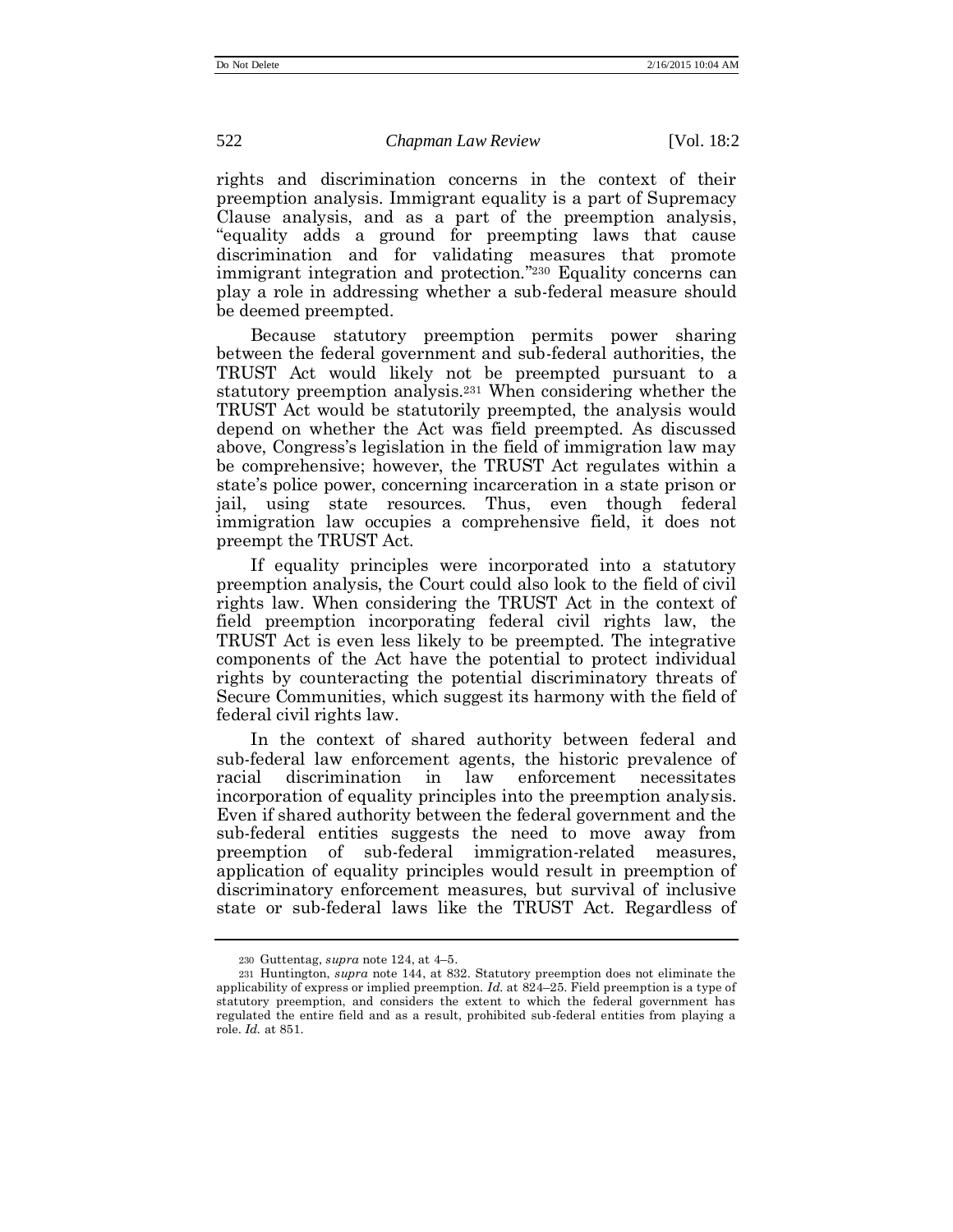whether a statutory preemption or federal exclusivity model is used, as long as essential equality principles are incorporated into the analysis, the TRUST Act would not be preempted.

Federal exclusivity generally suggests that a sub-federal measure may be more likely to be preempted than under statutory preemption. However, if equality principles were incorporated under a federal exclusivity preemption analysis, the TRUST Act and similar immigrant integration measures should survive a federal exclusivity preemption challenge. Because Secure Communities has the potential to incentivize or present a threat of discrimination,<sup>232</sup> and because it undermines the few existing and already inadequate remedies to discrimination, such as Fourth Amendment suppression,<sup>233</sup> equality principles should be considered when evaluating the possible preemption of measures like the TRUST Act.

One of the reasons for maintaining federal exclusivity in immigration law may not be the foreign affairs rationale, but instead may be to ensure that sub-federal law enforcement agents do not have the power to discriminate based on race or national origin, including in determining who is an American.<sup>234</sup> Federal exclusivity has the potential to prevent the erosion of anti-discrimination principles resulting from increasing involvement of sub-federal agents in immigration enforcement.<sup>235</sup>

A broad view of preemption may also be important because the federal government's power to exercise discretion in enforcement is an important part of federal immigration doctrine.<sup>236</sup> The Court has struck down sub-federal measures as

235 Michael J. Wishnie, *Laboratories of Bigotry? Devolution of the Immigration Power, Equal Protection, and Federalism*, 76 N.Y.U. L. REV. 493 (2001).

<sup>232</sup> As noted by Lucas Guttentag, it is the threat of potential discrimination and harassment that the Civil Rights Act was designed to curtail, which is why equality principles should play a role in preventing harassment through application in preemption analyses. A law could be deemed "inconsistent with federal purposes" if it threatens the risk of harassment or abuse. Guttentag, *supra* note [124,](#page-26-0) at 49–50. Thus, correspondingly, where a state law *decreases* or counteracts the possibility of such a threat or risk of harm, equality principles founded in federal civil rights law may result in finding the sub-federal measure not preempted.

<sup>233</sup> *See* discussion *supra* Section IV.A.

<sup>234</sup> MOTOMURA, *supra* note [52](#page-12-3), at 137 ("[O]ne of the most essential functions of the federal government has been to make sure that regions, states, or localities are not allowed to decide who is an American in ways that rely improperly on race or ethnicity.") (suggesting that this federal role trumps the federal government's role in conducting foreign affairs in supporting immigration federal exclusivity or exceptionalism).

<sup>236</sup> MOTOMURA, *supra* note [52,](#page-12-3) at 115. There may be a higher likelihood of racial and ethnic discrimination by sub-federal law enforcement officers on the street exercising micro level discretion, resulting indirectly in inappropriately biased decisions about immigration enforcement, and that bias escapes remedy. Thus, "limiting the state and local role in immigration law is a way of preventing discrimination in state and local enforcement before it might happen." *Id.*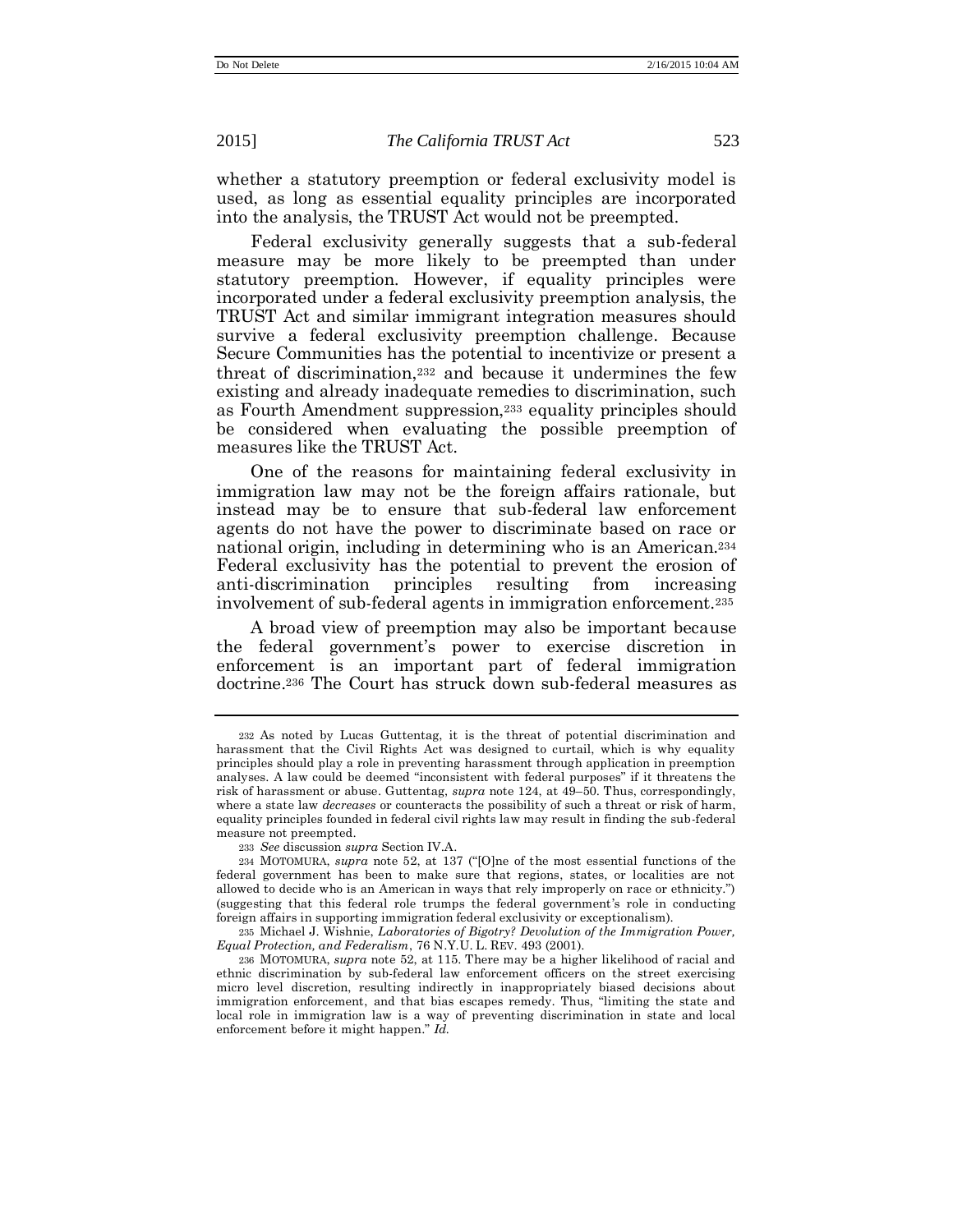preempted by federal immigration law precisely because immigration law includes the discretion *not* to arrest, and not to deport individuals who may in fact be deportable.<sup>237</sup> In addition to being able to exercise discretion not to arrest a suspected unauthorized migrant, or not to pursue removal proceedings, immigration law creates discretionary forms of relief from removal. Where sub-federal laws interfere with the federal government's intended broad exercises of authority in immigration enforcement, some state immigration laws may properly be found preempted. In part because of federal exclusivity principles, and because the TRUST Act does not constrict the federal government's ability to exercise discretion in the enforcement of immigration law, it should not be found preempted.

Preemption analysis should take into consideration not only the source of the law, but also the substance,<sup>238</sup> and whether the execution of the law will have discriminatory effects.<sup>239</sup> Similarly, courts should heed inherent equality concerns in federal immigration law when considering whether federal immigration law preempts state integrative measures.

#### **CONCLUSION**

Millions of non-citizens in the United States either live with the threat of racial profiling by law enforcement agents or have experienced it. They know that such profiling can impact their life's trajectory and that of their families. Sub-federal involvement in immigration enforcement resulting from Secure Communities—and now PEP—and immigration detainer practices have played a direct role in creating both this perceived and actual threat. There is substantive support for allegations of ethnic or racial bias in immigration policing, particularly in conjunction with Secure Communities.

Legal avenues to prevent such profiling, or reverse the harms stemming from it, are insufficient. In the continued absence of immigration reform permitting millions to go to work, attend school, and care for their families without the fear of detection and deportation, TRUST Acts and similar measures have arisen.

<sup>237</sup> *Id.* at 121.

<sup>238</sup> MOTOMURA, *supra* note [52,](#page-12-3) at 136–37 ("In defining the constitutional division of power between the federal government and states and localities, the *content* of state and local decisions also matters.").

<sup>239</sup> Gulasekaram & Ramakrishnan, *supra* note [102](#page-22-0), at 2131 ("[T]o the extent federal courts insist on treating laws like S.B. 1070 as alienage laws, they must pay heed to the equality concerns inherent in the creation—and not just the execution—of such laws.").